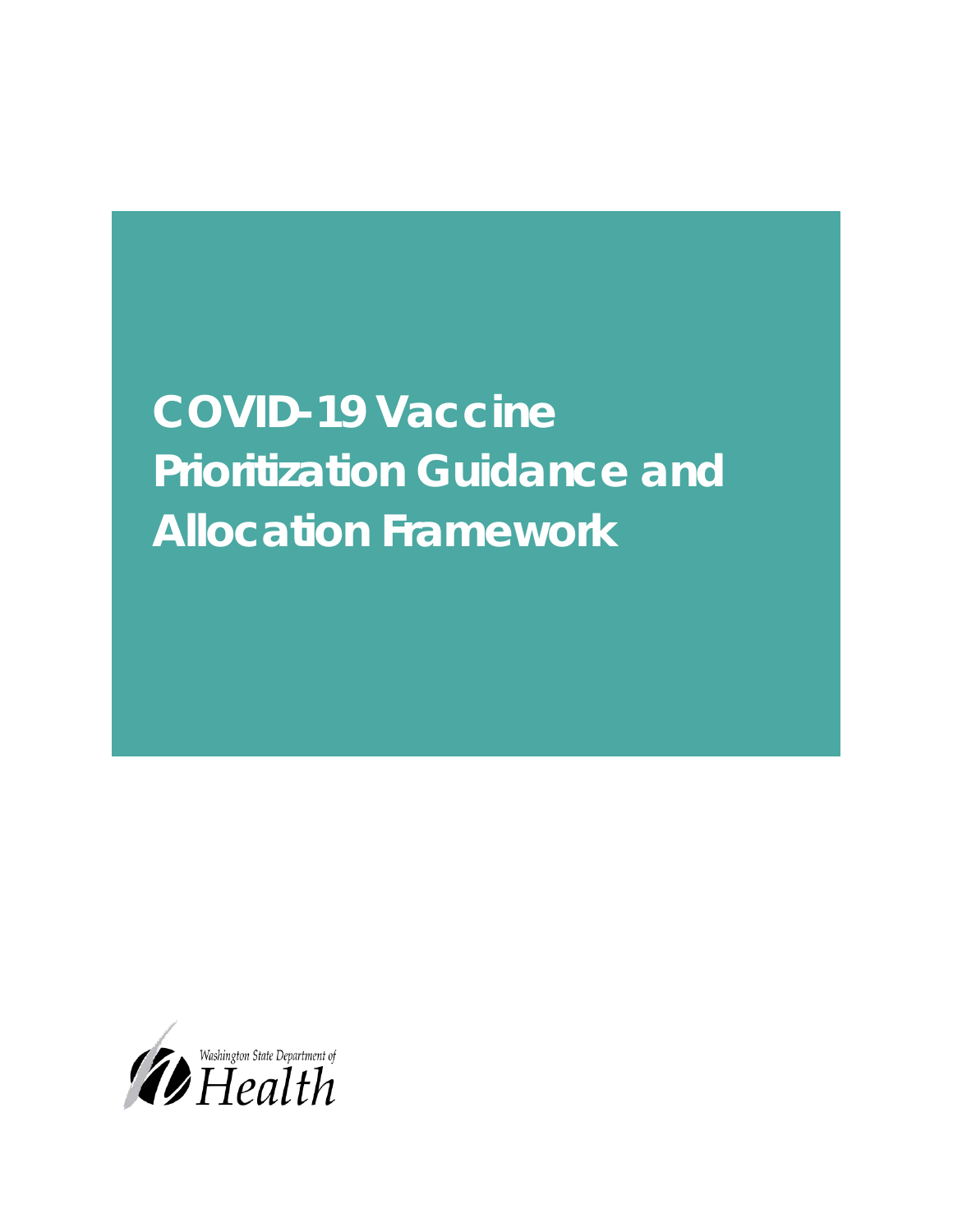To request this document in another format, call 1-800-525-0127. Deaf or hard of hearing customers, please call 711 (Washington Relay) or email [civil.rights@doh.wa.gov.](mailto:civil.rights@doh.wa.gov)

### **Publication Number**

820-112

For more information or additional copies of this report: Division of Prevention and Community Health Office of Immunization and Child Profile

[COVID.Vaccine@doh.wa.gov](mailto:COVID.Vaccine@doh.wa.gov)

### **Report Authors**

COVID-19 Vaccine Response Team Kathleen Meehan Blair Hanewall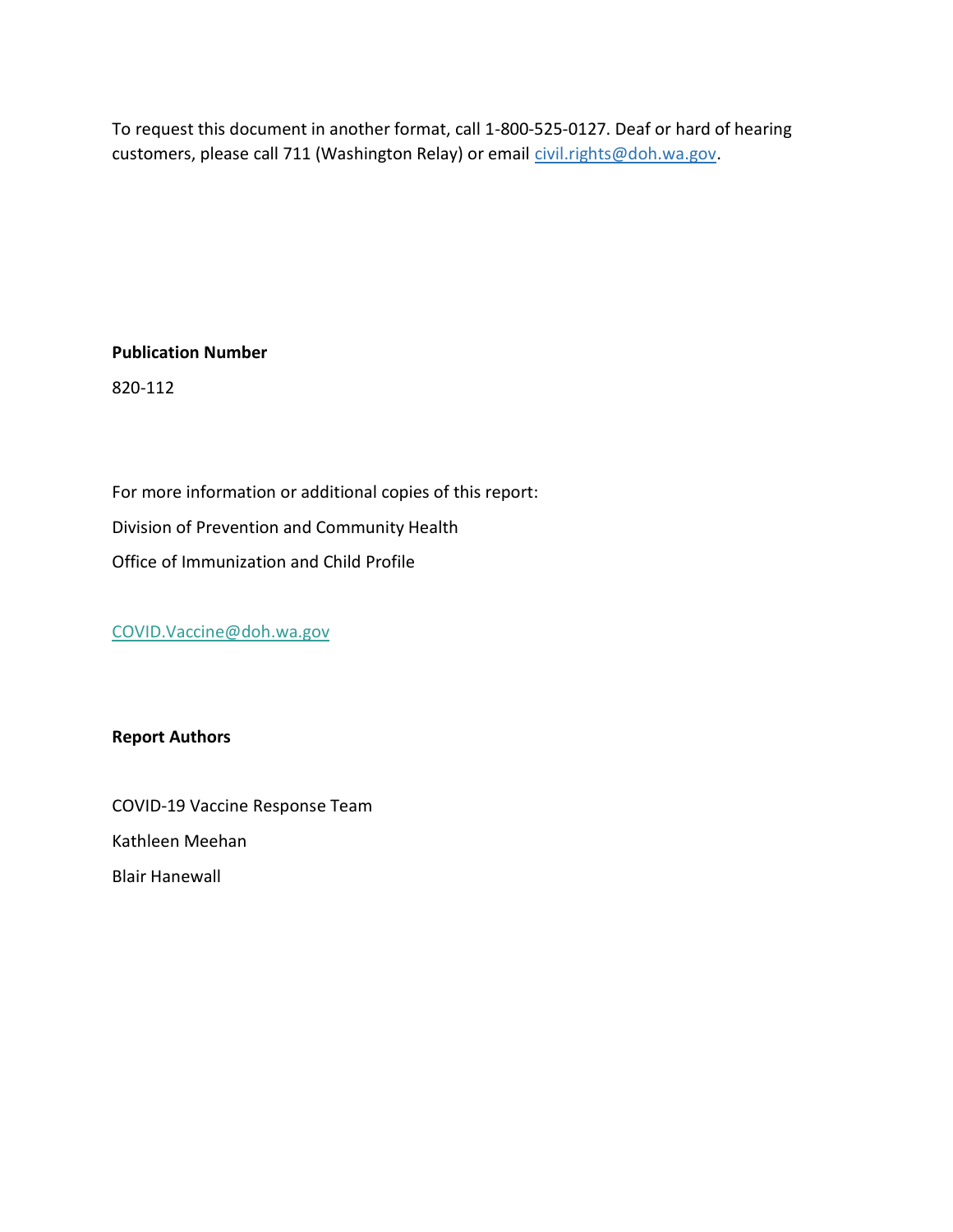# **CONTENTS**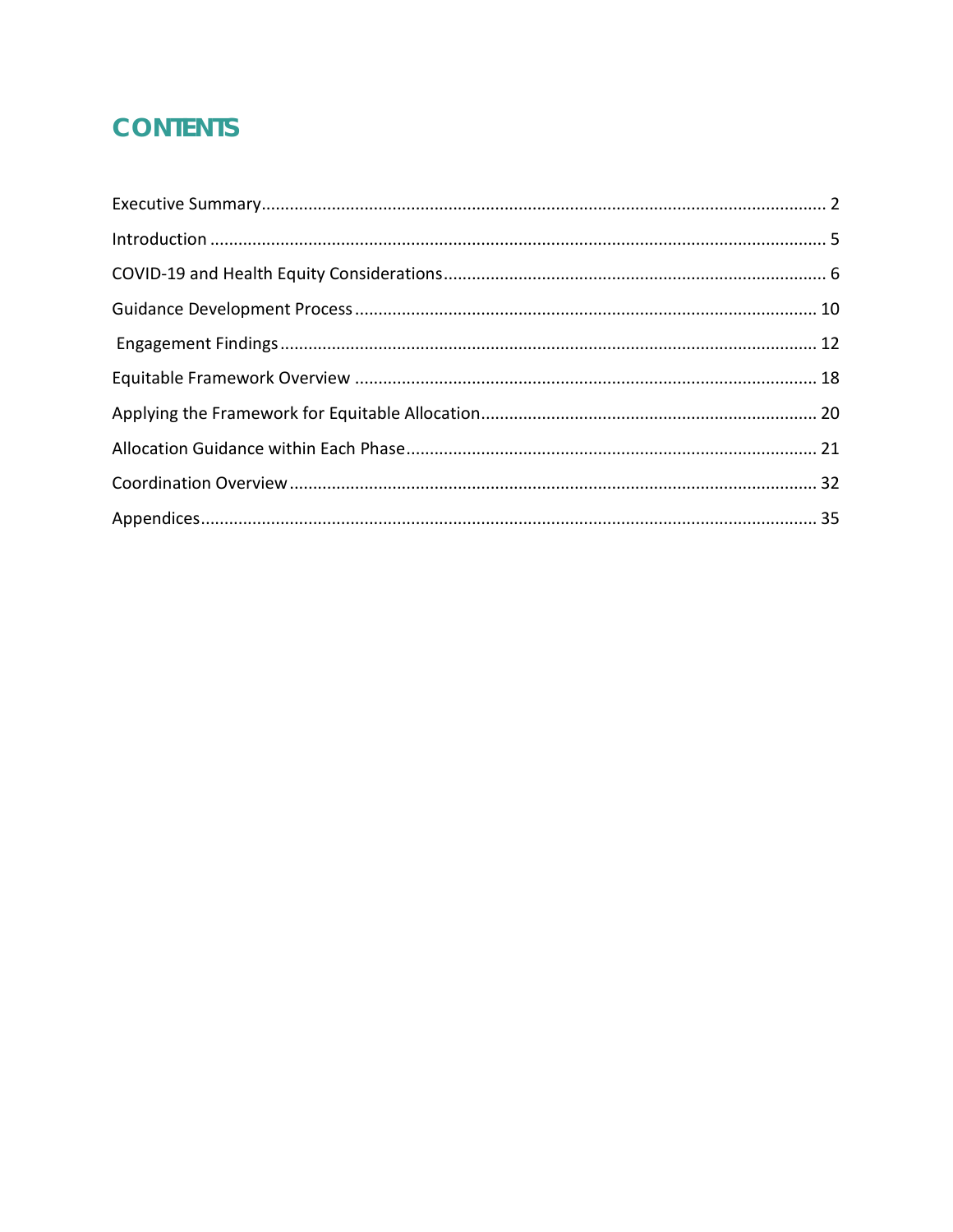# **RECORD OF CHANGES**

# **Date of Original Version:**

| <b>CHANGE</b><br><b>NUMBER</b> | <b>DATE OF</b><br><b>CHANGE</b> | <b>DESCRIPTION OF CHANGE</b>                                                                                                                                                                                                                            |
|--------------------------------|---------------------------------|---------------------------------------------------------------------------------------------------------------------------------------------------------------------------------------------------------------------------------------------------------|
| 1                              | 1/18/2021                       | Changed 1b tier 1 to age 65 and up instead of age 70 and<br>$\bullet$<br>up.<br>Clarified language based on public feedback<br>Proofreading edits<br>۰                                                                                                  |
| $\overline{2}$                 | 1/20/2021                       | Proofreading edits<br>$\bullet$                                                                                                                                                                                                                         |
| 3                              | 3/4/2021                        | Added phase eligibility timing                                                                                                                                                                                                                          |
| 4                              | 3/4/2021                        | Changes to Phase 1A: Added definition of eligible caregiver                                                                                                                                                                                             |
| 5                              | 3/4/2021                        | Changes to Phase 1B tier 1: Added pre-kindergarten-12 <sup>th</sup> grade<br>and child care workers as eligible                                                                                                                                         |
| 6                              | 3/4/2021                        | Changes to Phase 1B tier 2:<br>Added people who are pregnant and people with a<br>$\bullet$<br>disability that puts them at high risk as eligible<br>Removed age range for qualifying worker eligibility<br>۰<br>(moving workers age 16-49 from tier 4) |
| 8                              | 3/4/2021                        | Added vaccine equity strategies to Community Engagement and<br>Communication section.                                                                                                                                                                   |
| 9                              | 3/4/2021                        | Added potential plan to segment Phase 1B tier 3 by age                                                                                                                                                                                                  |
| 10                             | 3/4/2021                        | Added link to COVID-19 data dashboard and resources                                                                                                                                                                                                     |
| 11                             | 3/17/2021                       | Updated phase descriptions and some dates                                                                                                                                                                                                               |
| 12                             | 3/19/2021                       | Updated phase descriptions                                                                                                                                                                                                                              |
| 13                             | 3/24/2021                       | Updated Phase 1b tier 2 description                                                                                                                                                                                                                     |
| 14                             | 3/31/2021                       | Updated description and date of Phases 2 and 3                                                                                                                                                                                                          |
| 15                             | 4/15/2021                       | Updated dates for final phases                                                                                                                                                                                                                          |
| 16                             | 1/10/2022                       | Proofreading and organizational edits                                                                                                                                                                                                                   |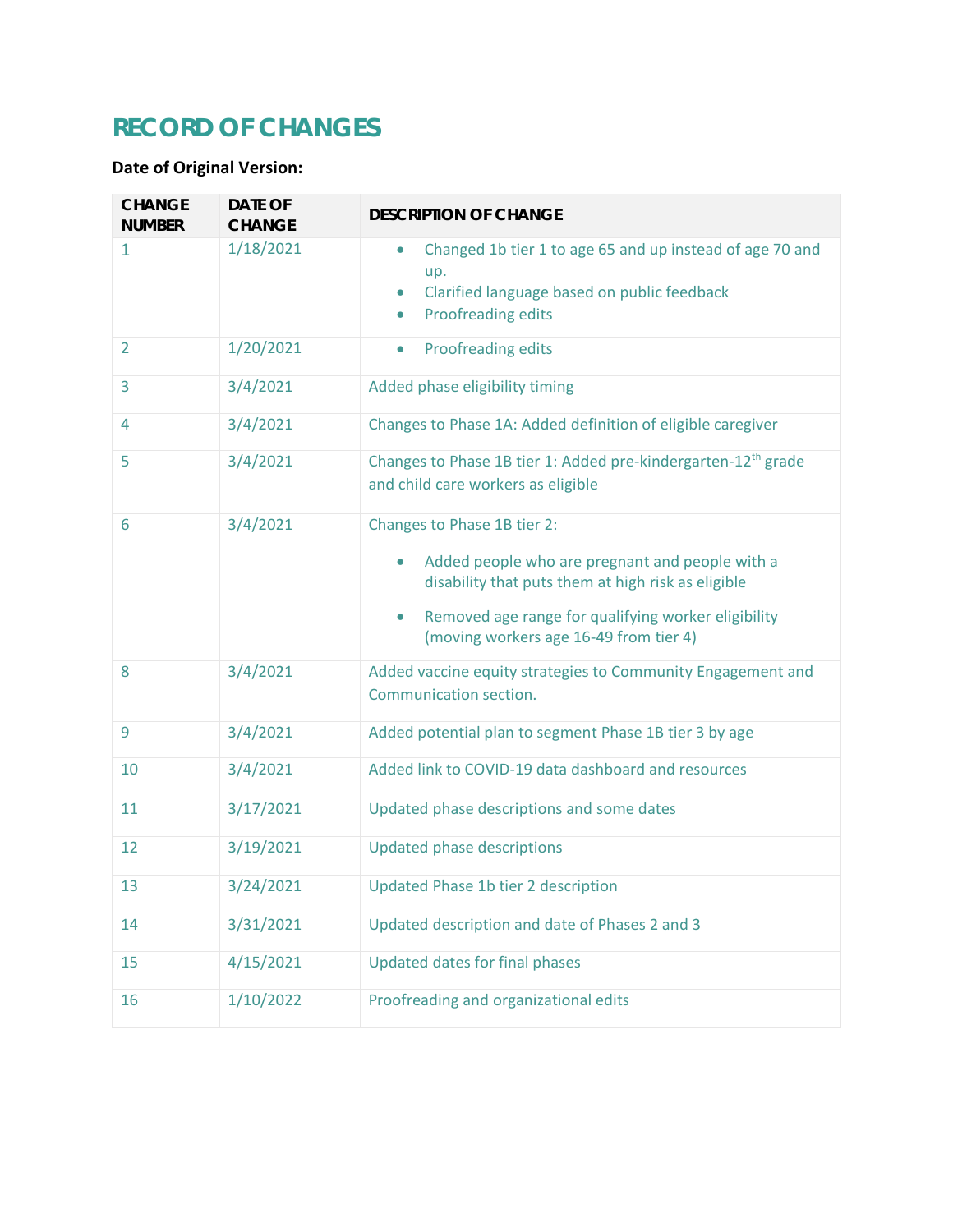# <span id="page-4-0"></span>**EXECUTIVE SUMMARY**

We are committed to providing a coronavirus vaccine to anyone who wants one in Washington state. Due to a limited supply, we initially did not have enough to offer vaccines to everyone. We had to make tough decisions about who got the vaccine first. This is called vaccine allocation and prioritization. This document shares the Washington State Department of Health's (DOH) guidance on this process, which is based on:

- Vaccine supply and uptake
- New information from clinical trials and local data
- New federal guidance and vaccine recommendations
- Ongoing feedback from impacted communities, partners, sectors, and industries

# **Our Commitment**

DOH is committed to safe and effective vaccines, transparent decision, and equitable vaccine allocation.

- **1.** We will only distribute vaccines that are shown to be safe and effective in clinical trials and will be transparent in sharing information on what is known about the benefits and risks.
- **2.** We will only distribute the vaccine to groups for whom the vaccine is approved or recommended.
- **3.** We will prioritize people, communities, and groups that are at higher risk for COVID-19 following the Advisory Committee on Immunization Practices (ACIP) recommendations.
- **4.** We hear the concerns of our communities.

# **Framework Process Overview**

We consulted COVID-19 experts and engaged communities who have been disproportionately impacted by COVID-19 including communities of color, refugees, immigrants, farmworkers, people with disabilities, people experiencing homelessness, and people with underlying health conditions. We conducted 90 interviews and focus groups with 568 people across the state and received 18,000 responses to a survey available in multiple languages. In commitment to our Government-to-Government relationship with Tribal Nations, we have a separate and specific plan for engaging Tribal Nations and American Indian/Alaska Native communities.

### **Community Engagement Findings**

The following themes emerged across all engagement efforts. Please visit the [COVID-19 Vaccine Engagement](https://www.doh.wa.gov/Emergencies/COVID19/VaccineInformation/Engagement/Collaborative)  [webpage](https://www.doh.wa.gov/Emergencies/COVID19/VaccineInformation/Engagement/Collaborative) for more information and the full report.

### *Understanding COVID-19 Risks*

- 1. Older adults are at risk due to their work, where they live, family gatherings, or cultural shared spaces
- 2. Those who face barriers to health care or quality health care are at risk
- 3. People with underlying health conditions are at risk
- 4. People who live in congregate living situations or in multi-generational homes are at higher risk
- 5. People who are exposed to others in workplaces where proper protocols are not taken are at greater risk

### *Disproportionate impacts: Many interconnected layers*

- 1. COVID-19 affects many individuals within families and between families
- 2. Impacts reach people in their homes
- 3. Impacts happen in the workplace.

### COVID-19 Vaccine Prioritization and Allocation Framework | 2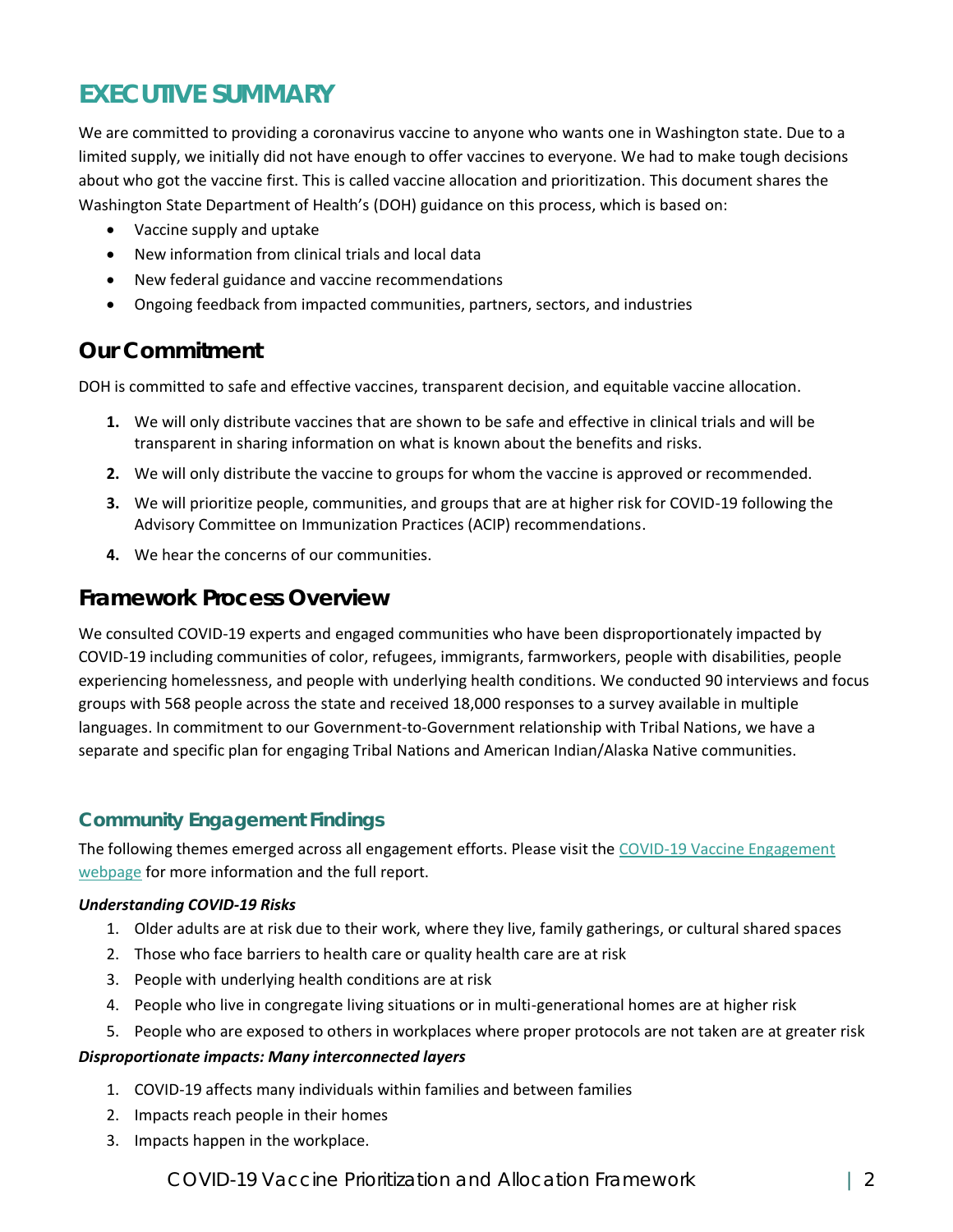- 4. The social safety net is necessary to catch people but it too is damaged by COVID-19.
- 5. The wellness of low-income people and POC is fragile; the fragility is further exacerbated by COVID-19.
- 6. COVID-19 requires health resources that are not easily accessible to many communities.

### *COVID-19 prevention*

1. COVID-19 preventive behaviors are difficult to follow without adequate support and enforcement.

### *Misinformation and Distrust*

- 1. Historical trauma and mistrust of government and health care entities have led to vaccine hesitancy.
- 2. Community trust is impacted by misinformation on how the government manages COVID-19 vaccine.
- 3. Many people rely on digital media for information, regardless of whether the sources are accurate.
- 4. There are a lot of conspiracy theories and misinformation regarding the COVID 19 vaccine.
- 5. Those who are unable to access timely, accurate information or only see misinformation and disinformation are at risk.

### *Fears about the vaccine: safety, development, efficacy, logistics*

- 1. There are many concerns and fears about the COVID-19 vaccine**.**
- 2. The most-cited fears cluster around safety and efficacy.
- 3. Concerns about the process of development, the quality/rigor of the science, and the challenges of conquering a mutating virus form the foundation of many fears.
- 4. Fears are exacerbated by a perceived lack of transparency, lingering questions, and silencing of scientists.

### *Vaccine prioritization*

- 1. There is support for prioritizing high-risk workers in health care settings, but we also need to intentionally define a high-risk role or environment.
- 2. Prioritization for key groups including farmworkers, elders, people with disabilities, and communities of color should be stronger.
- 3. Many essential service sectors feel left out and under-prioritized.
- 4. There is overall support for the National Academies of Medicine Equitable COVID-19 Allocation Framework's principles, criteria, and equity considerations.

#### *Motivation to get the vaccine*

- 1. Vaccination is essential to help reopen the economy and protect people from death and serious disease.
- 2. Social, emotional, and mental health benefits of getting vaccinated are motivators for vaccine acceptance.

### *Communications, engagement, and outreach activities*

- 1. Community engagement should start early and be led by trusted members in the community.
- 2. People want culturally and linguistically appropriate information.
- 3. Communities trust people/organizations that look like them and have a reputation for community care.
- 4. Public leaders, scientists, and institutions should speak directly, clearly, and apolitically.
- 5. Consider the access and format needs of community members for all COVID-19 communications.
- 6. Ensure all public health, health care, and vaccine providers have the same communications resources.
- 7. Transparency and building trust should be a central goal of communication efforts.

### *Equitable distribution*

1. Common health care access barriers experienced by vulnerable communities should be proactively addressed; the same barriers will impact vaccine access.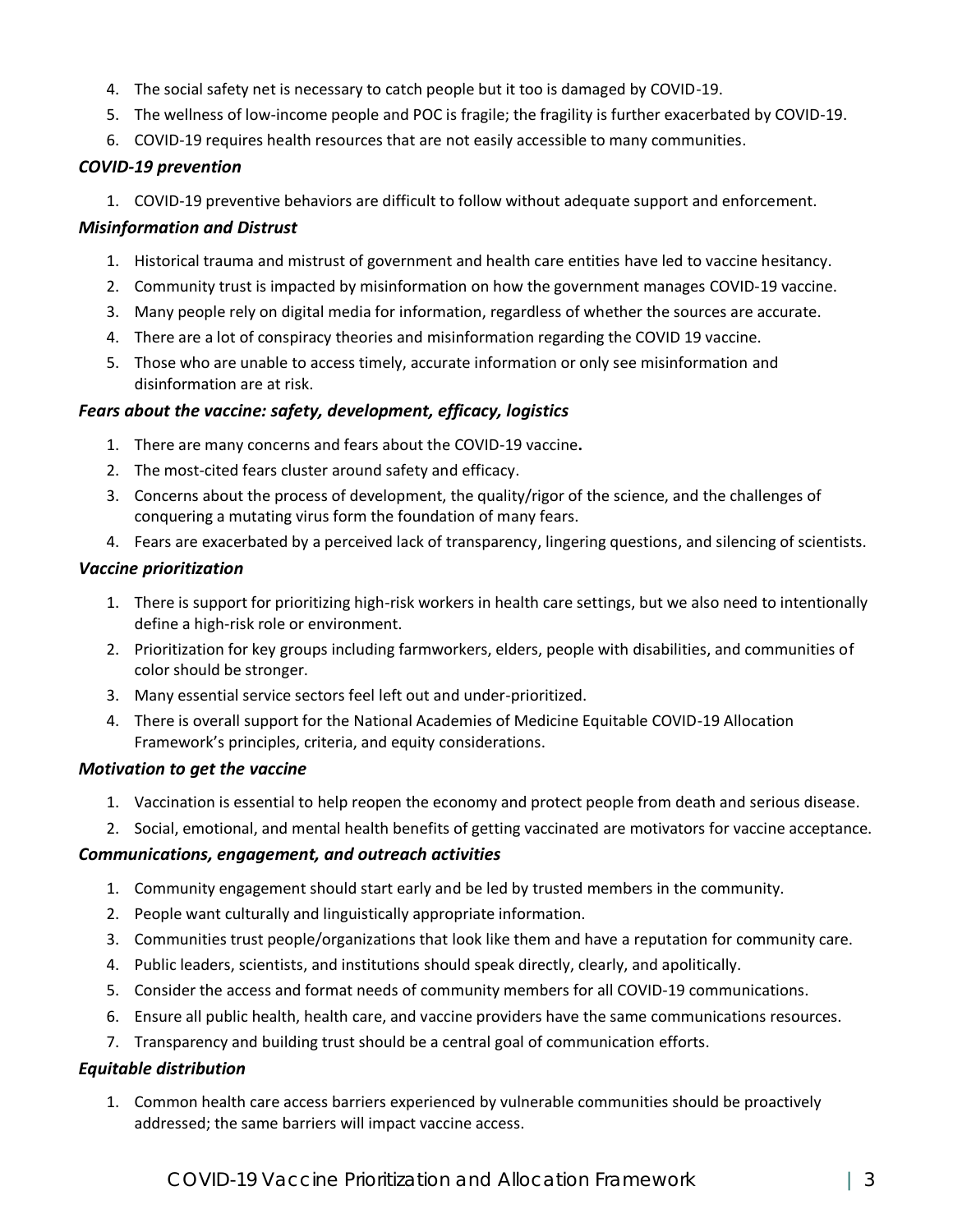- 2. Multi-dose series and cold-storage requirements may create challenges in serving some communities.
- 3. Vaccine clinics should be set up in places that are safe, familiar, and accessible.

We incorporated the input of these experts and community partners into our guidance and the framework. As phases were finalized and implemented, we continued an inclusive, transparent, fair, and evidence-based process.

# **COVID-19 Vaccine Equitable Allocation Framework**

We developed our framework using a review of existing evidence and research, and extensive feedback from disproportionately impacted communities, groups, and partners.

**GOAL**: To reduce severe morbidity and mortality and negative societal impact due to the transmission of SARS-CoV-2

#### **ETHICAL PRINCIPLES**

**PROCEDURAL PRINCIPLES**

- Maximum benefit
- Equal concern
- Mitigation of health inequities
- Fairness
- **Transparency**
- Evidence-based

#### **CRITERIA**

- Risk of acquiring infection
- Risk of severe morbidity and mortality
- Risk of negative societal impact
- Risk of transmitting infection to others

### WA State Equitable Allocation & Prioritization Framework

| <b>PHASE 1A</b>                                                                                                                                                                                                                                                                                                                                                                                                                                                                                                                                                                                                                                                                                                                                                                                                                                                                                                                                                                                                                                                                                            | <b>PHASE 2 &amp; 3</b>                                                                                                                                                                                                                                                                                                                                                  | <b>PHASE 4</b>                                                                                                                                                                                                                                                                                                                                                                                                                                                                                                                                                                                                                                                                                                                 |
|------------------------------------------------------------------------------------------------------------------------------------------------------------------------------------------------------------------------------------------------------------------------------------------------------------------------------------------------------------------------------------------------------------------------------------------------------------------------------------------------------------------------------------------------------------------------------------------------------------------------------------------------------------------------------------------------------------------------------------------------------------------------------------------------------------------------------------------------------------------------------------------------------------------------------------------------------------------------------------------------------------------------------------------------------------------------------------------------------------|-------------------------------------------------------------------------------------------------------------------------------------------------------------------------------------------------------------------------------------------------------------------------------------------------------------------------------------------------------------------------|--------------------------------------------------------------------------------------------------------------------------------------------------------------------------------------------------------------------------------------------------------------------------------------------------------------------------------------------------------------------------------------------------------------------------------------------------------------------------------------------------------------------------------------------------------------------------------------------------------------------------------------------------------------------------------------------------------------------------------|
| TIER <sub>1</sub><br>• High-risk workers in health care settings<br>· High-risk first responders<br>• Long-term care facility residents<br>TIER <sub>2</sub>                                                                                                                                                                                                                                                                                                                                                                                                                                                                                                                                                                                                                                                                                                                                                                                                                                                                                                                                               | • All people 16 years and older                                                                                                                                                                                                                                                                                                                                         | • People under age 16 years of age (based on<br>clinical trial data, federal guidance, and<br>vaccine supply)                                                                                                                                                                                                                                                                                                                                                                                                                                                                                                                                                                                                                  |
| • All other workers at risk in health care settings                                                                                                                                                                                                                                                                                                                                                                                                                                                                                                                                                                                                                                                                                                                                                                                                                                                                                                                                                                                                                                                        |                                                                                                                                                                                                                                                                                                                                                                         |                                                                                                                                                                                                                                                                                                                                                                                                                                                                                                                                                                                                                                                                                                                                |
| <b>PHASE 1B</b>                                                                                                                                                                                                                                                                                                                                                                                                                                                                                                                                                                                                                                                                                                                                                                                                                                                                                                                                                                                                                                                                                            | <b>EQUITY IS A CROSS-CUTTING FOCUS</b>                                                                                                                                                                                                                                                                                                                                  |                                                                                                                                                                                                                                                                                                                                                                                                                                                                                                                                                                                                                                                                                                                                |
| TIER <sub>1</sub><br>• All people 65 years and older<br>• People 50 years and older living in multigenerational households<br>• Workers in childcare settings<br>· Pre-K-12 educators and school staff<br>TIER <sub>2</sub><br>· High-risk critical workers who work in certain congregate settings:<br>- Agriculture; food processing; grocery stores; corrections, prisons, jails, or detention facilities;<br>public transit; fire, law, social workers and other first responders<br>• People who are pregnant<br>. People with a disability that puts them at high risk<br>TIER <sub>3</sub><br>. People 16 years and older with 2 or more comorbidities or underlying conditions<br>· All people 60 years and older<br>TIER <sub>4</sub><br>· People, staff, and volunteers in congregate living settings:<br>- Correctional facilities; group homes for people with disabilities; congregate settings for people<br>experiencing homelessness that live in or access service in such settings<br>- Other critical workers in certain congregate settings: restaurants/food services; manufacturing; | populations disproportionately affected due to such factors include:<br>• People of color<br>· People with limited English proficiency<br>homes<br>· People in poverty and low-wageearners<br>· People with access barriers to healthcare<br>equitable allocation.<br>NOTE Immigration status and health insurance status do not impact an<br>individual's eligibility. | Certain population groups have been prioritized with an aim to mitigate health<br>inequities recognizing that specific populations are disproportionately impacted<br>by COVID-19 due to external social factors and systemic inequities. Examples of<br>• People in shared housing, crowded housing, and multi-generational<br>. People with disabilities that are connected to underlying health<br>conditions that may put a person at higher risk for COVID-19<br>Washington State has also developed a social vulnerability index which includes<br>social determinants of health factors to identify highest vulnerability areas. This<br>will be one of several inputs informing vaccine allocation decisions to ensure |
| construction                                                                                                                                                                                                                                                                                                                                                                                                                                                                                                                                                                                                                                                                                                                                                                                                                                                                                                                                                                                                                                                                                               |                                                                                                                                                                                                                                                                                                                                                                         | Update March 31, 2021                                                                                                                                                                                                                                                                                                                                                                                                                                                                                                                                                                                                                                                                                                          |

# **Implementation & Conclusion**

Our guidance and framework exist to facilitate a smooth, safe, equitable, and effective vaccine distribution process across Washington state. We will continue to coordinate with the federal government, providers, partners, and community organizations and update the guidance and framework as needed. For up-to-date information about the COVID-19 vaccine, visit [www.CovidVaccineWA.org.](http://www.covidvaccinewa.org/)

<span id="page-6-0"></span>COVID-19 Vaccine Prioritization and Allocation Framework | 4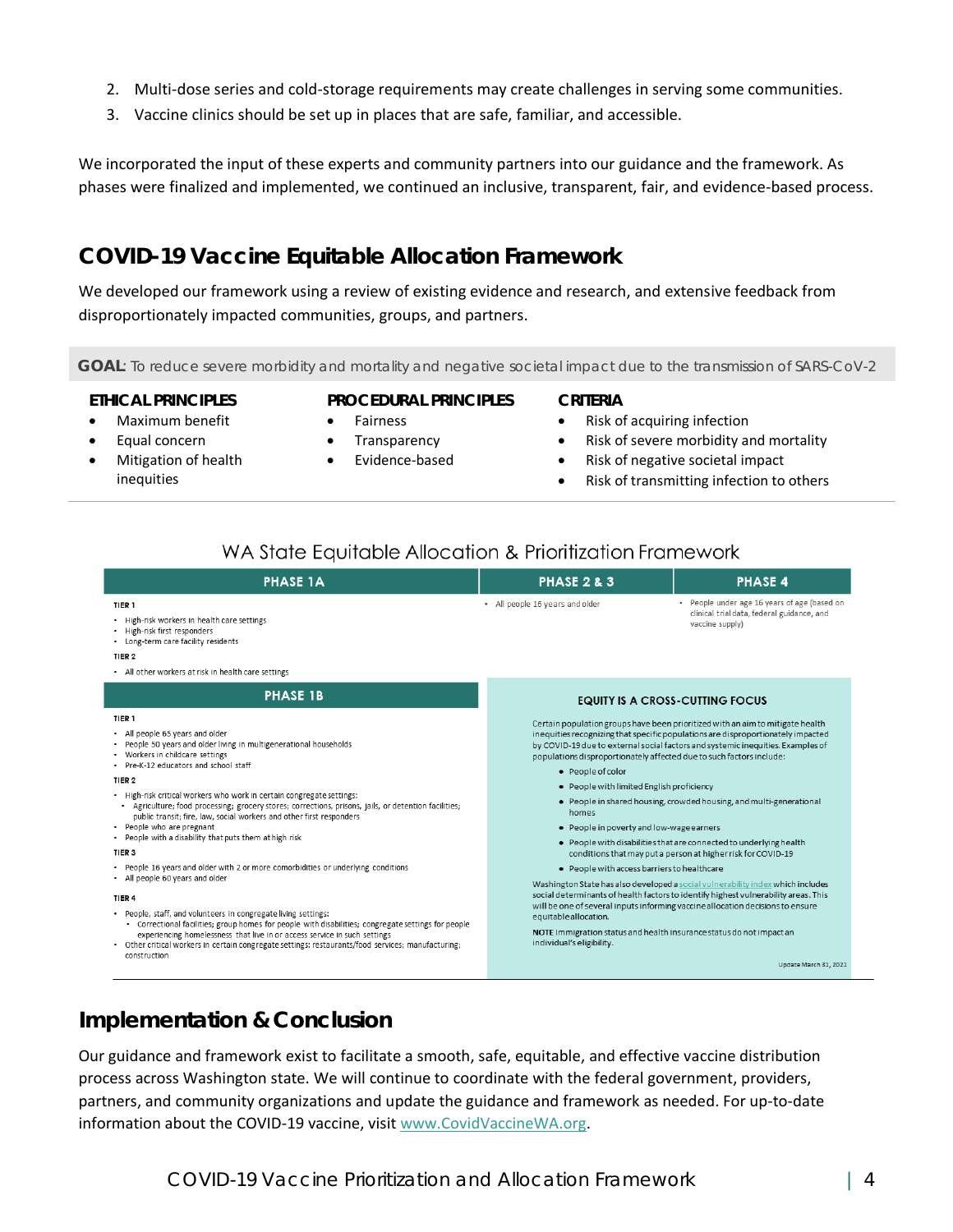# **INTRODUCTION**

COVID-19 vaccines are a critical tool to help us reduce the burden of COVID-19 disease in Washington state. The Washington State Department of Health (DOH) is committed to safe, equitable, and effective application of the vaccine and other tools. Initial federal guidance indicated that we would have a limited supply of any vaccine deemed safe and efficacious enough for distribution. As a result, DOH began developing a framework for the prioritization and allocation of the vaccine. This document explains the development process and outlines our guidance and framework for equitable vaccine allocation to all eligible populations in Washington state.

DOH started with the [National Academy of Science, Engineering and Medicine's Equitable Allocation for COVID](https://www.nationalacademies.org/our-work/a-framework-for-equitable-allocation-of-vaccine-for-the-novel-coronavirus#sectionPublications)-19 [Vaccine](https://www.nationalacademies.org/our-work/a-framework-for-equitable-allocation-of-vaccine-for-the-novel-coronavirus#sectionPublications) as a framework to gather input. Next we engaged communities, groups, partners, and workers in sectors most disproportionately impacted by and concerned about COVID-19. The outreach therefore included communities facing underlying systemic factors like racism and other forms of oppression.

Our COVID-19 Vaccine Prioritization Guidance and Allocation Framework was updated and adapted over time. The guidance was reviewed and occasionally updated as a result of:

- More comprehensive and formal engagement with Tribal Nations and American Indian/Alaska Native communities
- Recommendation changes from the Centers for Disease Control and Prevention (CDC) and their Advisory Committee on Immunization Practices (ACIP), or from the Western States Scientific Safety Review Workgroup
- Local information regarding transmission, changes in the epidemic, and/or changes in the socio-economic context related to reopening plans
- More information released about vaccines, such as:
	- o Safety and effectiveness of the vaccines
	- o Type of vaccine, dosing, storage, and administration requirements
	- o Number of doses available
	- o Availability of new COVID-19 vaccines
	- o Changes to vaccine recommendations or approval status.

# **Our Commitment**

The Department of Health is committed to safety, transparency, and equity in our vaccine allocation and prioritization. We assure you:

- 1. **We will only distribute vaccines that are shown to be safe and effective in clinical trials**, and will be transparent in sharing information on what is known about the benefits and risks. Washington has joined four other states (California, Nevada, Oregon, and Colorado) to conduct an independent review of the safety and efficacy of any vaccine authorized or approved by the Food and Drug Administration (FDA) for distribution.
- 2. **We will only distribute the vaccine to groups for whom the vaccine is authorized or recommended.**  Clinical trials tell us for which populations groups the vaccine is demonstrated to be safe and effective.
- 3. **We will prioritize people, communities, and groups that are at higher risk for COVID-19 following the Advisory Committee on Immunization Practices (ACIP) recommendations.** We recognize this pandemic has not impacted communities equally, and that there are inequities in what protective resources communities have access to, like personal protective equipment. We will lead with equity in our prioritization.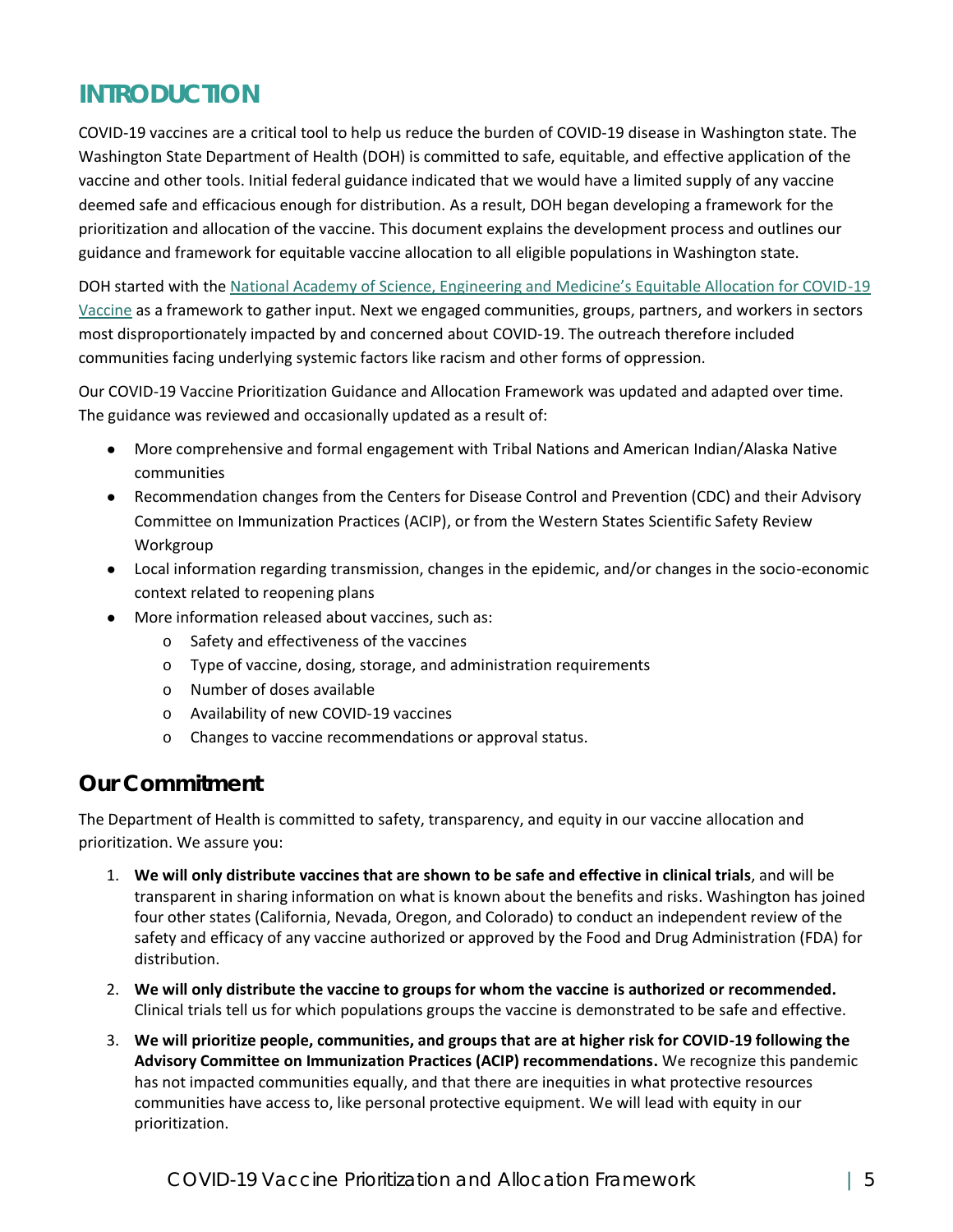4. **We hear the concerns of our communities.** We will provide transparent, timely, and accessible information so communities can make informed decisions about their health.

# **Tribal Nations and American Indian/Alaska Native Engagement Plan**

We honor the sovereignty and treaty rights of tribes, and we are committed to upholding our responsibilities described in Chapter 43.376 RCW (Government-to-Government Relationships) and engaging tribes and Indian Health Care Providers through established channels.

The DOH Tribal Relations Director organized a Tribal Roundtable on October 27, 2020, which provided an initial opportunity for the COVID-19 vaccine planning team to share progress updates and ask for input on how to engage tribes and Urban Indian Health Programs on COVID-19 vaccine topics and decisions moving forward. The COVID-19 vaccine planning team will continue using our established channels to collaborate and consult with Tribal Nations and engage Urban Indian Health Programs. This includes additional tribal roundtables and attending DOH/HCA Monthly Tribal Meetings to share information and continue COVID-19 vaccine related discussions. In addition, the COVID-19 vaccine engagement team will work closely with the DOH Tribal Relations Director to plan and carry out culturally appropriate engagement with tribal organizations and urban Indian organizations.

# <span id="page-8-0"></span>**COVID-19 AND HEALTH EQUITY CONSIDERATIONS**

The COVID-19 pandemic has shed light on existing health inequities, amplified them, and revealed their root causes. The inequities in cases, hospitalizations, and deaths, among other telling metrics, are the result of broader societal and structural factors like racism and other forms of oppression. These structural factors result in differential access to resources, services, and opportunities like access to health care.

Inequities experienced by individuals can be exacerbated or alleviated by their intersecting identities. For example, recent research has shown that nurses of color are more likely to die from COVID-19 than their white counterparts. While occupation data are not available for all COVID-19 deaths[, available data](https://act.nationalnursesunited.org/page/-/files/graphics/0920_Covid19_SinsOfOmission_Data_Report.pdf) showed that registered nurses accounted for 30 percent of COVID-related deaths among health care workers nationally. Approximately 24 percent of registered nurses in the United States are individuals of color, but people of color accounted for 58 percent of deaths from COVID-19 among registered nurses. By comparison, 75 percent of registered nurses are white and accounted for 40 percent of deaths[. Another study](https://www.cdc.gov/mmwr/volumes/69/wr/mm6938a3.htm?s_cid=mm6938a3_w) showed more broadly that health care providers with COVID-19 who died tended to be older, male, Asian, Black, and have an underlying medical condition when compared with health care providers with COVID-19 who did not die.

This section highlights and explains these disparities as well as how they guided our value of **Equity as a Cross-Cutting Focus** in creating the phased plan.

# **Disparities in Cases, Hospitalizations, and Deaths**

There are stark differences in COVID-19 cases, hospitalizations, and deaths for certain communities. The disparities we see in exposure and illness affect many of the same historically marginalized groups that experience other health inequities. This is true at both the state and national level (see **Appendix A** for key national data on the impact of COVID-19 on certain populations from the National Academies). There are other communities that experience inequities related to COVID-19 that are not well captured in our data systems, for example people with disabilities. Additionally, a lack of disaggregation for large groups, for example by race/ethnicity, can mask differences in outcomes at a sub-population level.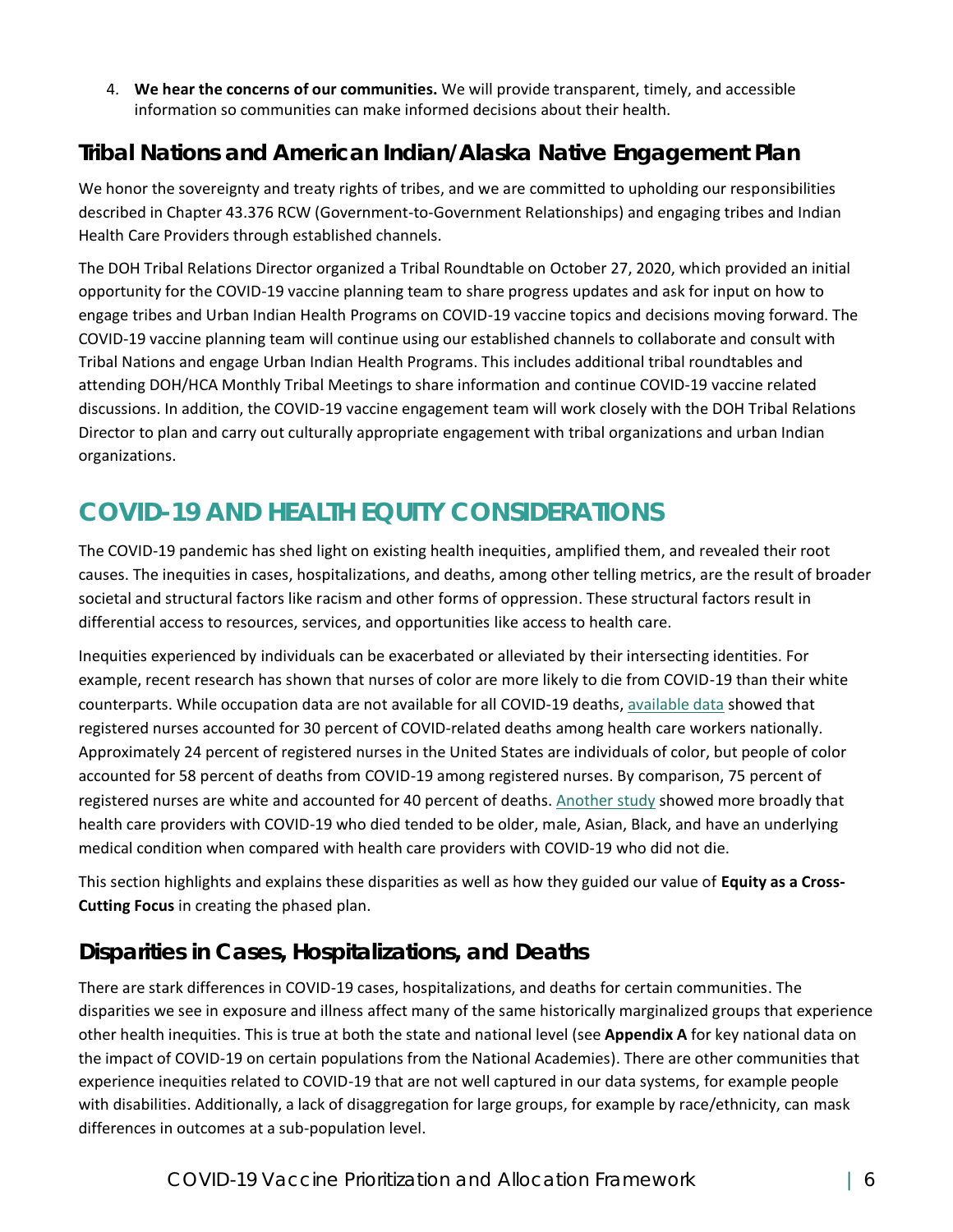Other Department of Health reports further detail the disparities that appear within currently available data. The Department of Health acknowledges these limitations and is actively working to promote data equity and address the systemic and technical challenges to more representative data collection systems. Some sources are:

- [COVID-19 morbidity and mortality by race, ethnicity and spoken language in Washington state report](https://www.doh.wa.gov/Portals/1/Documents/1600/coronavirus/data-tables/COVID-19MorbidityMortalityRaceEthnicityLanguageWAState.pdf)
- [COVID-19 Confirmed Cases by Industry Sector](https://www.doh.wa.gov/Portals/1/Documents/1600/coronavirus/IndustrySectorReport.pdf)
- [Washington state COVID-19 data dashboard](https://www.doh.wa.gov/Emergencies/COVID19/DataDashboard)

The following data are provided by the Washington State Department of Health.

The subsequent data were compiled at the initial writing of this guidance document and these data are updated regularly on the DOH Data Dashboard, Summary Data Tables, and Data Reports. Please view our [COVID-19 data](https://www.doh.wa.gov/Emergencies/COVID19/DataDashboard)  [dashboard](https://www.doh.wa.gov/Emergencies/COVID19/DataDashboard) for up-to-date rates, hospitalizations, deaths, and vaccination rates.

### **Confirmed Case Rates**

In terms of age-adjusted confirmed or probable COVID-19 case rates:

- Native Hawaiian and Other Pacific Islander (NHOPI) and Hispanic populations have the highest rates, while white and Asian people have the lowest.
- NHOPI and Hispanic populations have rates approximately five times higher than Asian and white populations.
- Black populations have rates approximately two times higher than Asian and white populations.
- American Indian/Alaska Native people account for 2 percent of COVID-19 cases but only 1 percent of the total population.

| Language      | Cases  | <b>Hospitalizations</b> | Percent language specific hospitalizations |
|---------------|--------|-------------------------|--------------------------------------------|
| English       | 72,584 | 4,342                   | 6%                                         |
| Spanish       | 18,305 | 1,042                   | 5.7%                                       |
| Marshallese   | 311    | 48                      | 15.4%                                      |
| Vietnamese    | 526    | 53                      | 10.1%                                      |
| Russian       | 789    | 149                     | 18.9%                                      |
| Chinese (all) | 140    | 24                      | 17.1%                                      |
| Ukrainian     | 201    | 54                      | 26.9%                                      |
| Somali        | 242    | 15                      | 6.2%                                       |
| Tagalog       | 100    | 22                      | 22%                                        |
| Amharic       | 108    | 12                      | 11.1%                                      |
| Other         | 1,348  | 160                     | 11.9%                                      |

### **Table 4.** Percentages of confirmed COVID-19 cases hospitalized by primary language spoken

Employment data also show disparities in COVID-19 cases among certain industries. In a report published on November 10, 2020, lab-confirmed cases of COVID-19 among residents reported through 11:59 PM on September 13, 2020 showed: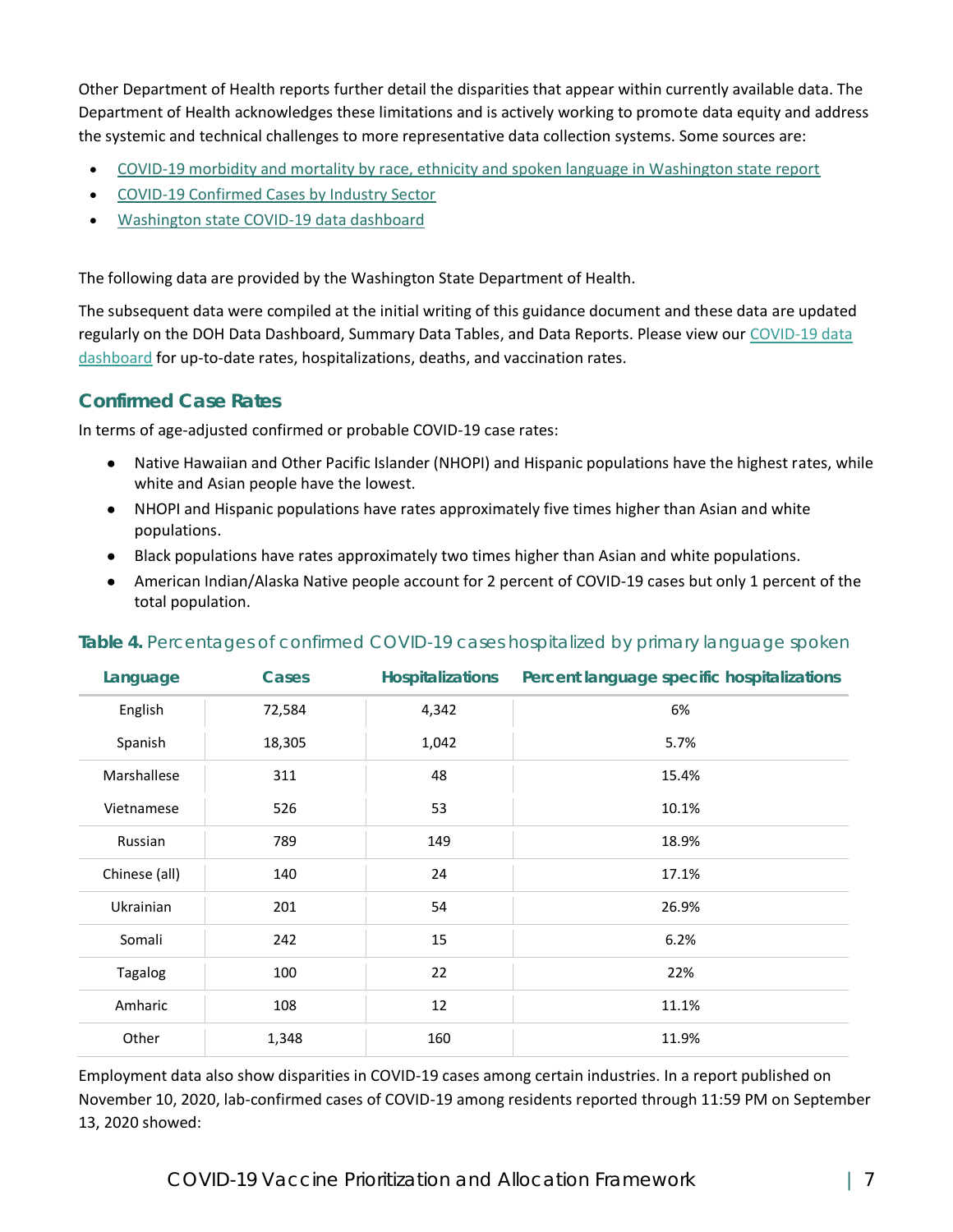- People in the **health care and social assistance** industry sector account for 25 percent of COVID-19 cases even though only 13 percent of Washington's employed population is employed in this sector.
- People in the **agriculture, forestry, fishing and hunting** industry sector account for 11 percent of COVID-19 cases even though only 3 percent of Washington's employed population is employed in this sector.

### **Hospitalization Rates among Confirmed Cases**

Among confirmed or probable COVID-19 cases:

- Native Hawaiian and Other Pacific Islander (NHOPI) populations have the highest hospitalization rates and white populations have the lowest. NHOPI hospitalization rates are 11 times higher than white populations.
- Hispanic populations have hospitalization rates six times higher than white populations.
- Black and American Indian and Alaska Native populations have hospitalization rates that are three times higher than whites.
- Certain language groups have hospitalization rates that suggest increased exposures and/or barriers to care may contribute to more severe disease. (See **Table 4**.)
- American Indian and Alaska Native people account for 2 percent of COVID-19 hospitalizations but only 1 percent of the total population.

### **Death Rates among Confirmed Cases**

Among confirmed COVID-19 cases:

- White populations have the lowest death rates of all racial/ethnic groups when stratified by age.
- Native Hawaiian and Other Pacific Islander populations have death rates six times higher than whites.
- American Indian and Alaska Native (AI/AN) and Hispanic populations have death rates four times higher than whites.
- Black populations have death rates about twice as high as white populations.
- AI/AN people account for 3 percent of total COVID-19 deaths but only 1 percent of the population.

# **Causes of Health Inequities in COVID-19 Health Outcomes**

Adverse health outcomes from COVID-19 arise from the virus itself, and from the unintended consequences of Washington state government mandates and initiatives to contain it. Again, these impacts are felt most by those who are historically and currently marginalized.

### **Access Barriers**

Many communities experience barriers to accessing critical health information and services due to race/ethnicity, language, culture, nationality, immigration status, or disability status. In addition, structural, institutional, financial, social, cultural, and sociodemographic factors impact their access both now and historically.

Types of access barriers include:

- **Economic barriers** such as insurance status and cost of care.
- **Structural barriers** such as limited or no transportation; work, school, or child care limiting someone's time and availability; lack of culturally and linguistically appropriate services; inaccessible clinic environment and conditions; lack of access to broadband.
- Social barriers include differential treatment by providers; experience of discrimination; health literacy; and historical trauma.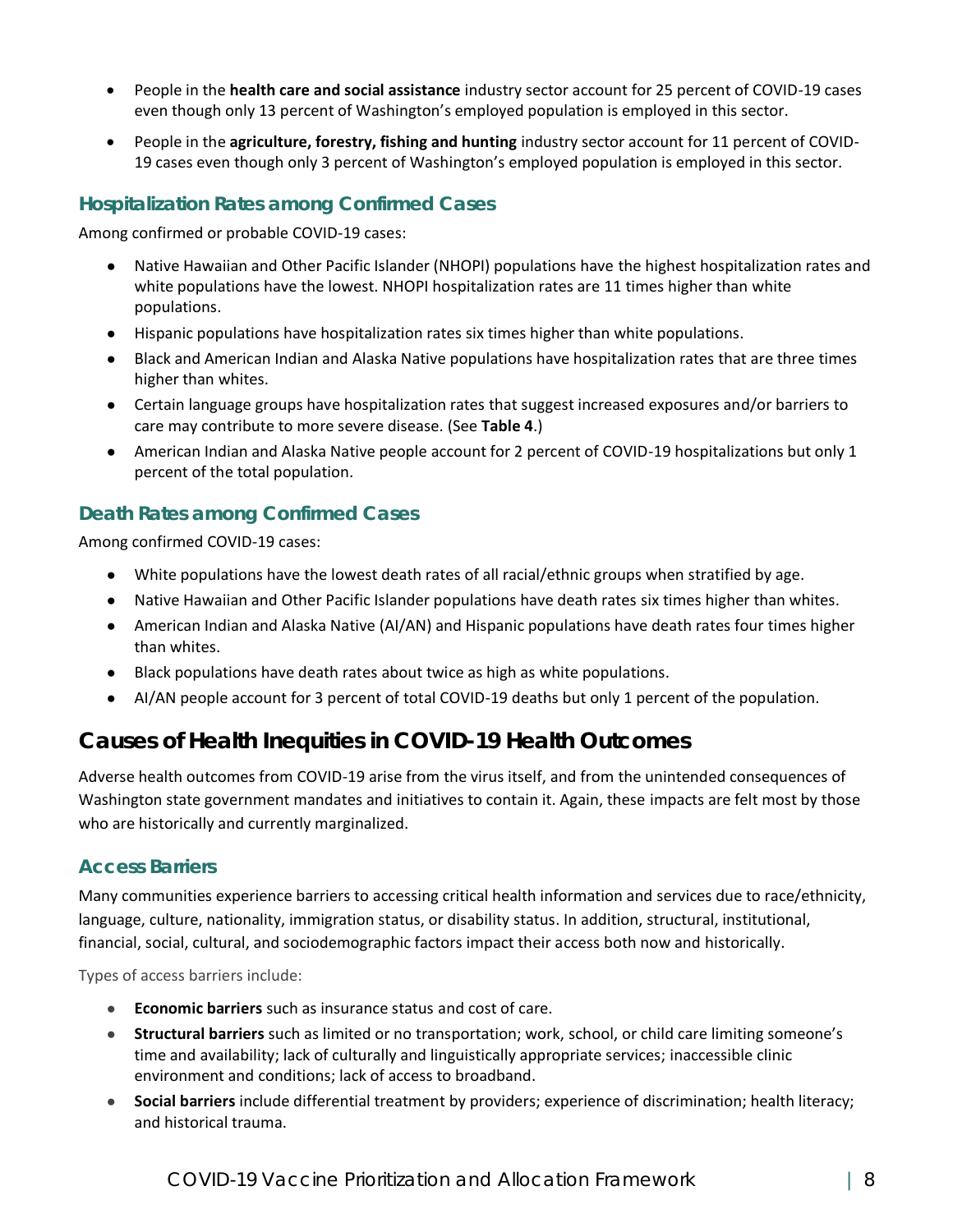### **Employment Conditions**

Many employment-related factors impact the health of workers. Certain workers may face increased risk of exposure to COVID-19, lost jobs or income due to COVID-19 restrictions, or workplaces where they are unable to socially distance or are not given personal protective equipment.

*EXAMPLE* Low-income workers are less likely to be able to socially distance while at work or to work remotely. People of color are more often working jobs that are not amenable to teleworking and they more often use public transportation that puts them at risk for exposure to COVID-19. In addition, people of color are more likely to work in service industries, such as restaurants, retail, and hospitality, which puts them at higher risk for loss of income during the pandemic. (SAMHSA, 2020; Benfer, E. & Wiley, L., 2020; and Artiga, S., Garfield, R., & Orgera, K., 2020).

### **Housing**

Individuals experiencing homelessness and individuals living in shared or transitional housing are at increased risk for COVID-19 exposure. In addition, stay-at-home orders or other COVID-19 response initiatives have unintended consequences on the health and well-being of survivors of domestic violence.

*EXAMPLE* People of color are more likely to live in multigenerational family co-housing and low-income and public housing. These situations make it difficult to social distance, quarantine, or self-isolate (SAMHSA, 2020; Benfer, E. & Wiley, L., 2020; and Artiga, S., Garfield, R., & Orgera, K., 2020). Also, individuals experiencing homelessness may be at particular risk of COVID-19 due to their mobility (it is difficult to track and prevent transmission); lack of access to hygiene supplies; limited access to health care; lack of a medical home; and limited access to safe public spaces and shelters as a result of shutdowns. This can further impact their health by keeping them exposed to weather, extreme heat and cold, and wildfire smoke, all of which have occurred during the pandemic.

### **Other Unintended Consequences**

The Washington state government has worked to prevent the spread of COVID-19 through travel restrictions, social distancing measures, and isolation and quarantine protocols. In addition, COVID-19 cases have brought increased strain on the health care system. While these measures can prevent the spread of COVID-19, they can have negative consequences on other parts of people's health. People who are likely to experience the unintended health consequences of pandemic control measures and increased health care strain include, but are not limited to, pregnant people; people with unrelated acute, severe, or chronic health conditions; people of color; and individuals with disabilities.

*EXAMPLE* Sixty-one percent of Black adults and 60 percent of Hispanic adults reported that the COVID-19 pandemic has impacted their mental health, in comparison with 55 percent of white adults.

# **Equity as a Cross-Cutting Factor**

As illustrated in the previous sections, the root causes of differences in COVID-19 cases, hospitalizations, and deaths are due to long-standing systemic inequities, as are the differences in access to COVID-19 information, services, and treatment in culturally and linguistically responsive ways. As a result, Washington state is intentionally taking a pro-equity approach to COVID-19 vaccine prioritization and allocation.

We have focused on the following groups as affecting all phases of our prioritization and allocation framework. The focus on these cross-cutting groups were well supported by the impacted communities, partners, groups, and sectors who participated in our engagement and public feedback opportunities.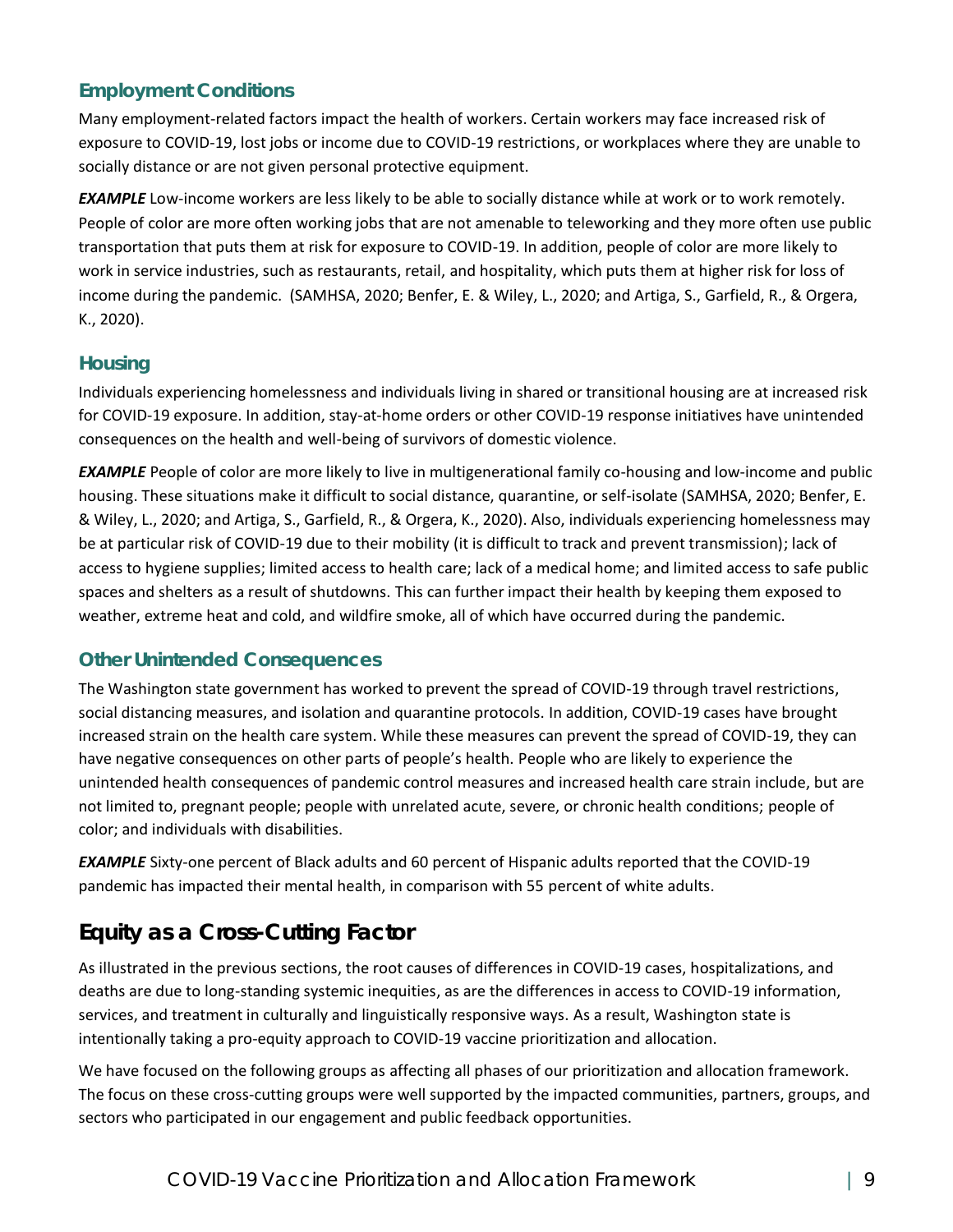- **People with access barriers to health care:** People with limited transportation, people with limited English proficiency, individuals with disabilities, people without health insurance, undocumented people
- **People at higher risk for exposure:** Farm and factory workers, essential workers, people who live in congregate housing, people experiencing homelessness, people who are incarcerated or detained, people in workplaces with outbreaks
- **People essential to health and wellbeing of populations at higher risk:** Doulas, caregivers (both formal and informal), home care aides, health care interpreters, community and mutual aid volunteers, community health workers
- **People who have been disproportionately impacted by COVID-19 because of systemic inequities:** Communities of color, people with limited English proficiency, individuals with disabilities, low-income people
- **People at risk for severe illness:** Older adults and elders, pregnant people, people with underlying medical conditions that put them at a higher risk for severe disease or death if they get COVID-19
- **People who are at higher risk for spreading COVID-19 to high-risk populations:** Caregivers, people living in multi-generational households, children and youth, essential workers, people who must travel for work
- **People who live in areas with greater spread:** Geographic hotspots and outbreaks, congregate housing with outbreaks

# <span id="page-12-0"></span>**GUIDANCE DEVELOPMENT PROCESS**

To develop our COVID-19 vaccine prioritization guidance and allocation framework, we emphasized proactive community engagement, transparency, evidence, and fairness. First, we reviewed content from several sources including the CDC's Advisory Committee on Immunization Practices (ACIP); the World Health Organization; Johns Hopkins Center for Security; and the National Academies of Sciences, Engineering, and Medicine.

Since we knew that official ACIP guidance would not be available until later, we used the National Academies' [Framework for Equitable Allocation of COVID-19 Vaccine](https://www.nationalacademies.org/our-work/a-framework-for-equitable-allocation-of-vaccine-for-the-novel-coronavirus) to gather initial feedback and initiate planning.

# **Community Engagement Methods**

# **Focused Engagement Approach**

To hear from communities most impacted by COVID-19 about the prioritization and allocation framework, we used a mixed methods approach and conducted 90 separate interviews, group interviews, focus groups, and community conversations. These were conducted primarily by phone and video chat with 568 individuals across the state over a three-week period in October 2020.

The Department of Health's internal COVID-19 Community Engagement Task Force led these efforts and partnered with several existing Emergency Language and Community Outreach Services contractors statewide to carry out additional culturally appropriate community engagement efforts within their own communities. The information gathered through these activities was supplemented by advocacy letters from disproportionately impacted businesses and other sectors, as well as by qualitative open-ended responses to survey questions. See **Appendix F** for all question sets.

We engaged community members, partners, and representatives and asked participants to self-identify the communities they belong to and/or represent. Most often, people self-identified with more than one community. Over the course of all focused engagement efforts, we identified representation from the following communities, groups, and sectors (**Table 3**).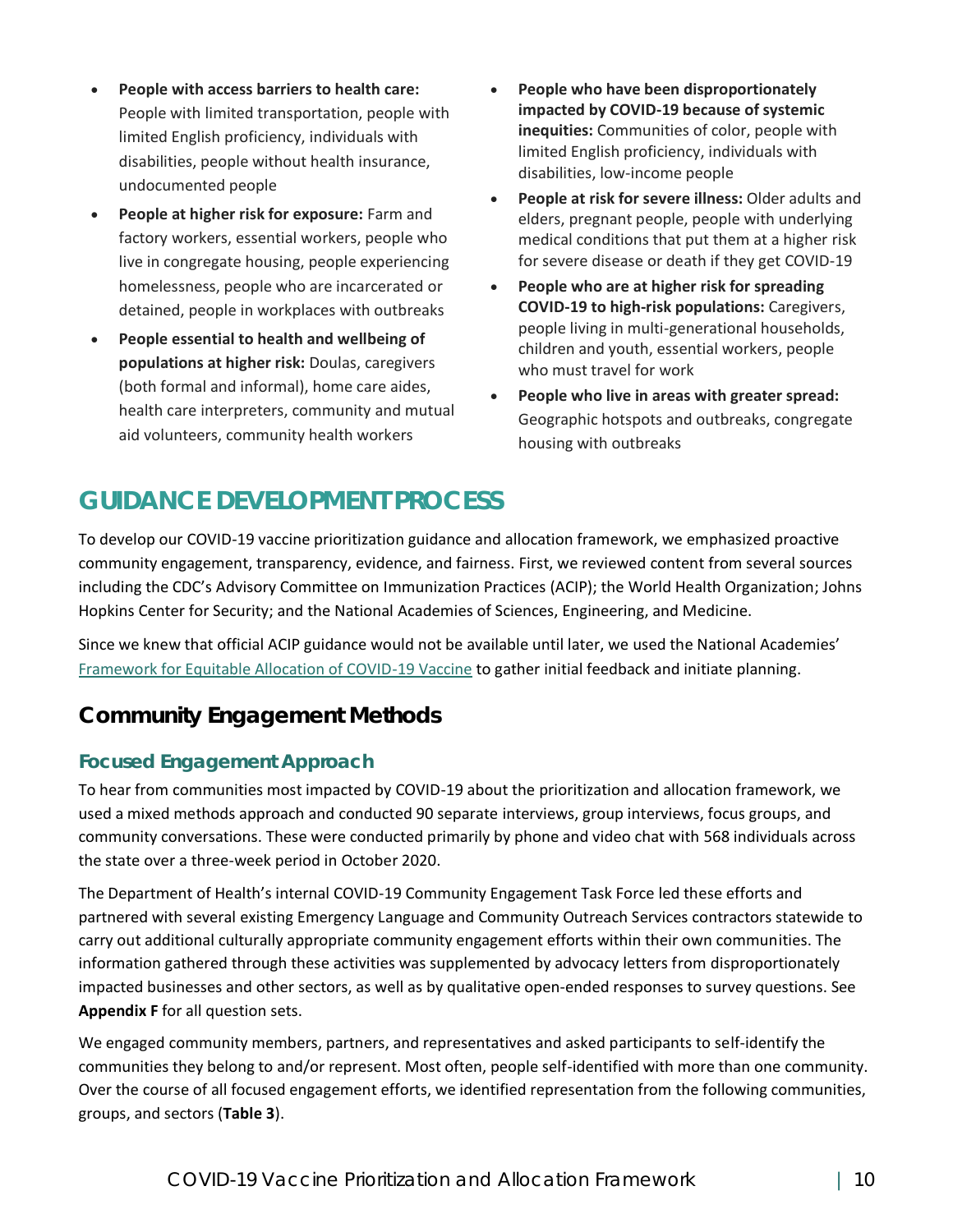Participants identified as being connected with 28 counties (defined as a county in which a participant lives or works) or said they were connected statewide (**Table 4**). We did not focus our engagement efforts on geographic communities, but we are able to identify geographic-specific feedback.

| Disproportionately<br>Impacted Communities <sup>1</sup>                                                                                                                                                                                                                                                                                                                                                                                                                                                                                                                                                                                                                                        | <b>Essential Sectors,</b><br>Services Sectors, and<br><b>Industries</b>                                                                                                                                                                                                                             | <b>Health Care and</b><br><b>Public Health</b><br>Partners                                                                                                                                                                                                                                         | Other High Priority<br>Communities, Groups, and<br>Sectors                                                                                                                                                                                                                                                            |
|------------------------------------------------------------------------------------------------------------------------------------------------------------------------------------------------------------------------------------------------------------------------------------------------------------------------------------------------------------------------------------------------------------------------------------------------------------------------------------------------------------------------------------------------------------------------------------------------------------------------------------------------------------------------------------------------|-----------------------------------------------------------------------------------------------------------------------------------------------------------------------------------------------------------------------------------------------------------------------------------------------------|----------------------------------------------------------------------------------------------------------------------------------------------------------------------------------------------------------------------------------------------------------------------------------------------------|-----------------------------------------------------------------------------------------------------------------------------------------------------------------------------------------------------------------------------------------------------------------------------------------------------------------------|
| Black/African American<br>community<br>Asian/Asian American<br>community<br>Native American<br>Native Hawaiian and other<br>Pacific Islanders community<br>Marshallese, Micronesian,<br>and COFA (Compact of<br>Free Association)<br>communities<br>Latinx community<br>Immigrant and refugee<br>communities<br>Asian diaspora<br>African diaspora<br>Latin American diaspora<br>Former Soviet Union (FSU)<br>diaspora<br>Undocumented communities<br>People with underlying health<br>conditions<br>Older adults<br>Pregnant people<br>Individuals with disabilities<br>People experiencing<br>homelessness<br>People who are incarcerated<br>Low-income communities<br>Uninsured communities | <b>Essential and front-line</b><br>workers<br>Agricultural sector<br>Migrant workers<br>Farmworkers<br>Seafood industry<br>Food bank services<br><b>Business community</b><br>Public transportation<br>Hospitality industry<br><b>Public utilities</b><br>Parks and recreation<br>Technology sector | Local Health Jurisdictions<br>Community health clinics<br>Community Health<br>Workers and promotoras<br>Behavioral health and<br>substance use disorder<br>services<br>Community blood centers<br><b>Rural medical services</b><br>Pharmacy<br>Post-acute and Long-Term<br>Care<br>Veterinary care | Children with special health care<br>needs<br>Youth<br>Youth in foster care<br>College and university students<br>Parents<br>Early learning and early childhood<br>LGBTQ+ community<br><b>Rural communities</b><br><b>Border communities</b><br>Sub-urban communities<br>Faith-based communities<br>Veterans<br>Women |

### **Table 3:** Community engagement group representation

<sup>1</sup> Communities that have experienced the greatest COVID-19 inequities related to cases, hospitalizations, deaths, and risk of severe illness. Participants self-identified as being in these groups and were often in more than one group.

### **Table 4:** Community engagement counties

| All (statewide) | Ferry         | Kitsap     | Pend Oreille* | Thurston*            | *Focused           |
|-----------------|---------------|------------|---------------|----------------------|--------------------|
| Adams           | Franklin*     | Kittitas*  | Pierce*       | Wahkiakum            | engagement efforts |
| Asotin*         | Garfield      | Klickitat* | San Juan*     | Walla Walla*         |                    |
| Benton*         | Grant*        | Lewis*     | Skagit*       | Whatcom <sup>*</sup> |                    |
| Clallam*        | Grays Harbor* | Lincoln    | Skamania*     | Whitman              |                    |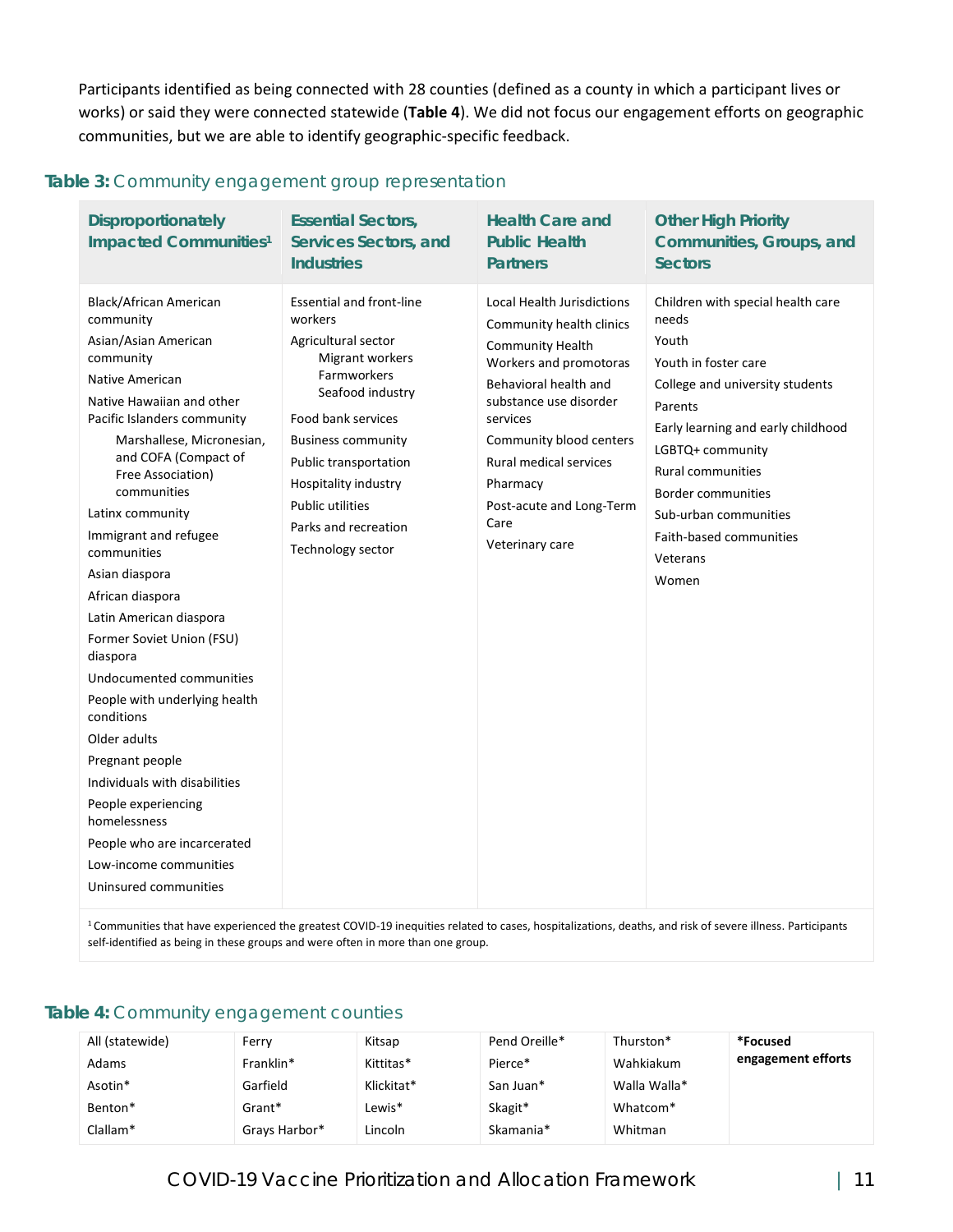| Clark*   | island*    | Mason*    | Snohomish*     | Yakima* |
|----------|------------|-----------|----------------|---------|
| Cowlitz* | Jefferson* | Okanagan* | Spokane*       |         |
| Douglas  | King*      | Pacific*  | <b>Stevens</b> |         |

### **Focused Engagement Analysis**

For all activities, a designated note taker or the facilitator took notes. As needed, engagement activities were facilitated in-language or with the assistance of an interpreter or Communication Action Real-time Transcription (CART) services. We redacted all participant names, saved all transcripts as text documents, and then uploaded the content into Dedoose (version 8.3.35). A contractor analyzed qualitative data using thematic analysis. The codebook was developed iteratively and derived from assessment goals, data, and the prioritization framework. Each transcript was coded individually, and the codebook was adapted as necessary. Each code report was summarized into a table of theme domains and subdomains with associated quotes.

### **Broad Engagement Approach**

We also collected feedback from the broader public through a web-based survey (see **Appendix F** for survey questions and full results). This survey was provided in several languages (see **Table 5**) and shared through existing partner channels, DOH listservs, the DOH website, and social media accounts. We selected these languages because they are common in Washington state and we have had success reaching people who speak them through other web-based communications during the pandemic.

| Language              | Number of<br>Respondents |
|-----------------------|--------------------------|
| English               | 17,678                   |
| Spanish               | 70                       |
| Vietnamese            | 36                       |
| Chinese (simplified)  | 36                       |
| Chinese (traditional) | 160                      |
| Russian               | 29                       |
| Ukrainian             | 12                       |
| <b>Tagalog</b>        | 2                        |

### **Table 5:** Survey respondents by language

The survey was split into three parts: 1. How are you feeling about COVID-19?; 2. How should we decide who gets the vaccine first?; and 3. Tell us about yourself (optional). In addition to analyzing the overall survey results **(Appendix F)**, we filtered and analyzed the results by the respondent's area of work and whether they identified as someone at increased risk for COVID-19 because of their race/ethnicity, disability status, overall health, or age.

Our analysis included all in-language surveys that had at least 10 respondents. These survey results supplement what we learned through the qualitative, focused engagement efforts with these respective communities. We also collected information about the specific county respondents reside in and will provide those county-specific reports of the results to our local health jurisdiction partners.

# <span id="page-14-0"></span>**SELECT ENGAGEMENT FINDINGS**

**Main themes related to vaccine prioritization and allocation**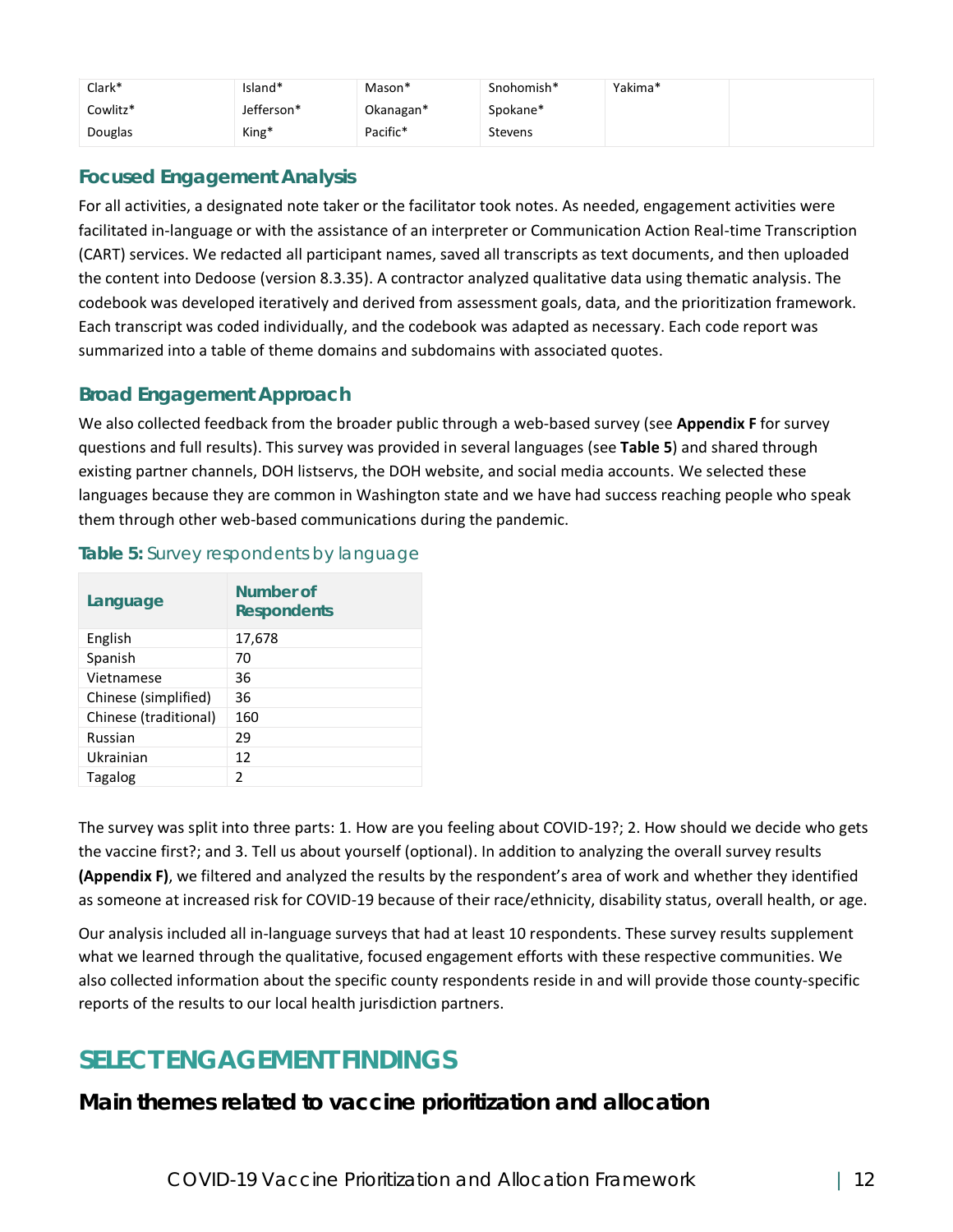The following themes are the initial findings that emerged across engagement activities including interviews, focus groups, community conversations, and surveys. This is a small selection of the overall engagement findings. Please visit the [COVID-19 Vaccine Engagement webpage](https://www.doh.wa.gov/Emergencies/COVID19/VaccineInformation/Engagement/Collaborative) for more information and the full report.

### **Understanding COVID-19 Risks**

- 1. Older adults are at risk due to their work, where they live, family gatherings, or cultural *shared spaces*
- Older adults who live in intergenerational homes, multi-family housing, nursing homes or other congregate care settings, jails, and homeless shelters are at higher risk for exposure, as are older adults who receive assistance from their family or neighbors.
- Some older adults have occupations that may put them at increased risk, including fishing boat managers (also likely to be Black, Indigenous, or people of color), teachers, utility and water operators, and other occupations where they can't make choices about the safety of their jobs. Those in working class jobs are unable to reduce their workplace risk and are too reliant on income from those positions to leave or stay home even when isolation is warranted.

### *"Being part of the Asian community, we put a lot of resources and respect toward our elders. My concern is really toward my grandparents and other members that I really think of as staples of our community."*

- *2. Those who face barriers to health care or quality health care are at risk*
- The Latinx community, including farmworkers and those working at food processing plants, may be uninsured or underinsured. In addition, fear of losing their job, the cost of tests and treatment, and worries about their status (if they are undocumented), are likely to prevent them from seeking care.
- Rural communities often face delays in getting care and those without transportation cannot access care.
- Low-wage workers without health insurance often do not access health care. In addition, low-wage workers may not seek care because they would become food insecure if they miss work.
- Communities of color have limited access to testing, may be homebound with limited access, and have comorbidities that are a direct result of a lower quality and quantity of health care. Native Americans struggle to get health care.
- Transgender and homeless queer youth may not have access to health care. *"[Farmworkers] are going to go to work or die."*
- *3. People with underlying health conditions are at risk*
- Latinx, Indigenous, Black people, other communities of color, and immigrants and refugees often have underlying conditions, such as diabetes, cancer, asthma, or other pulmonary conditions as well as higher health disparities overall due largely to systemic oppression.
- Medically fragile children and children with disabilities are at higher risk.
- People with disabilities may have multiple health conditions, rely on home health workers, and have marginalized immune systems.
- Older people are more likely to have heart disease, diabetes, COPD, and compromised immune systems that put them at greater risk.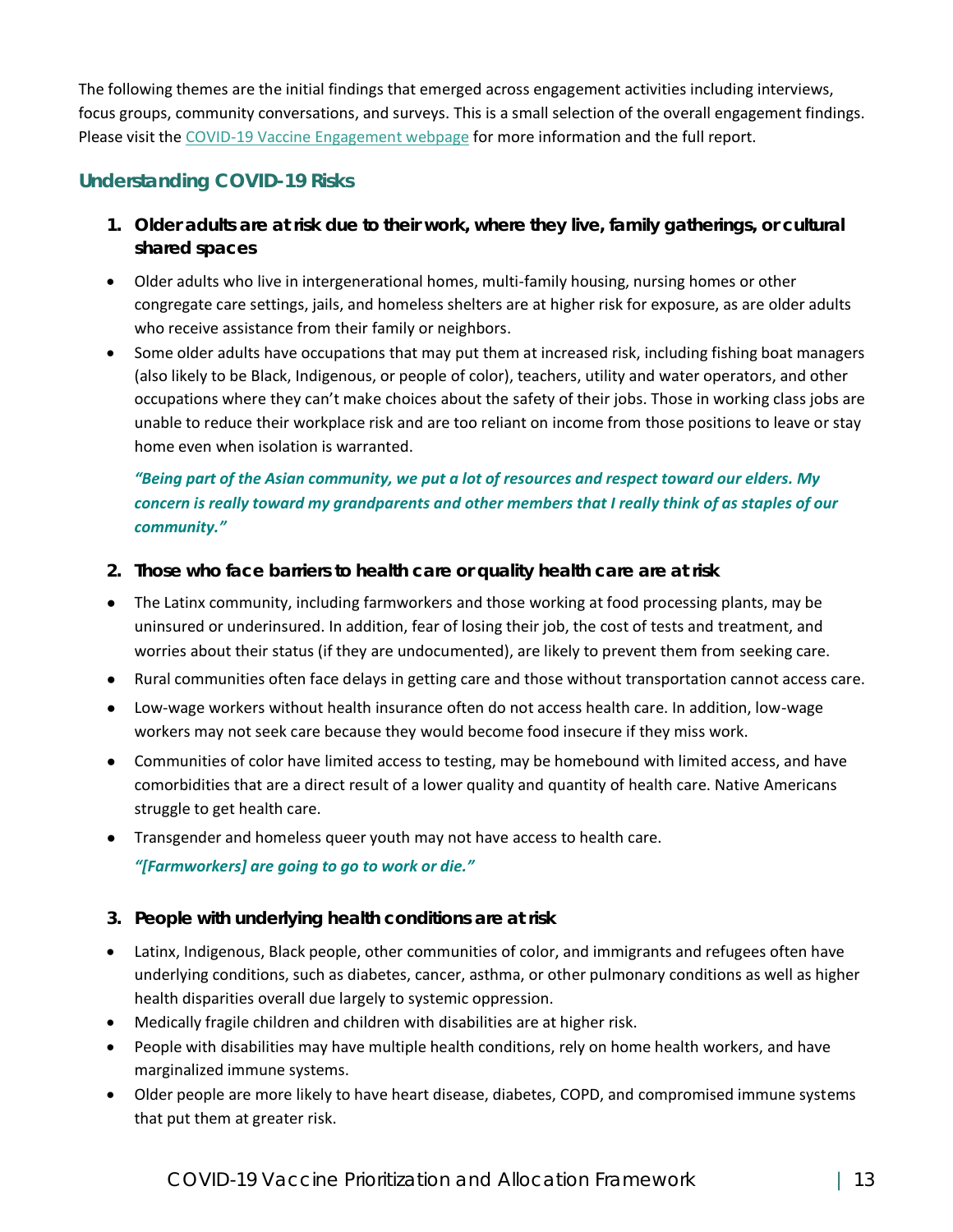- People with mental illnesses, especially those who are homeless, may be more likely to congregate together or spread COVID-19 without knowing it.
- *4. People who live in congregate living situations or in multi-generational homes are at greater risk*
- Workers who live where they work, such as farmworkers, fish processors, and rural utility district work site employees are at greater risk. They live in shared quarters with shared bathrooms, and many sleep in bunk beds that are not socially distanced.
- Black people, Indigenous communities, and other communities of color, including immigrants and refugees, reported that they often live close to one another, with multiple generations in one household.
- The high cost of living also forces low-wage workers across the spectrum to live in overcrowded or dense housing situations. Families living in low-quality housing may have underlying respiratory diseases, which are exacerbated by stay-at-home orders. Low-wage workers are also likely to rely on public transportation, further exposing them to the virus.
- People experiencing homelessness, especially homeless queer youth, are at particular risk. Those who are transient may not able to test/treat/isolate, and for those who do want to access shelter beds, the number of beds is reduced due to an effort to separate people for social distancing.
- People with disabilities, older adults, and staff in congregate care living settings, are at higher risk especially if the setting employs shift staff who are at high risk themselves. In addition, isolating people in long-term care facilities can be detrimental to their mental health.
- People who are incarcerated cannot be isolated and do not have options to isolate themselves.
- University students living in congregate housing are at risk. Students have higher social and mental health needs for personal contact and may take more risks.

### *"Agricultural workers living in cabins: They have 40 people to 2 bathrooms."*

### *"Bunk beds are not social distancing."*

- *5. People who are exposed to coworkers and/or the general public at work and/or work in settings where proper protocols are not taken are at greater risk*
- People working in jails and prisons, health workers, front line workers, pharmacists, restaurant and grocery workers, utility workers, critical infrastructure workers, contact tracing professionals, public transport workers, volunteer firefighters, people who work in hospitals, parks and recreation staff, hatchery staff, long-term care workers, farmworkers, sex workers, veterinarians and veterinary staff are at increased risk. Child care workers, school staff and nurses, teachers, workers who leave their children in congregate child care, and other workers that are exposed to people or work in settings where proper safety precautions aren't taken, are at high risk.
- People who work in food processing may work in closed spaces, spaces that do not adapt well to social distancing, or spaces where installing separation barriers would create safety issues. In these settings where spread occurred, 75 percent or more of the crew were infected. Farmworkers are at risk on buses that bring them to the field and in their sleeping accommodations.
- Black and Brown communities, including immigrants and refugees, are highly represented in jobs that pose greater risk because of exposure to others, or they work in places that don't have enough safety protocols in place or are the last to receive PPE. Examples include farmworkers and food processors (as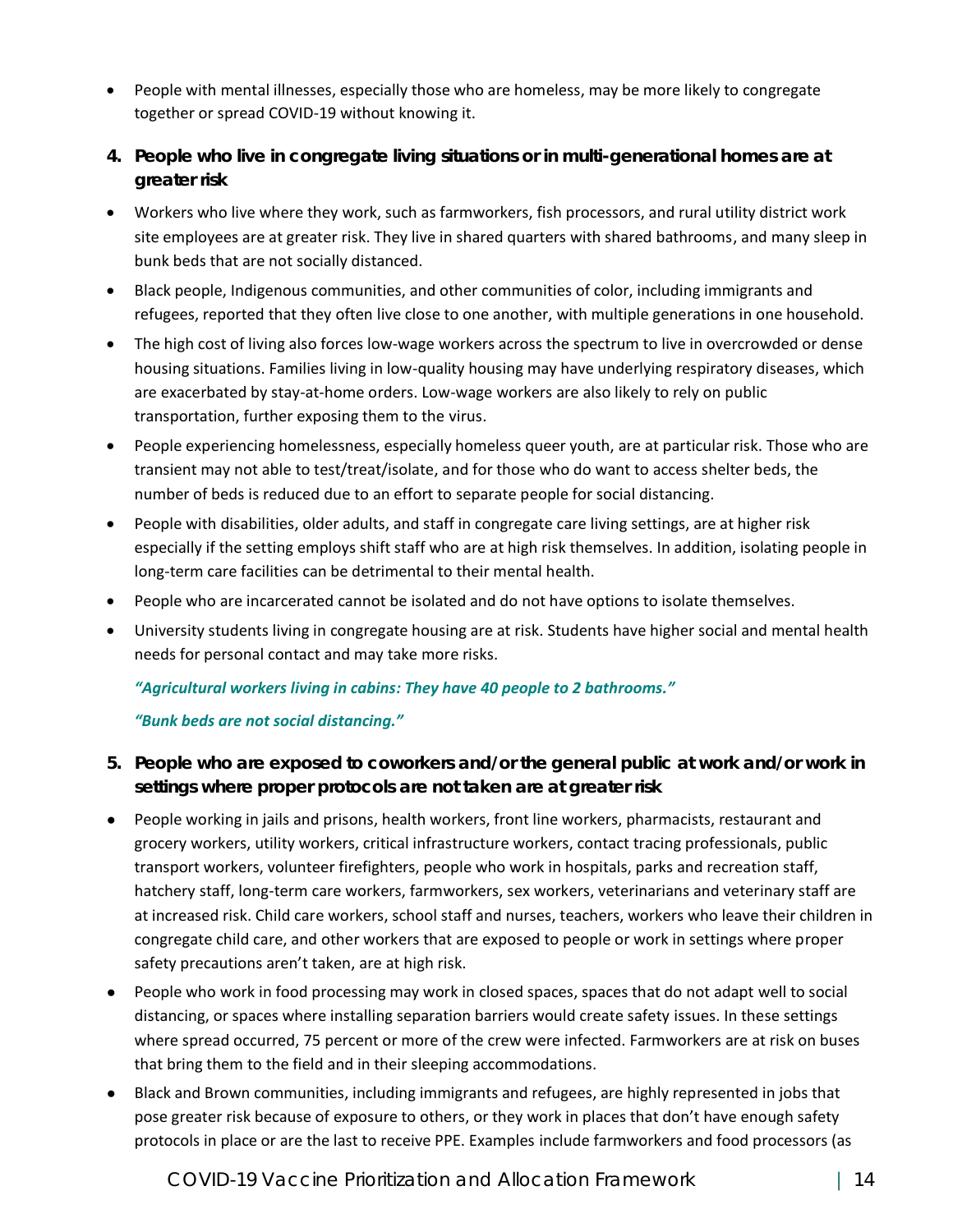stated above), dairy workers, meat packing plant workers, public transportation workers, housekeepers, nail salon workers, fishery staff, community-based organization staff who meet with clients, home health care workers, grocery store staff, community workers who go with clients to their appointments, Uber or Lyft drivers, retail industry workers, and health workers. In addition, older adults in these communities often work in high-exposure jobs.

- Sex workers are at risk when seeing clients; with sex workers who are queer and trans Black, Indigenous, and other people of color disproportionately impacted.
- Low-wage workers often need to work to support their families and may have multiple high-risk jobs where their attendance is critical to support others impacted by COVID-19. This may include working in service jobs in community-based organizations, such as homeless shelters. People with disabilities often work in lower-paying jobs (home health workers, grocery stores, restaurants) where they have higher risk of encountering people with COVID-19. Students who work in retail or at restaurants may rely on their salaries but not receive adequate protection from COVID-19 exposure from their workplaces. In addition, low-wage workers often take public transportation and don't have funds to purchase their own PPE.

### *"I got infected at work in the cafeteria. People would take off their mask to eat and leave the mask on the table. If you arrived at that table after that person and did the same, right there you caught the virus."*

*"I was infected at work. In our work place there was not enough disinfection. They didn't give us gloves or masks and it is very easy to get infected."*

*"Our crews [fishery crews] are a pretty diverse group. The higher up the managerial people tend to be older and are approaching high-risk for their health. We also have minority populations. Our company in particular employs Asian and Pacific Islanders. Some other are Somali Americans. That should be considered when you think about the category of risk."*

### **Disproportionate Impacts: Many interconnected layers**

- *1. COVID-19 affects many individuals within families and between families*
- Children: Most children in Washington were unable to return to in-person schooling during the first year of the pandemic. The safety nets provided at school (teacher attention, school nurse, special education aides) are either absent or overwhelmed in the online environment. For low-income, rural, limited English proficiency, disabled and low-tech students, online schooling is challenging if not impossible. Children experienced loss of housing, hunger, postponement of well-child medical care, and sometimes deaths of relatives and friends. Older children may be responsible for younger children's care. Children with special needs are especially impacted when they lose support services or have to care for themselves.
- Young adults: College and university students experience mental health impacts resulting from isolation, loss of job/pay covering the cost of education, assumption of family care for younger siblings, and many of the same impacts as their younger counterparts.
- Working-age adults/parents: Adults are impacted by employment, housing, and physical and mental health factors to varying degrees. Adults of color and low-income adults are particularly impacted as individuals, as parents, and as caregivers of older adults. When they become ill from COVID-19, essential workers find it difficult to access child care.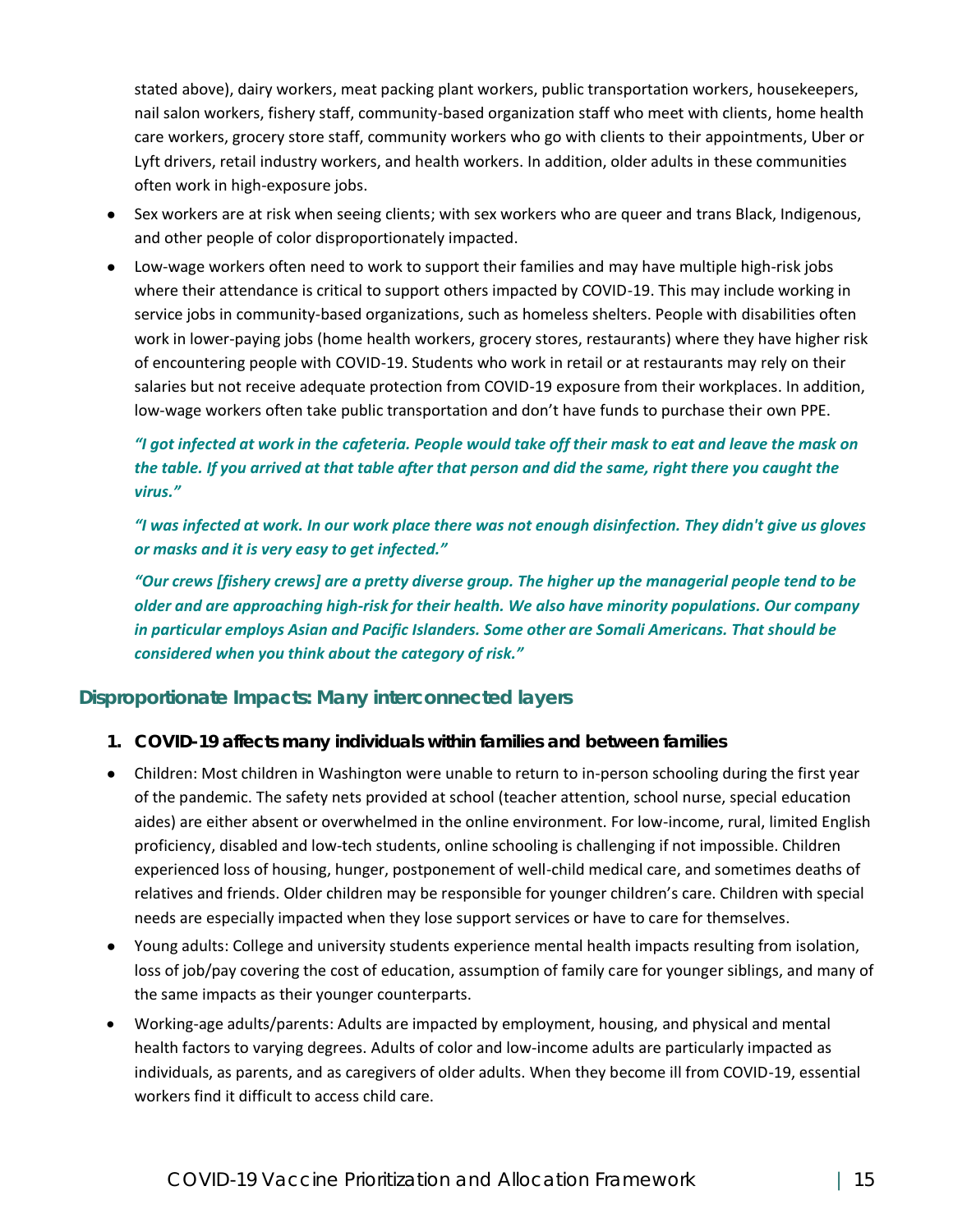- Older adults: Seniors living in extended family homes are exposed to risk via their housing situation and in the case of low-income seniors, via their workplace. This is particularly true for people of color, immigrants, and disabled seniors. Older adults are particularly affected by the intersectionality of age, ethnicity, race, profession, and poverty.
- *2. Impacts happen in the workplace*
- Job-related impacts are felt most intensely by low-income workers. They often work in high-risk environments without the ability or autonomy to reduce their personal risk.
- The same elements of the workplace that increase the risk for contracting COVID-19 prevent these individuals from quarantining at home if they become sick with the disease:
	- o Lack of health insurance or sick pay, low wages, and the necessity to purchase one's own PPE lead to people going to their job while sick; or plunges them into poverty when medical crises hit.
	- $\circ$  Shift work, multiple low paying jobs, crowded workplaces and the inability to work from home increase COVID 19-related stress, financial insecurity, and ongoing risk of exposure.

### **Misinformation and Distrust**

- *1. Vaccine hesitancy due to historical trauma, and mistrust of government agencies and health care entities*
- There is an overwhelming distrust of federal and government agencies, health care systems, and health care entities due to historical events and trauma (i.e., Tuskegee experiment). There is a long history of medical experimentation, including harm and testing on Black communities, Indigenous communities, disability communities and communities of color. These communities have also experienced racism and discrimination within health care that contributes to this mistrust.
- There are concerns about the safety and efficacy of COVID-19 vaccines due to their perceived rapid development, and a lack of transparency about vaccine development.
- All groups expressed fear that BIPOC communities will be the first individuals vetted to take the vaccine and utilized as test subjects.
- There is collective agreement and support to partner with community representatives and community members for transparent vaccine information, communication, and distribution efforts.

*"Generational trauma is huge in the Black and Brown community especially around vaccinations, around government testing, and around the government. There is no trust there."*

*"I am not willing to be the guinea pig for this government."*

### **Fears about the vaccine: safety, development, efficacy, logistics**

- *1. The fears cited most often clustered around safety and efficacy*
- People across all communities and groups have questions and concerns about the safety and efficacy of the vaccine.
- Fears about possible short- and long-term side effects from getting the vaccine were the predominant worry. For healthy people, side effects were seen as creating an additional risk, while for individuals with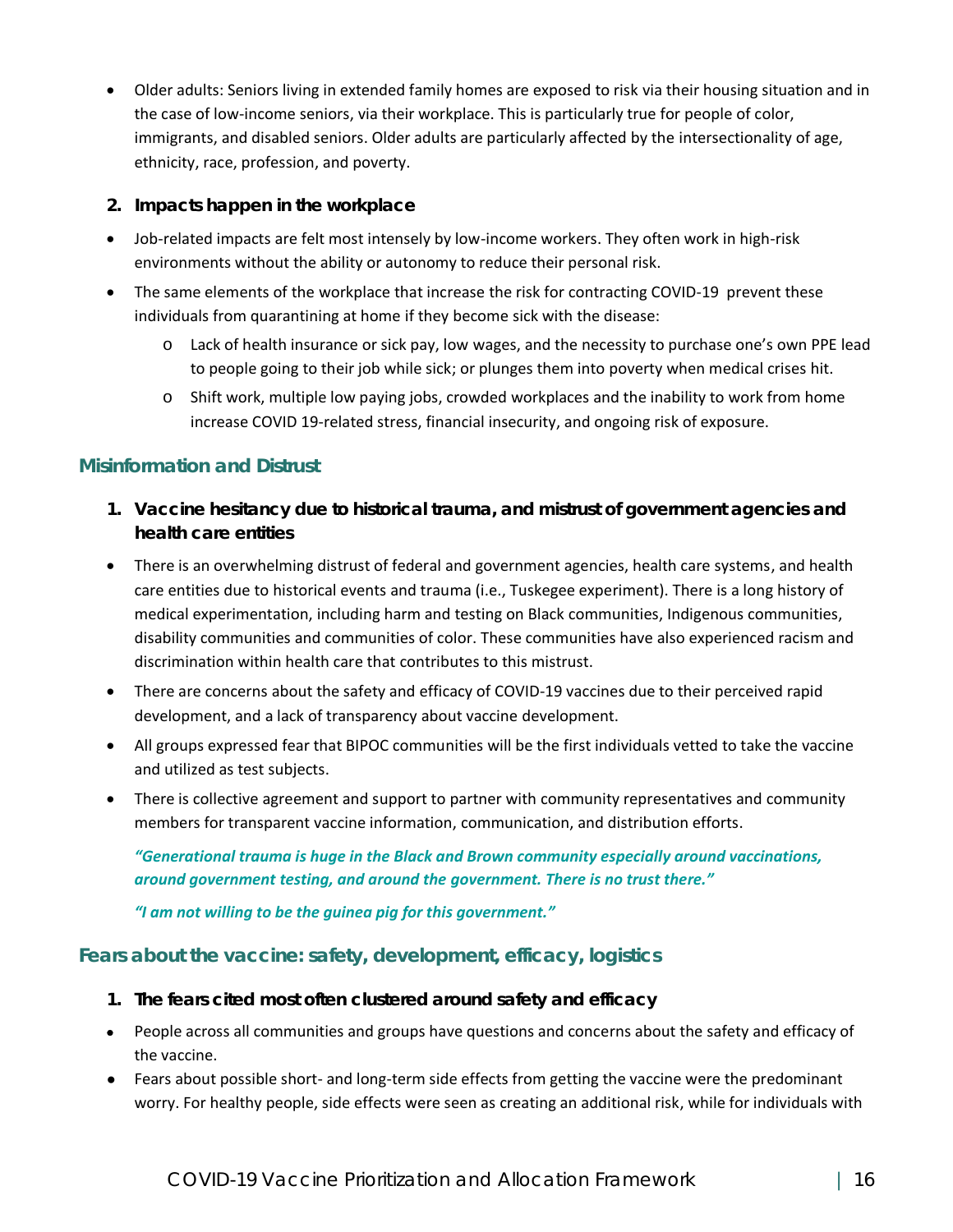disabilities and underlying health conditions, vaccines were perceived as potentially making current problems worse.

● Efficacy, durability, and reliability all caused respondents to express hesitation and concern.

*"I think our community needs more education in regard to COVID vaccine from people from our community, especially about what harms it can have."*

### **Vaccine Prioritization**

- *1. There is support for prioritizing high-risk workers in health care settings, but we need to intentionally define a high-risk role or environment*
- Not all health care environments and settings have the same access to personal protective equipment (PPE), and not all workers within a setting have equitable access to PPE.
- There are other people beyond nurses and doctors who work in high-risk health care settings or with high-risk patients. Community Health Workers (CHWs) and *promotoras*, doulas, janitorial staff, caregivers, and aides move through these settings too.
- More than 90 percent of all communities and groups who participated in the general feedback survey, interviews, or focus groups—across all language and cultural groups—agreed that high-risk health care workers should receive priority for the COVID-19 vaccine.

*"Essential medical personnel need to save the rest of us, and if they get the shot, we will follow their example."*

*"I think medical people should be given the vaccine first, not just because of their risk, but because seeing doctors and scientists, maybe especially from communities of color, and even those in government getting the vaccine early will hopefully give the general public confidence that it is safe."*

- *2. Prioritization should be stronger for key groups including farmworkers, elders, people with disabilities, and communities of color.*
- Community conversations revealed strong support for some groups to be a higher priority for vaccine, including farm/agriculture (and H2-A- "guest") workers, people with disabilities, people experiencing homelessness, and elders.
- There is a need to think about the other individuals who surround high risk groups. Many farm/food processing workers are living in multi-generational households. People with disabilities may have caregivers that put them at risk.
- People who are incarcerated may have identities and risk factors that put them in a different phase of priority, such also having a disability or comorbidities. Also, we need to consider the potential of corrections staff getting sick.
- There is a need to think more broadly about "congregate settings." Agricultural workers living in cabins would fall under congregate settings. People with disabilities may also be in congregate living situations.

### *"There is no real mention of race in this plan. It needs to be called out."*

*"Farmworkers and essential workers need to be at the top countered with the equity issues of how bodies of color have been used as test subjects in the past."*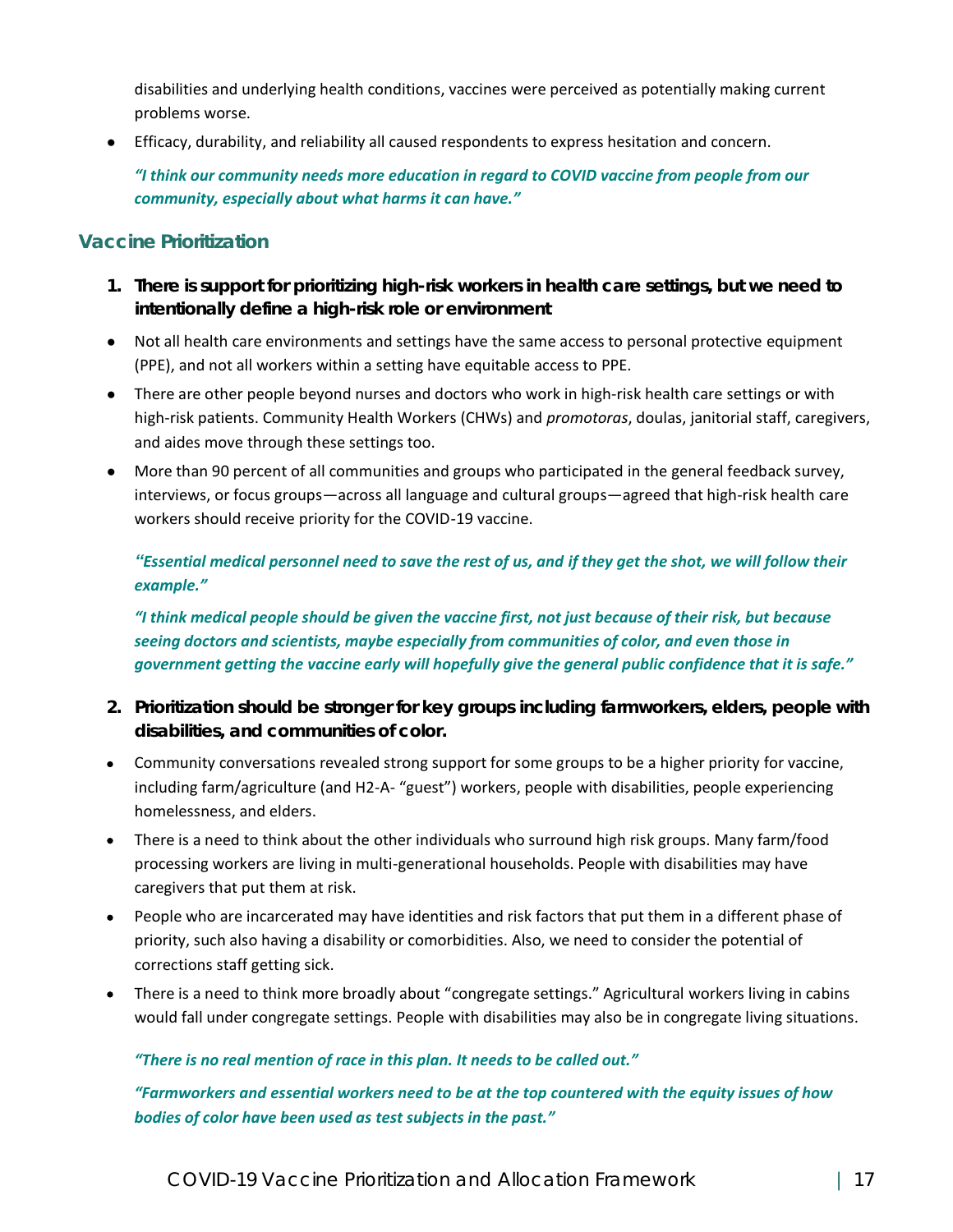### *"Pacific Islanders are top highest infected more than any other group."*

- *3. Many essential services sectors feel left out and under-prioritized.*
- Certain groups are very concerned that frontline workers (or highly impacted people) won't be considered in the first round of vaccinations. Many groups expressed feeling left out, forgotten, not supported, or not considered.
- Nonprofit, service, and volunteer organizations do not feel supported or considered as essential.
- There are critical infrastructure workers in almost every sector who have no alternatives if they get sick, and we could see long-term effects on our state's infrastructure if their work goes undone. From hatchery staff protecting and maintaining our food supply, to data and cyber security teams, to utility operators, to foster care, many of these workers feel like they haven't been considered essential.
- The hospitality industry has by far the highest number of individuals on unemployment in the state and nationally, and the long-term economic impact on these workers reaches all aspects of their wellness.

*"Child care, custodial, and maintenance workers should be moved up. They keep the community going, clean, safe."*

- *4. There is overall support for the National Academies of Medicine Equitable COVID-19 Allocation Frameworks' principles, criteria, and equity considerations.*
- The overwhelming majority of people who participated in all engagement activities including the public feedback survey, interviews, and focus groups—across all language and cultural groups—supported the inclusion of the working principles and criteria. The framework includes recommendations for equitable vaccine allocation.

*"Generational trauma is huge in the Black and Brown community especially around vaccinations, around government testing, and around the government. There is no trust there."*

# <span id="page-20-0"></span>**EQUITABLE FRAMEWORK OVERVIEW**

This section outlines our working principles, goal, criteria, and phases. Some of these changed as the COVID-19 pandemic evolved.

# **Principles**

Consistent with the National Academies approach, this guidance was developed keeping in mind six foundational principles described below. These principles are similar to those of other frameworks, such as those from the Advisory Committee on Immunization Practices (ACIP) and the World Health Organization. The overwhelming majority of people who participated in all engagement activities including the public feedback survey, interviews, and focus groups—across all language and cultural groups—supported the inclusion of these six principles.

### **Ethical Principles**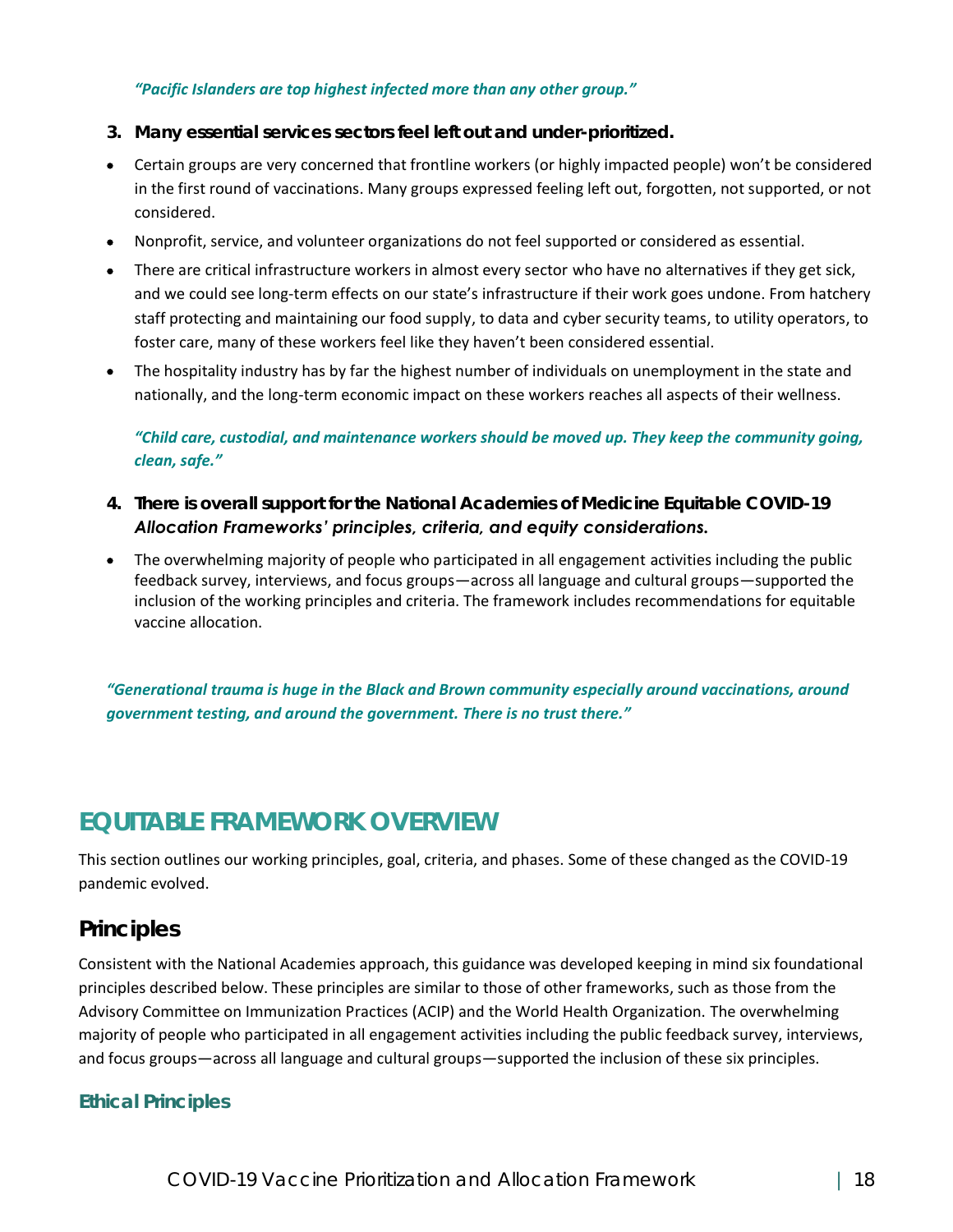- 1. **Maximum benefit** encompasses the obligation to protect and promote the public's health and its socioeconomic well-being in the short and long term.
- 2. **Equal concern** requires that every person be considered and treated as having equal dignity, worth, and value.
- 3. **Mitigation of health inequities** includes the obligation to explicitly address the higher burden of COVID-19 experienced by populations affected most heavily, given their exposure and compounding health inequities.

### **Procedural Principles**

- 4. **Fairness** requires engagement with the public, particularly those most affected by the pandemic, and impartial decision making and even-handed application of allocation criteria and priority categories.
- 5. **Transparency** includes the obligation to communicate with the public openly, clearly, accurately, and straightforwardly about the allocation framework as it is being developed, deployed, and modified.
- 6. **Evidence-based** expresses the requirement to base the allocation framework—including its goal, criteria, and phases—on the best available and most up-to-date scientific information and data.

*"I feel like the most important principles are equal regard and evidence-based research as everyone is at risk of this deadly virus. I am not sure exactly how you guys improve these principles more or less just ensure everyone is treated equally while also trying to reduce the sickness and deaths by COVID-19."*

# **Goal**

Guided by these principles, we have adopted the following overall goal: **To reduce severe morbidity and mortality and negative societal impact due to the transmission of SARS-CoV-2**.

# **Criteria**

The framework leverages four risk-based criteria to set general priorities among population groups and to provide guidance that recognizes the differences between populations. The overwhelming majority of people who participated in all engagement activities including the public feedback survey, interviews, and focus groups across all language and cultural groups—supported including these four criteria:

- 1. **Risk of acquiring infection:** Individuals have higher priority if they have a greater chance of being in settings where SARS-CoV-2 is circulating and of being exposed to enough of the virus to make them sick.
- 2. **Risk of severe morbidity and mortality:** Individuals have higher priority if they have a greater risk of severe disease or death from being sick with COVID-19.
- 3. **Risk of negative societal impact:** Individuals have higher priority if they serve in a needed role within society, and other people's lives and livelihood depend on them directly and would be at risk if they fell ill.
- 4. **Risk of transmitting infection to others:** Individuals have higher priority if there is more chance they will transmit the virus to others.

We used existing data, studies, surveys, interviews, and focus groups with partners to assess different population groups against these risks. We continually monitor CDC updates related to these groups. We relied on these data, local data, and research summarized in the National Academies' publication (see **Appendix A**) to ensure our assessment and subsequent guidance were evidence-based and consistent with our principles. Our guidance was also informed by disproportionately impacted communities, groups, and partners. We continued to review and gather input to adapt this guidance and framework over time.

### **Phases**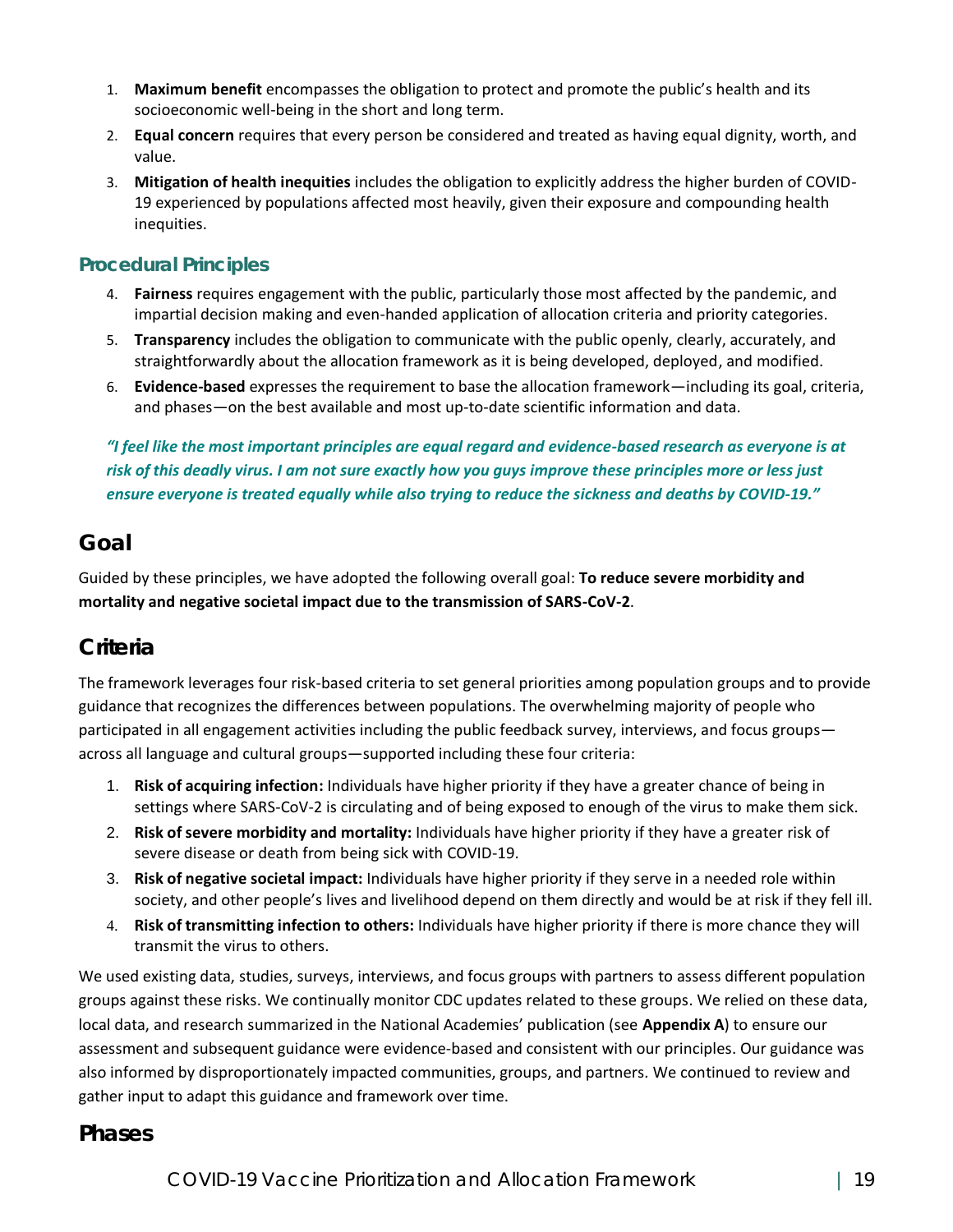Our guidance is based on the feedback received from community partners, several Washington state COVID-19 expert groups, such as the Disaster Medical Advisory Committee, COVID-19 Vaccine Scientific Advisory Workgroup, and the Vaccine Advisory Committee (see **Appendix B** for participant lists), along with federal guidance. As a result, our guidance provides greater specificity around sub-populations than the National Academies' equity framework. This additional specificity helps us risk-stratify populations when vaccine supply is limited. Otherwise, the guidance is consistent with the National Academies' equitable framework and that of the Advisory Committee on Immunization Practices.

Given our principles, goal, and criteria, Washington state offers a four-phase approach to equitable COVID-19 vaccine allocation as outlined in "Allocation Guidance within Each Phase." This guidance is based on the best available current evidence, but the dynamic nature of COVID-19 pandemic and the vaccine landscape means that this approach will adapt over time.

Population groups overlap and there are individuals who fit into multiple categories. If this is the case for an individual, the highest phase should take precedence. Further, there are significant differences within each group. The next section ("Applying the Framework for Equitable Allocation") provides further guidance to identify subpopulations that are at highest risk based on the criteria this plan outlines. Also, the order of the populations within a phase or tier does not suggest any type of prioritization or risk stratification.

# <span id="page-22-0"></span>**APPLYING THE FRAMEWORK FOR EQUITABLE ALLOCATION**

Statewide engagement confirmed broad support for a standardized approach that will ensure consistent and equitable allocation of COVID-19 vaccine across Washington. As such, this section provides more detailed guidance regarding:

- Factors informing moving from one phase to the next
- Prioritizing allocation of vaccines to different provider sites within a phase
- Prioritizing allocation of vaccines within populations

All of these are designed to ensure consistent application of the principles and criteria to achieve our shared goal.

# **Factors Informing Moving to a New Phase or Tier**

If there is limited vaccine supply, DOH will use the equitable allocation framework to identify which populations should get vaccine first. DOH relies on four key factors to determine when it will move to the next phase:

- **Vaccine coverage trends of prioritized populations** assessing the vaccine coverage of currently prioritized populations and the uptake trends to estimate demand; will also consider variation in time it will take for vaccine uptake in different populations
- **Vaccine supply** how much vaccine is currently available in the state; inventory trends
- **Vaccine projections** how much vaccine supply is projected to arrive in the state in the coming months based on information provided by the federal government
- **Current scientific data** current information related to vaccine efficacy and safety, and epidemiological context

# **Prioritizing within a Phase or Tier**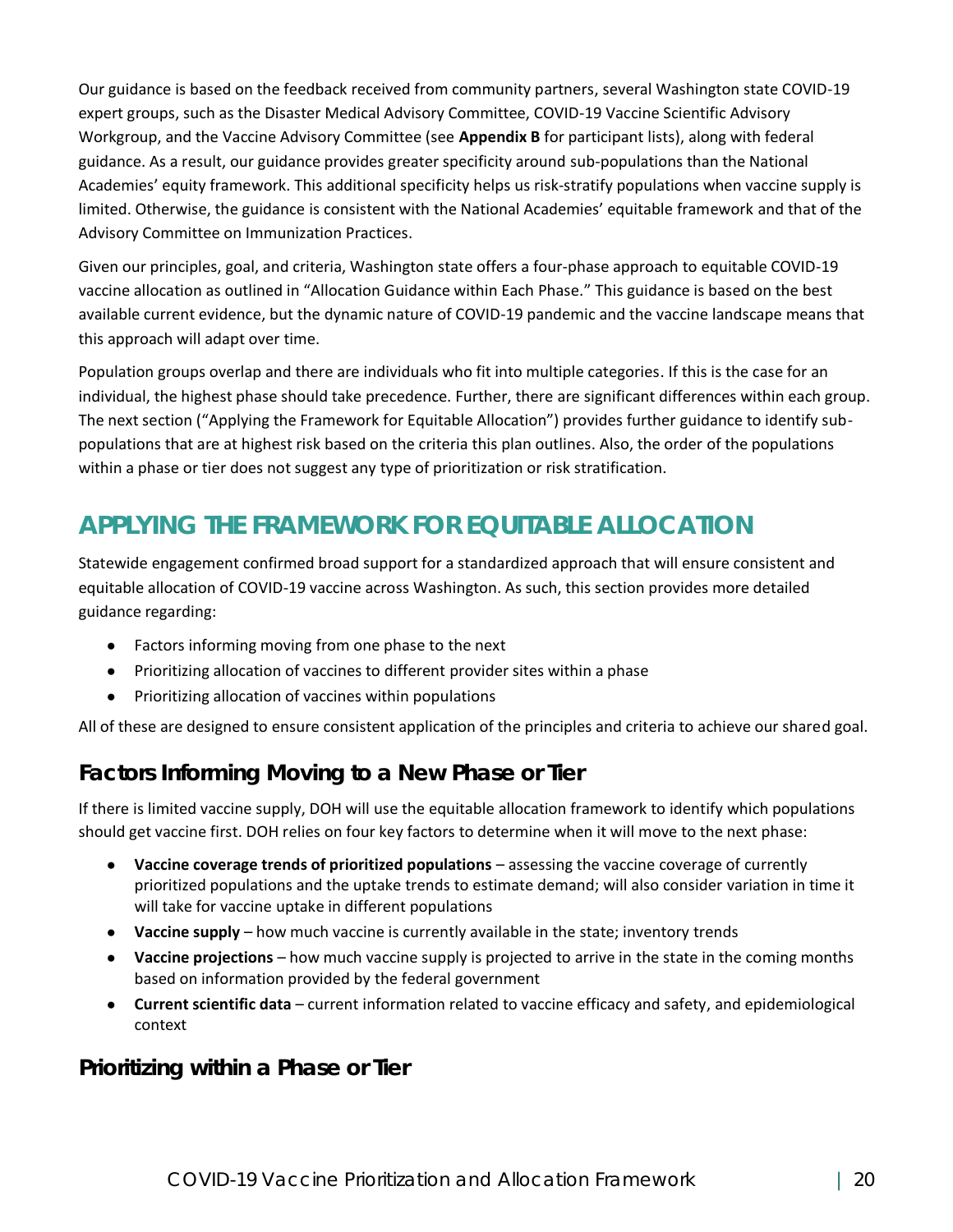When we enter each phase or tier, there will not be enough vaccines to cover all prioritized groups across vaccine provider sites. DOH decides how much vaccine to allocate to different provider sites across the state based on the following factors:

- Estimated size of prioritized populations in geographic areas to achieve proportional allocation (also referred to as pro rata)
- Emerging vaccine data, such as safety or clinical data on use of the vaccine(s) with certain populations
- Implementation issues such as cold chain capacity, the ability of a site to administer all vaccine doses before they expire, provider site willingness to vaccinate outside their own staff or patients, provider site engagement with local health jurisdiction planning efforts, inventory information and trends, and need to limit brand offerings.
- Epidemic conditions, such as high transmission or outbreak settings
- Social vulnerability factors and equity impact

Washington state applies a social vulnerability index to incorporate social vulnerability factors and equity in allocation decisions. The index uses Census tract variables, including socio-economic determinants (e.g. income), household composition and disability, race/ethnicity and language, and housing type/transportation to ensure allocation is based upon need (see [Washington Tracking Network](https://fortress.wa.gov/doh/wtn/WTNIBL/) and select "Social Vulnerability to COVID-19"). This is to ensure that special effort is made to deliver vaccine to the most vulnerable areas (defined as the 25 percent highest ranked areas against this index in the state), not to start in these areas.

<span id="page-23-0"></span>We will adjust these efforts based on emerging circumstances while remaining consistent with the principles, criteria, and goal stated above.

# **ALLOCATION GUIDANCE WITHIN EACH PHASE**

This guidance is the result of months of gathering input and ides from expert groups and community partners. Guidance for phases will follow current information, federal guidance, and the principles and criteria noted above. The Department of Health will update this guidance as needed based on:

- New information from clinical trials and local data
- New federal guidance or vaccine recommendations
- Ongoing feedback from impacted communities, partners, sectors, and industries

In this guidance, population groups overlap and some people fit into multiple categories. When this is the case, the higher phase takes precedence. Size estimates of these populations at the time of drafting this plan are in **Appendix C**. Also, the listed order of the populations does not suggest any type of prioritization or risk stratification. In all circumstances, someone who has previously had a COVID-19 infection is still eligible for COVID-19 vaccine. Serologic testing is not recommended prior to vaccination. Vaccines should be administered according to age groups for which the specific vaccine is authorized or approved.

# Phase Eligibility Timing

All people aged 5 and older are eligible to get the vaccine. The table below outlines the dates that various groups became eligible, along with one possible future phase.

| <b>Phase</b> | When it opened | Who is in it                |
|--------------|----------------|-----------------------------|
| 1A           | Dec 14, 2020   | See prioritization guidance |
| 1B tier 1    | Jan. 18, 2021  | See prioritization guidance |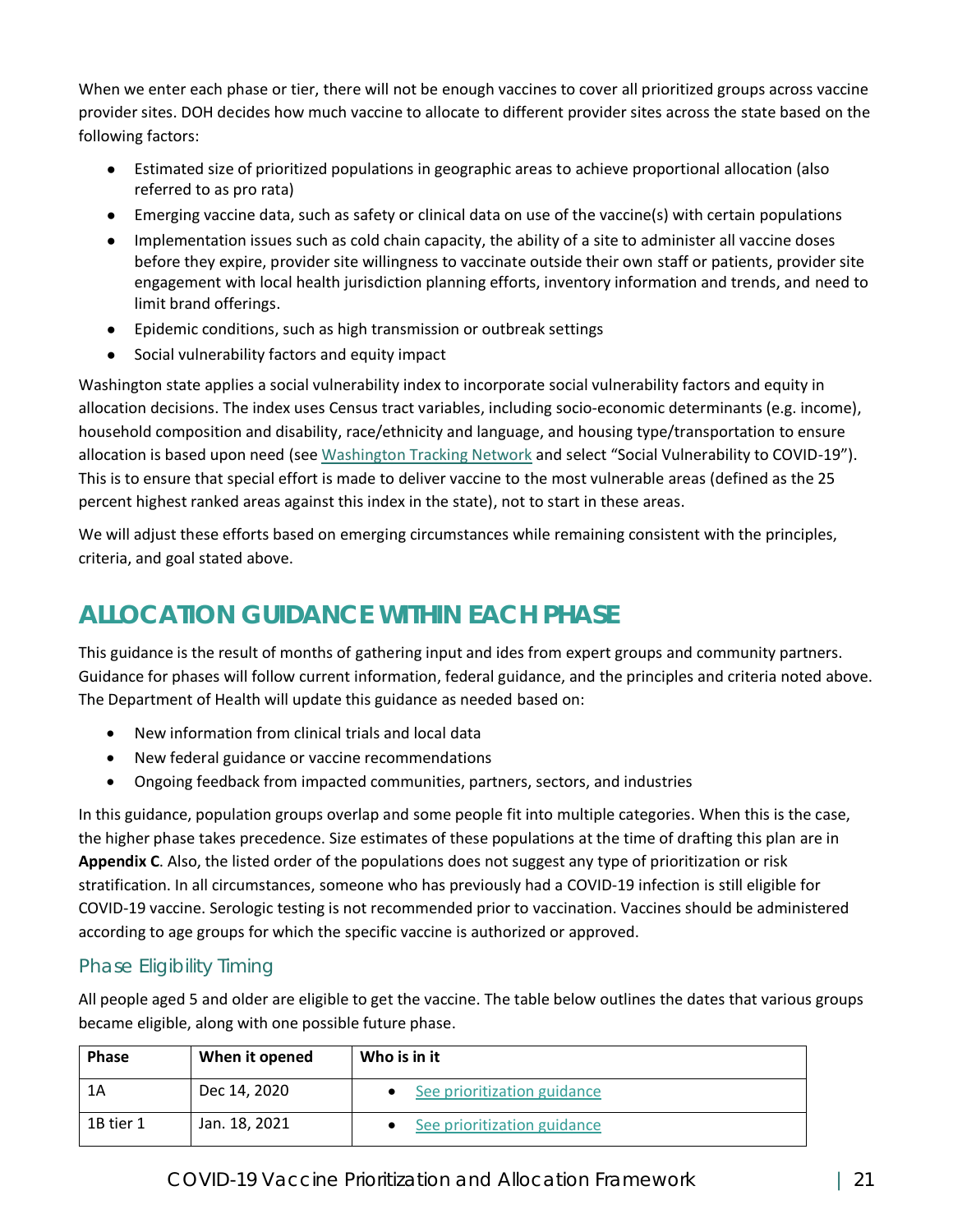|               |                                  | Pre-kindergarten - 12 <sup>th</sup> grade educators and staff<br>(added March 2)<br>Child care staff (added March 2)                                                                                                                                                                                                                                                                                                                                                                                                         |
|---------------|----------------------------------|------------------------------------------------------------------------------------------------------------------------------------------------------------------------------------------------------------------------------------------------------------------------------------------------------------------------------------------------------------------------------------------------------------------------------------------------------------------------------------------------------------------------------|
| 1B tier 2     | March 17, 2021                   | High-risk critical workers in certain congregate settings<br>People age 16 or older who are pregnant<br>People age 16 or older who have a disability that puts<br>them at higher risk                                                                                                                                                                                                                                                                                                                                        |
| 1B tier 3 & 4 | March 31, 2021                   | People 16 years or older with 2 or more comorbidities<br>or underlying conditions<br>People 60 years and older<br>People, staff and volunteers in certain congregate<br>living settings - specifically, correctional facilities,<br>congregate settings where people experiencing<br>homelessness live or access services, and group homes<br>for people with disabilities<br>Other at-risk critical workers in certain congregate<br>settings - specifically, restaurants/food services,<br>manufacturing, and construction |
| 2, 3          | April 15, 2021                   | All people age 16 years and older not already covered<br>٠                                                                                                                                                                                                                                                                                                                                                                                                                                                                   |
| 4             | May 12, 2021<br>November 2, 2021 | People age 12-15<br>People age 5-11 (using pediatric dose)                                                                                                                                                                                                                                                                                                                                                                                                                                                                   |

### **Phase 1**

### **Phase 1a - Tier 1**

*Overarching Groups:*

- **High-risk workers in health care settings** (apply clinical judgment to identify who is at greatest risk using the guidance below)
- **High-risk first responders** (apply clinical judgment to identify who is at greatest risk using the guidance below)
- **Residents and staff of nursing homes, assisted living facilities, and other community-based, congregate living settings where most individuals over 65 years of age are receiving care, supervision, or assistance**

Phase 1a focuses on (a) high-risk workers in health care settings and high-risk first responders to protect our medical care response capacity and (b) residents and staff of nursing homes; assisted living facilities; and other community-based, congregate living settings where most individuals over age 65 are receiving care, supervision, or assistance. The goal is to avoid hospitalizations, severe disease, and death. The table below identifies the desired objectives and guidance on prioritization in this phase. Our recommendations closely align with the Advisory Committee on Immunization Practices (ACIP) and include risk stratification in the case of limited vaccine.

This guidance also was developed based on input and review by experts such as Washington advisory groups (Vaccine Advisory Committee, Disaster Medical Advisory Committee, COVID-19 Science Advisory Working Group, Association for Professionals in Infection Control), health care providers, and local health jurisdictions (including health officers).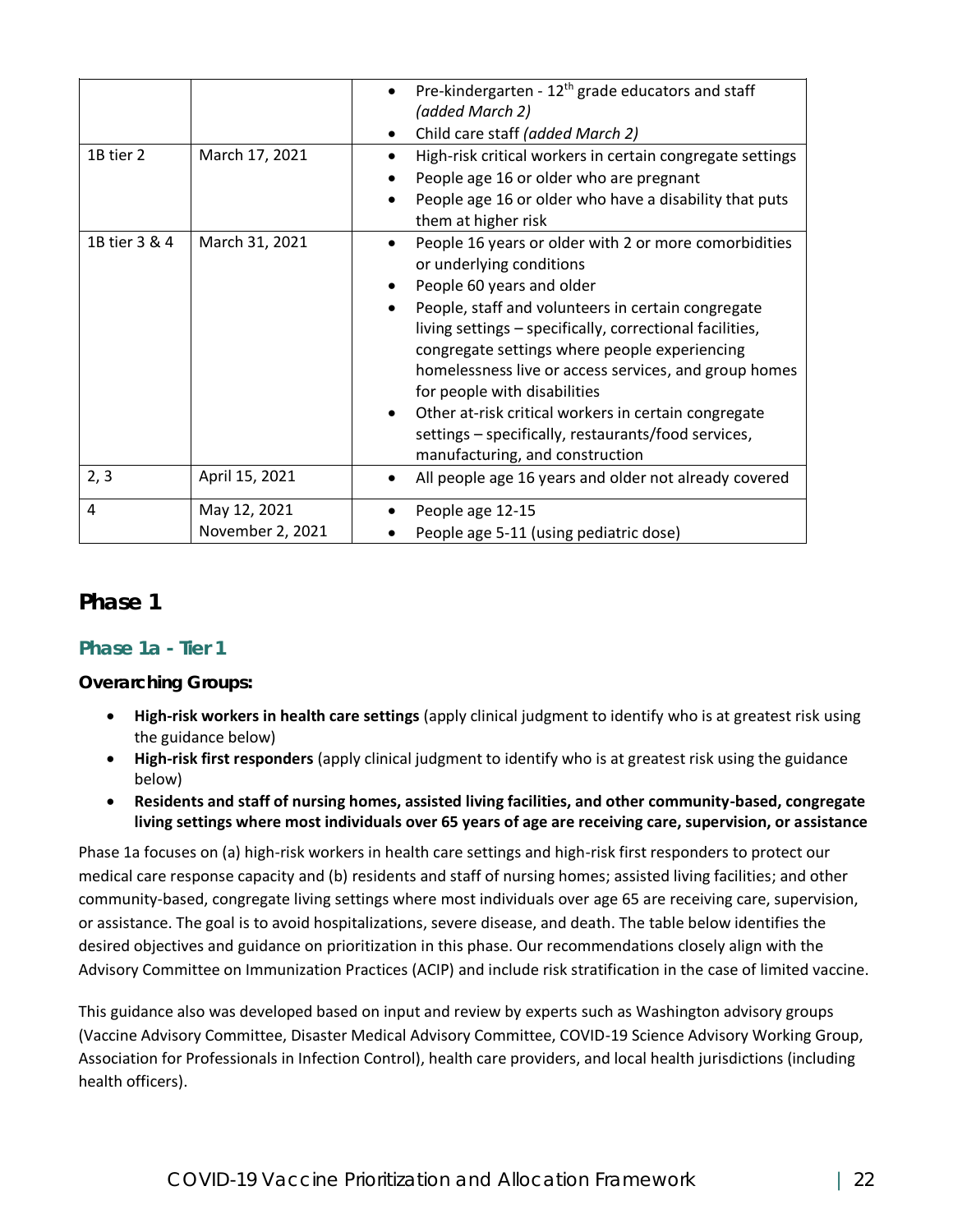### PHASE 1A-1 **OBJECTIVE** PHASE 1A-1 **GUIDANCE**

**To protect those at highest risk of exposure, to maintain a functioning health system, and to protect highly vulnerable populations**

#### **High-risk workers in health care settings**

#### **High-risk first responders**

*In the context of limited vaccine, this guidance includes the following sub-prioritization considerations to help identify who is at greatest risk:*

- Personnel without known infection in prior 90 days
- Workers in sites where direct patient care is being frequently delivered to confirmed or suspected COVID-19 patients, including sites where suspected patients are directed for COVID testing and care
	- o Example setting: hospital sites managing suspected/confirmed COVID-19 patients; emergency departments; urgent care; clinics (walk-in, respiratory); home; isolation and quarantine facility
	- o Example types of workers: health care workers; technicians; security; environmental, janitorial, and facility staff; non-remote translators; counselors; home health aides, caregivers, and companions
- Workers frequently performing high-risk exposure procedures with suspected or confirmed COVID-19 patients
	- o Example procedures: endotracheal or cough inducing intubation; cough induction or cough inducing procedure (e.g. nasogastric tube); bronchoscopy; suctioning; turning the patient to the prone position; disconnecting the patient from a ventilator; invasive dental procedures and exams; autopsies; respiratory specimen collection; cardiopulmonary resuscitation; upper endoscopy; laparoscopic surgery; placement of chest tubes for pneumothorax
- Workers exposed to/handling potentially SARS-CoV-2 containing specimens
- COVID-19 testing site staff at high risk of exposure to suspected COVID-19 patients
- First responders at high risk of exposure to suspected or confirmed COVID-19 patients via high public exposure and procedures
	- o Licensed emergency medical service frontline staff regardless of agency (e.g. fire, ambulance, hospital)
	- o Emergency workers providing patient transport/ambulatory support regardless of agency
	- o Personnel working in the field to provide oversight of these emergency medical service positions
- Workers with elevated risk of acquisition/transmission with populations at higher risk of mortality or severe morbidity
	- o Workers at long-term care facilities and other community-based, congregate living settings where most individuals over 65 years of age are receiving care, supervision, or assistance (e.g. health care, environmental facility management, counselors, dining staff, etc.)
	- o Home health aides, care aides, caregivers (paid or unpaid), companions, etc.
	- o Workers with patients undergoing chemotherapy or dialysis, who have chronic renal disease, etc.
- Workers (including pharmacists and occupational health staff) administering vaccines to Phase 1a and 1b populations

---------------------------------------------------------------

**Residents and staff of long-term care facilities and other community-based, congregate living settings where most individuals over 65 years of age are receiving care, supervision, or assistance and are unable to reside independently in the community:**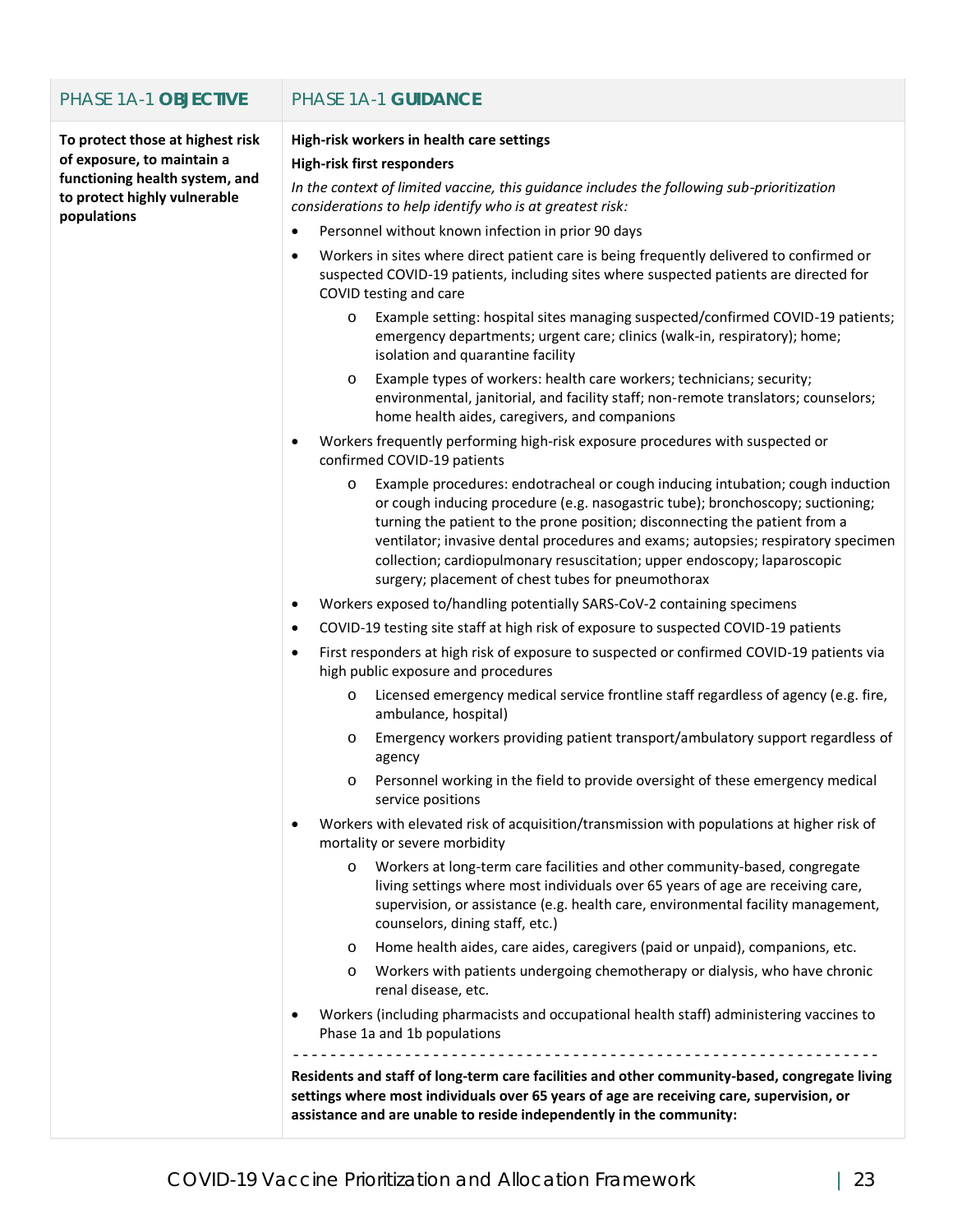| Example: skilled nursing facilities - facility engaged primarily in providing skilled<br>nursing care and rehabilitation services for residents who require care because of<br>injury, disability, or illness                                                                                                                                                                                 |
|-----------------------------------------------------------------------------------------------------------------------------------------------------------------------------------------------------------------------------------------------------------------------------------------------------------------------------------------------------------------------------------------------|
| Example: assisted living facilities - facility providing help with activities of daily living;<br>$\bullet$<br>residents often live in their own room or apartment within building/group of buildings                                                                                                                                                                                         |
| Examples of possible settings: adult family homes; group homes for people with<br>disabilities (physical, developmental, intellectual); mental/behavioral health<br>institutions; residential homeless shelters                                                                                                                                                                               |
| Where sub-prioritization is needed, consider:                                                                                                                                                                                                                                                                                                                                                 |
| Congregate skilled nursing facilities caring for the most medically vulnerable residents<br>$\bullet$<br>where they face the joint risk factors of severe disease/mortality and transmission due to<br>their living settings                                                                                                                                                                  |
| After skilled nursing facilities, consider broadening to other facilities, including:<br>$\bullet$<br>Assisted living facilities and adult family homes<br>$\circ$<br>Residential care communities<br>$\Omega$<br>HUD 202 low-income senior housing<br>$\circ$<br>Intermediate care facilities for individuals with developmental disabilities<br>$\circ$<br>State veterans homes<br>$\Omega$ |

### *Phase 1a (Tier 1) Additional Guidance*

- We use the term "workers in health care settings" and not "health care workers" because health agencies should consider the full spectrum of workers who might fit these conditions. Health care agencies should consider all types of staff (e.g. contracted, part-time, unpaid/volunteer) and the spectrum of staff who provide services (e.g. ambulatory, direct patient care, support services). The CDC provides [similar](https://www.cdc.gov/infectioncontrol/guidelines/healthcare-personnel/appendix/terminology.html)  [guidance](https://www.cdc.gov/infectioncontrol/guidelines/healthcare-personnel/appendix/terminology.html) on defining health care personnel.
- Pay special attention to workers in health care settings who are at high risk of exposure and may have inconsistent or limited use of personal protective equipment (PPE) as well as those working in settings with inadequate environmental controls for recommended air exchange.

**Phase 1a - Tier 2 (after completion of Tier 1)**

*Overarching Group:*

• **All other workers at risk in health care settings**

The CDC's definition of health care settings refers to places where health care is delivered and includes, but is not limited to, acute care and long-term acute care facilities; inpatient rehabilitation facilities; nursing homes and assisted living facilities; home health care; vehicles where health care is delivered (such as mobile clinics); and outpatient facilities, such as dialysis centers, physician offices, and others.

| PHASE 1A-2 OBJECTIVE                                                                                                                            | <b>PHASE 1A-2 GUIDANCE</b>                                                                                                                                                                                                                                                                                                    |
|-------------------------------------------------------------------------------------------------------------------------------------------------|-------------------------------------------------------------------------------------------------------------------------------------------------------------------------------------------------------------------------------------------------------------------------------------------------------------------------------|
| To protect those at highest<br>risk of exposure, to maintain a<br>functioning health system,<br>and to protect highly<br>vulnerable populations | All other workers at risk of acquiring or transmitting COVID-19 in health care settings<br>Workers who are at risk of getting or transmitting COVID-19 because they interact less<br>than 6 feet away from patients, coworkers, or specimens and are unable to remain<br>socially distant (i.e, not including remote workers) |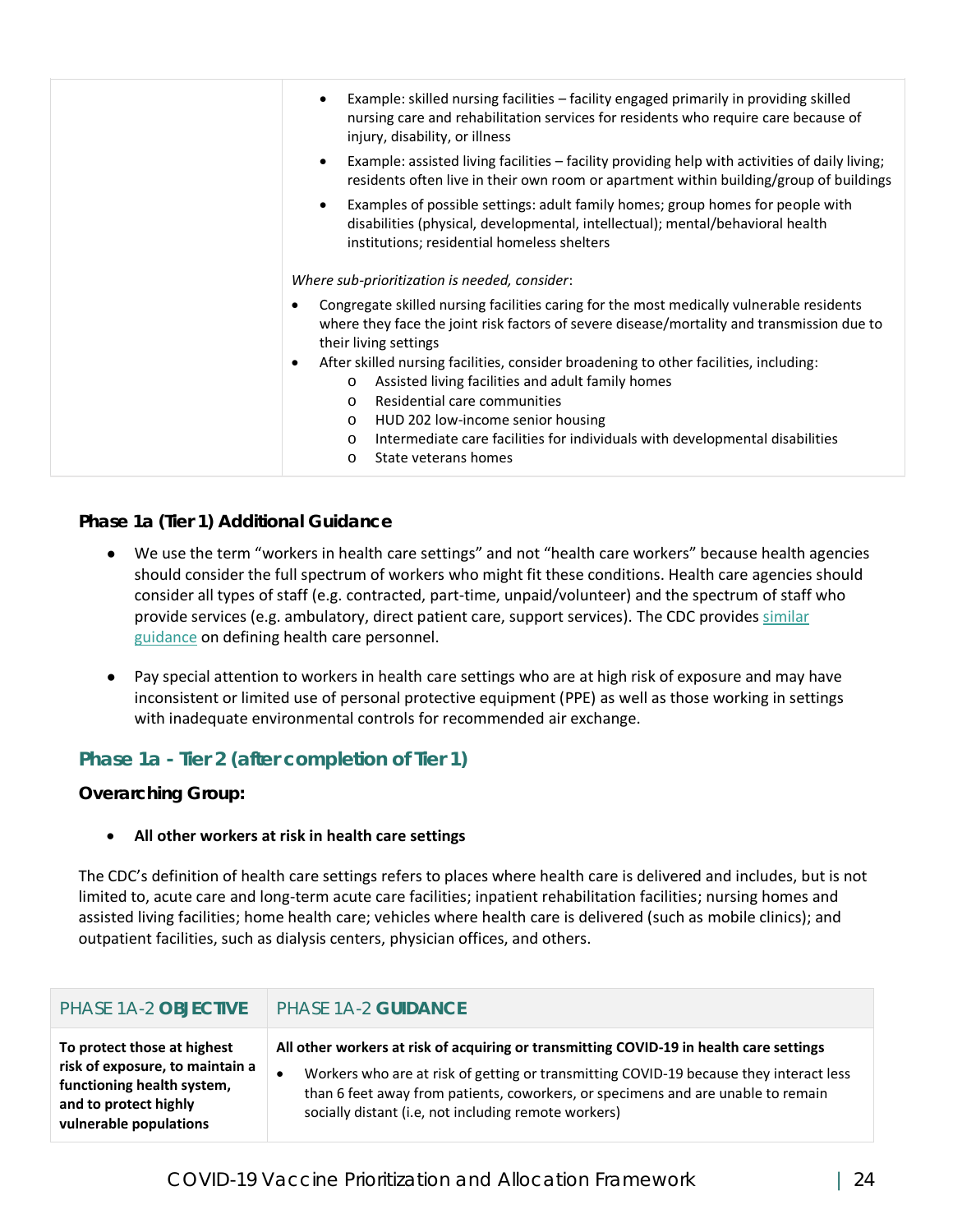### *Phase 1a (Tier 2) Additional Guidance*

- We specifically use the terminology "workers in health care settings" and not "health care workers" because health agencies should consider the full spectrum of workers who might fit these conditions. Health care agencies should consider all types of staff (e.g. contracted, part-time, unpaid/volunteer) and the spectrum of staff who provide services (e.g. ambulatory, direct patient care, support services).
- Specifically, for caregivers: eligible caregivers (licensed, unlicensed, paid, unpaid, formal, or informal) support the daily health and functional needs of another individual who is at high risk for COVID-19 illness due to advanced age, long-term physical condition, co-morbidities, or development or intellectual disability. For the caregiver to be eligible, the care recipient:
	- o Must need caregiving support for their daily health and functional needs
	- $\circ$  Can be an adult or minor child. For dependent minor children, the caregiver is eligible if that child has an underlying health condition or disability that puts them at high risk for severe COVID-19 illness. For example, a caregiver of a minor child with Down syndrome.
- Across Washington, it is important that health care systems actively reach out to and provide access to COVID-19 vaccination for the community-based health care workforce outside their systems and in their community. This includes other health care providers, school nurses, and behavioral health providers, among others, to compete this phase and ensure we have a protected health care system.

### **Phase 1b**

Phase 1b includes people who are high to moderate risk of disease based on these four risk criteria:

- Risk of acquiring COVID-19 infection
- Risk of severe morbidity and mortality from COVID-19
- Risk of negative societal impact
- Risk of transmission to others

These groups may be stratified into different tiers if vaccine supply is limited. In addition, we have applied equity as a cross-cutting lens and considered situations when certain groups are disproportionately affected due to social factors and/or other systemic inequities in order to mitigate for these factors.

### *Summary:*

| Phase 1b Tiers<br>(in order) | Groups                                                                                                                                                                                                                                            |
|------------------------------|---------------------------------------------------------------------------------------------------------------------------------------------------------------------------------------------------------------------------------------------------|
| Tier 1                       | All people 65 years and older<br>$\bullet$<br>People 50 years and older in multigenerational households<br>$\bullet$<br>Workers in child care settings<br>$\bullet$<br>Pre-kindergarten - 12 <sup>th</sup> grade educators and staff<br>$\bullet$ |
| Tier 2                       | High-risk critical workers who work in certain congregate settings<br>$\bullet$<br>People who are pregnant<br>People with a disability that puts them at high risk for COVID-19<br>$\bullet$                                                      |
| Tier <sub>3</sub>            | People 16 years and older with 2 or more co-morbidities or underlying conditions<br>$\bullet$<br>People 60 years and older<br>$\bullet$                                                                                                           |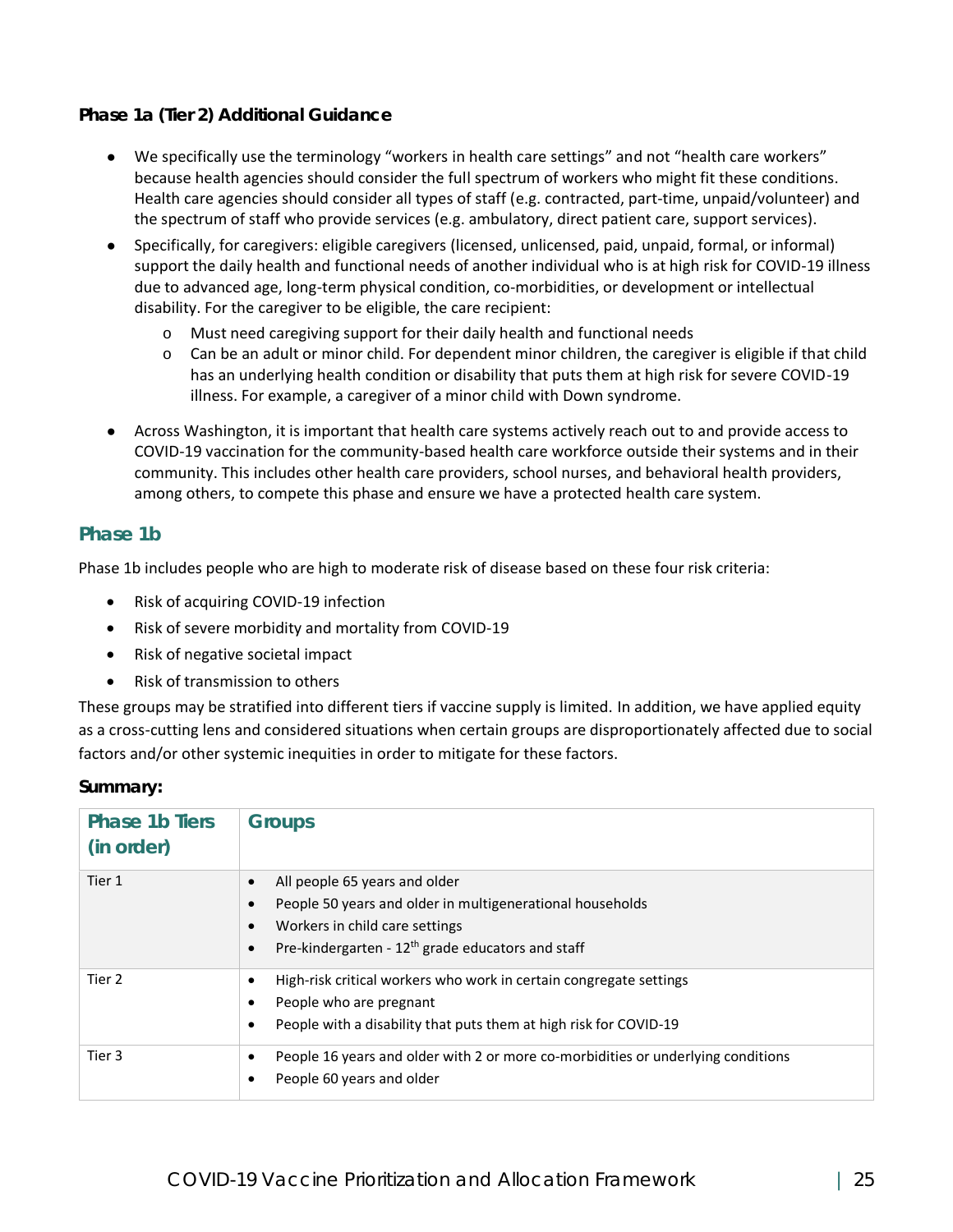| Tier 4 | People, staff and volunteers in certain congregate living settings - specifically, correctional |
|--------|-------------------------------------------------------------------------------------------------|
|        |                                                                                                 |
|        | facilities, congregate settings where people experiencing homelessness live or access           |
|        | services (e.g. shelters, temporary housing), and group homes for people with disabilities       |
|        | Other critical workers at risk in certain congregate settings: restaurants/food services;       |
|        | manufacturing; construction                                                                     |
|        |                                                                                                 |

### **Phase 1b - Tier 1**

*Overarching Groups:*

- **All people 65 years and older**
- **People 50 years and older in multigenerational households**
- **Workers in child care settings**
- **Pre-kindergarten – 12th grade educators and staff**

The first two groups of this tier are included to protect those who are driving hospitalization rates and face high rates of severe morbidity and mortality in order to reduce the burden on hospitals that keeps us in an emergency state. There are some elders who may be vulnerable and unable to live independently similar to those in community-based, congregate care settings (Phase 1a) but their families care for them at home. In addition, many families—especially those disproportionately affected by COVID-19—live in multigenerational homes that put the elders in the household at significantly higher risk for acquiring infection. Because these individuals are among disproportionately affected groups, they are also at risk for higher rates of severe morbidity and mortality.

| PHASE 1B-1 OBJECTIVE                                                                               | <b>PHASE 1B-1 GUIDANCE</b>                                                                                                                                                                                                                                                                                                                                                                                                                                                                                                                                                                                                                                                                              |
|----------------------------------------------------------------------------------------------------|---------------------------------------------------------------------------------------------------------------------------------------------------------------------------------------------------------------------------------------------------------------------------------------------------------------------------------------------------------------------------------------------------------------------------------------------------------------------------------------------------------------------------------------------------------------------------------------------------------------------------------------------------------------------------------------------------------|
| To prevent hospitalization and rates<br>of severe morbidity and mortality                          | All people 65 years and older (about half of whom have co-morbidities that<br>increase risk for severe outcomes if infected with COVID-19)                                                                                                                                                                                                                                                                                                                                                                                                                                                                                                                                                              |
| To prevent acquiring infection,<br>hospitalization, and rates of severe<br>morbidity and mortality | People 50 years and older living in a multigenerational (2 or more generations)<br>household<br>These individuals would be at risk either due to:<br>Vulnerability – specifically, an older adult or elder who cannot live<br>independently and is being cared for by a relative or in-home caregiver or<br>being cared for by someone who works outside the home<br>Risk of exposure – specifically, an older adult or elder who is living with and<br>$\bullet$<br>providing kinship care (along the lines of a grandparent with a grandchild)<br>This group does not include an older adult who is able to live independently<br>$\bullet$<br>and is taking care of the individual's family/children |

On March 2, 2021, [Gov. Jay](https://www.governor.wa.gov/news-media/inslee-statement-biden-educator-and-licensed-childcare-workers-vaccination-directive) Inslee and the [Washington State Department of Health](https://www.doh.wa.gov/Newsroom/Articles/ID/2657/Statement-on-Federal-School-and-Childcare-Vaccination-Plan) followed the federal directive calling for all workers in child care settings and pre-kindergarten through 12<sup>th</sup> grade educators and staff to be eligible for the vaccine immediately. These groups initially were in Tiers 2 and 4 with other workers at high risk in a congregate setting. However, not only do they face the risks of acquisition and transmission, but remote care and education is also associated with very high risk of negative societal impact. There was strong evidence remote schooling was negatively affecting pre-kindergarten through 12<sup>th</sup> grade students in educational advancement and access to meals and support services for children, which disproportionately affects low-income families.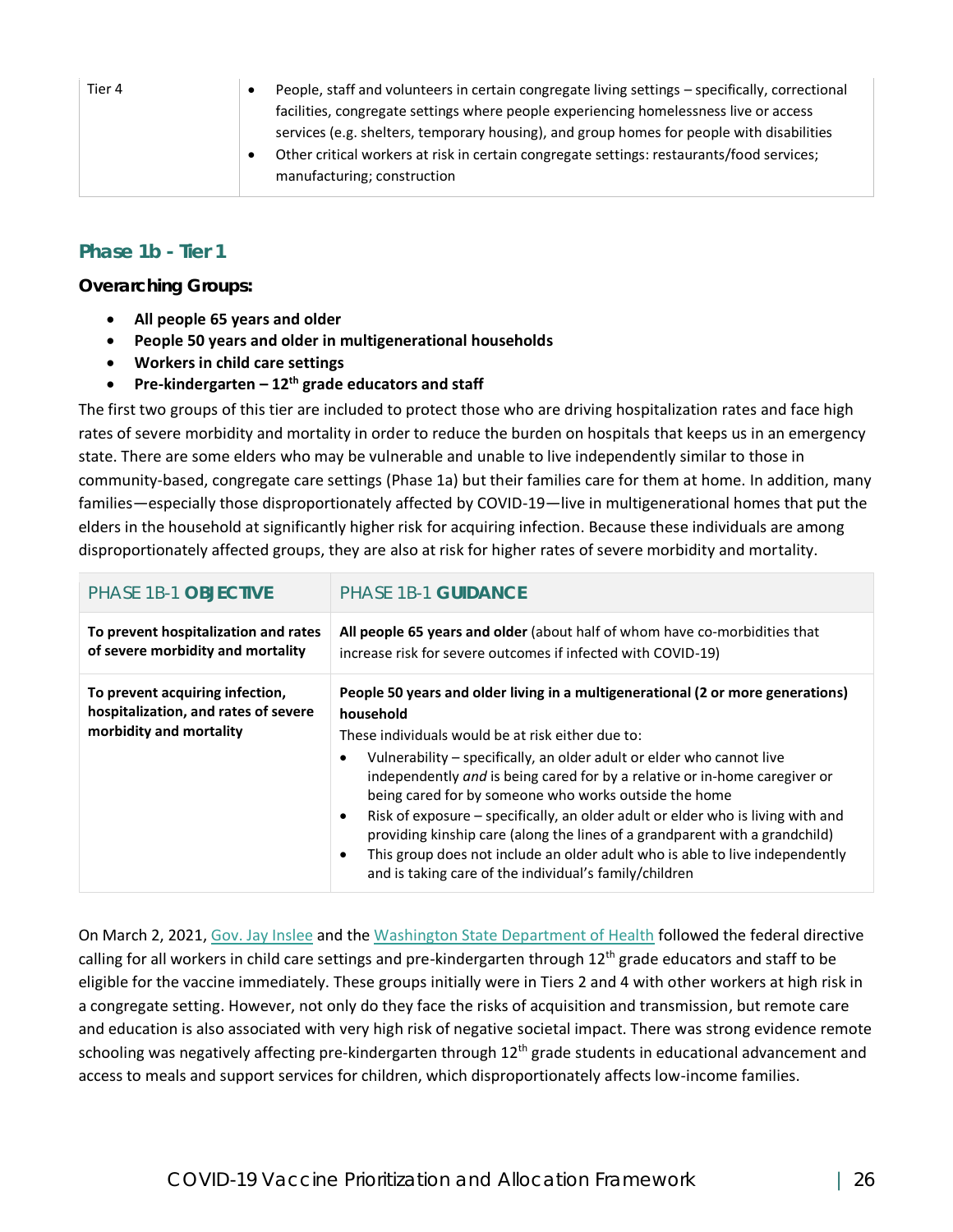**To protect those who are at high risk of exposure given the nature of work, to reduce negative societal impact by maintaining critical infrastructure for social and economic systems, and to reduce the negative societal impact on families and children (that disproportionately affects low-income families)**

### **PHASE 1B-1** OBJECTIVE **PHASE 1B-1** GUIDANCE

#### **Workers in child care settings**

#### **Pre-kindergarten - 12th grade educators and staff**

- Consider the full spectrum of workers, including administrators, environmental services staff, maintenance workers, school bus drivers, paraeducators, and any other worker essential to child care and education.
- Specifically, this group includes those who face substantially high risk of exposure given work conditions because they are operating in a congregate setting interacting with co-workers or youth over extended periods of time.
- Eligible child cares include:
	- o Licensed family home child care providers, and the family members living in their home.
	- o License-exempt providers that are family, friends, and neighbors who accept Working Connections Child Care subsidy. These inhome providers can serve up to 6 children.
	- o Early Childhood Education and Assistance Program (ECEAP), Washington's state-funded preschool providers. This is similar to the national Head Start program, which is named in the directive.
	- o License-exempt school-age and youth development providers who have been providing care to school-age children since the pandemic began and schools were closed. As schools moved to online and hybrid models, these programs continued to provide child care for school-age children.
- Attention should be given to the specific programs that reach children with special health care needs, individual educational plans, technological gaps, and migrant education programs.

### **Phase 1b - Tier 2**

*Overarching Groups:*

- **High-risk critical workers who work in certain congregate settings**
- **People who are pregnant**
- **People with a disability that puts them at high risk**

Phase 1b – Tier 2 includes a subset of [high-risk critical worker](https://www.governor.wa.gov/sites/default/files/WA%20Essential%20Critical%20Infrastructure%20Workers%20%28Final%29.pdf) groups who work in certain congregate settings. Occupational risk factors for COVID-19 include setting (time inside vs. outside), proximity (to co-workers or customers), type of contact (physical, surface), duration, daily number of contacts, capability to assess possible infection (screening), consistent access to/ability to use protection, cleaning (frequency), and barriers to health care access. Specific groups of workers operating in congregate settings—such as agricultural workers, food processing, and incarceration— have experienced significantly elevated rates of infection given the nature of their working and/or living conditions. In addition, the working and living conditions contribute to transmission at work and in the community. Other critical worker groups are included in future phases.

PHASE 1B-2 **OBJECTIVE** PHASE 1B-2 **GUIDANCE**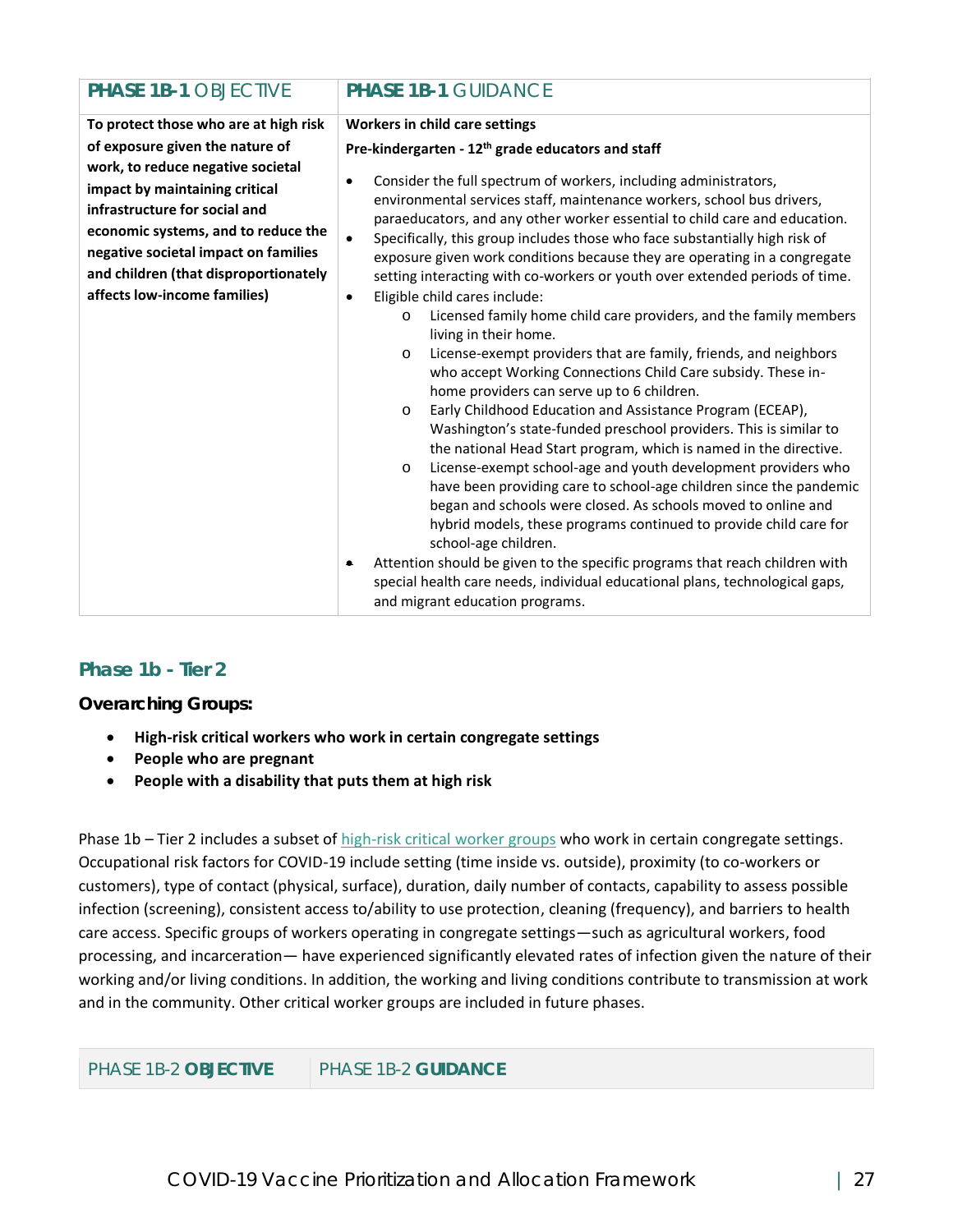**To protect those who are at** *high risk* **of exposure and transmission given the nature of working and living conditions, to prevent hospitalizations and rates of severe morbidity and mortality, and to reduce negative societal impact by maintaining critical infrastructure for social and economic systems**

#### **Critical workers with significantly high risk of exposure and transmission in certain congregate settings**

Congregate setting refers to an environment where individuals work or live in an enclosed space where they are interacting with a high volume of people (for example, a supermarket) over an extended time and are not able to consistently maintain social distance (be more than 6 feet apart).

This does not include all critical worker groups, only the subset outlined below. This subset is focused on people who are working in a congregate/enclosed setting within 6 feet of others over an extended time (3 or more hours in a 24-hour day). **Therefore, workers who can socially distance, work remotely or work offsite not in a congregate setting are not included.** Specific groups and guidance are:

- *Congregate agriculture: T*hose who work and/or live in a congregate setting interacting with a high volume of co-workers (vs. animals) over extended periods of time (i.e., >3 hours in 24-hour day). Relevant roles are more likely to include crop selection, production and packaging vs. equipment maintenance.
- *Congregate food processing: T*hose who work and/or live in a congregate setting interacting with high volume of co-workers (vs. animals) over extended periods of time (i.e., >3 hours in 24-hour day). Also includes workers in fishing vessels.
- *Workers in congregate grocery stores or food banks:* Those who work in a congregate setting interacting with high volume of co-workers over extended periods of time (i.e., >3 hours in 24-hour day). Consider prioritizing retail stores of higher density/volume (e.g. grocery stores, higher volume retail/convenience stores providing groceries) vs. settings where people are more able to be socially distant (e.g. wineries, coffee shops).
- *Congregate staff in correction facilities, prisons, jails, detention facilities, and court settings:* Those who are interacting with high volume of individuals in a congregate interior setting over extended periods of time (i.e., >3 hours in 24 hour day). Consider the spectrum of workers (e.g. facility management, security, counselors, residents who work) who fit the exposure criteria.
- *Congregate public transit:* Those who work in an enclosed (vs. outdoor) congregate setting interacting with high volume of co-workers or general public over extended periods of time (i.e., >3 hours in 24-hour day) to help transport people. Settings may include bus, train, ferry, airport, and other high-density transportation settings, or lower-density settings where individuals are tightly constricted over an extended time, like taxis, limos, and ride-share private vehicles over 4 people. It does not include those who can work remotely or in office where they can practice social distancing.
- *First responders not covered by an earlier phase or tier:* Those who work in a congregate setting interacting with a high volume of coworkers or general public over extended periods of time (>3 hours in a 24-hour day). This group includes firefighters, law enforcement, social workers, public health workers, and others playing similar roles (e.g. tactical teams, homeless service providers) responding to public health and safety. It does not include administrators or those who can work remotely, except for public health and first responder functions critical for maintaining the COVID-19 pandemic response and continuity of operations.
- *Early learning and child care program workers* permitted to operate under DOH guidance for child care, youth development, and day camps that were not covered in phase 1B, tier 1.

Phase 1b Tier 2 also includes a subset of people with underlying conditions that put them at increased risk for severe illness from COVID-19 and are anticipated to face challenges accessing care.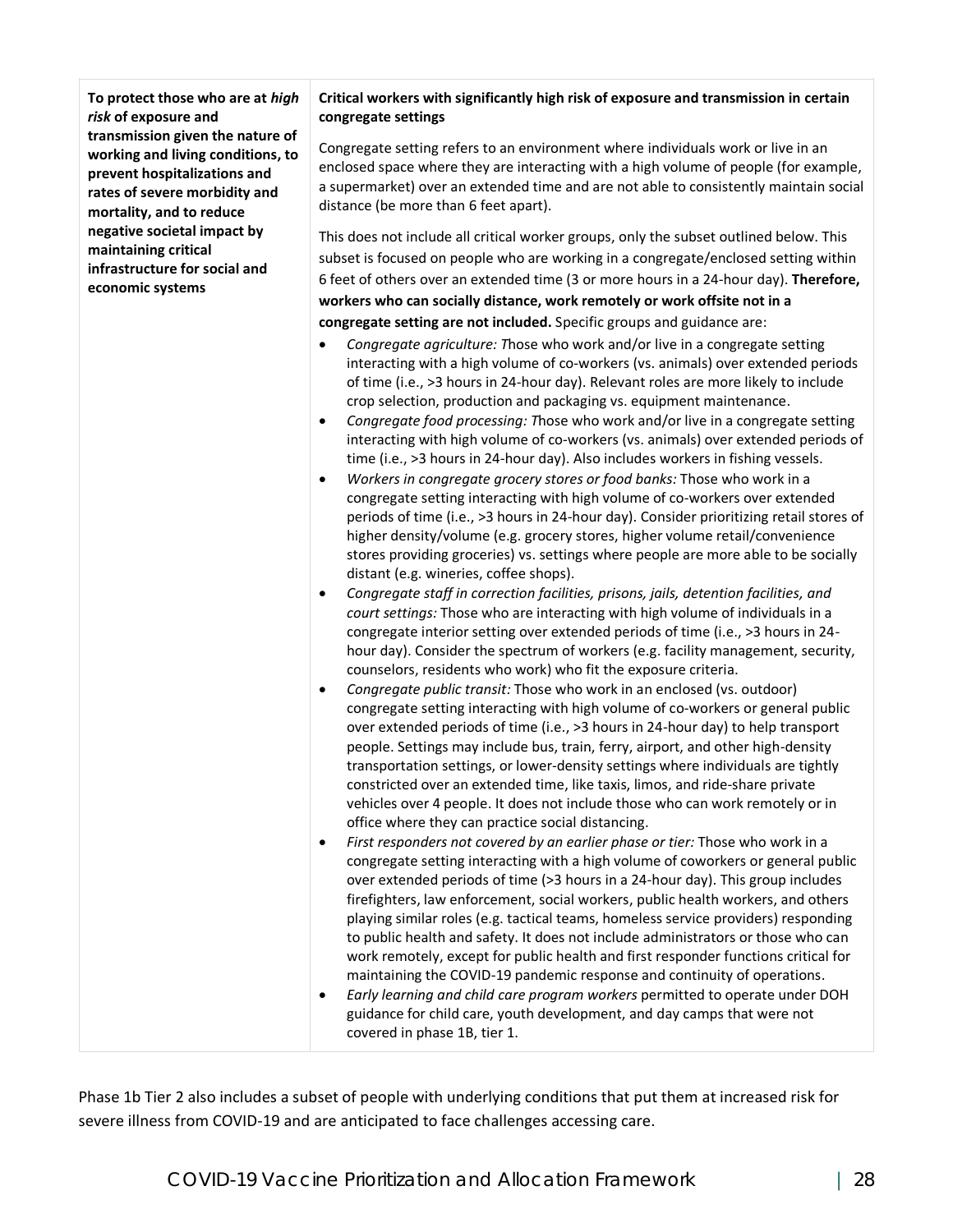| PHASE 1B-2<br><b>OBJECTIVE</b>                                               | <b>PHASE 1B-2 GUIDANCE</b>                                                                                                                                                                                                                                                                                                                                                                                                                                                                                                                                                                                                                                                                                                                                                                                                                                                                                                                                                                                                                                                                                                                                                                     |
|------------------------------------------------------------------------------|------------------------------------------------------------------------------------------------------------------------------------------------------------------------------------------------------------------------------------------------------------------------------------------------------------------------------------------------------------------------------------------------------------------------------------------------------------------------------------------------------------------------------------------------------------------------------------------------------------------------------------------------------------------------------------------------------------------------------------------------------------------------------------------------------------------------------------------------------------------------------------------------------------------------------------------------------------------------------------------------------------------------------------------------------------------------------------------------------------------------------------------------------------------------------------------------|
| To prevent hospitalization<br>and rates of severe morbidity<br>and mortality | <b>Pregnant people</b><br><b>People with a disability that puts them at high risk.</b> This includes individuals with Down<br>syndrome, a developmental disability, or an intellectual disability; or who are deaf/hard<br>of hearing, blind/low-vision, or deafblind; AND that disability or an underlying medical<br>condition increases their risk for severe outcomes per the CDC's list of the conditions that<br>put people at increased risk of severe illness from COVID-19. This includes three groups:<br>People with a physical or intellectual disability that prevents them from using<br>$\Omega$<br>protective measures (e.g. severe autism, epilepsy).<br>People with a physical or intellectual disability that is clinically associated with<br>$\circ$<br>severe outcomes if infected with COVID-19 (e.g. Down syndrome, neurological<br>conditions).<br>People with a physical or intellectual disability AND at least one of the<br>$\circ$<br>comorbidities or medical conditions that increases risk or may increase risk of<br>severe illness from COVID-19 per the CDC's list of the conditions that put<br>people at increased risk of severe illness from COVID-19. |

### **Phase 1b - Tier 3**

*Overarching Groups:*

- **People 16 years and older with 2 or more co-morbidities or underlying conditions**
- **People 60 years and older**

Phase 1b – Tier 3 includes people who have certain medical conditions that put them at increased risk for severe COVID-19 illness leading to increased hospitalization, severe illness, and death. The list of conditions is based on the list provided by the CDC (see: [People with Certain Medical Conditions\)](https://www.cdc.gov/coronavirus/2019-ncov/need-extra-precautions/people-with-medical-conditions.html). This tier also includes people over 60 years old given high rates of hospitalization and severe morbidity and mortality associated with this age bracket.

| PHASE 1B-3 OBJECTIVE                                                         | PHASE 1B-3 GUIDANCE                                                                                                                                                                                                                                       |
|------------------------------------------------------------------------------|-----------------------------------------------------------------------------------------------------------------------------------------------------------------------------------------------------------------------------------------------------------|
| To prevent hospitalization and<br>rates of severe morbidity and<br>mortality | People 16 years and older with 2 or more co-morbidities or underlying conditions<br>per the CDC's list of the conditions that put people at increased risk of severe illness<br>from COVID-19. All conditions on the list are included for consideration. |
|                                                                              | People 60 years and older                                                                                                                                                                                                                                 |

### *Additional Guidance for Groups Particularly Vulnerable to Severe Morbidity and Mortality*

Local health jurisdiction medical countermeasures teams should identify strategies or contingency plans to reach populations who may have multiple conditions and experience health inequities (e.g. lowerincome households, racial/ethnic groups who experience disparities in COVID-19 impact, groups with limited English proficiency, people with access barriers to health care, people with disabilities, people living in homes with more people than rooms). This is especially important as many of these groups may have no or limited access to health care providers to link them to vaccination providers.

Particularly high-risk groups that may require tailored strategies to manage second-dose reminders and follow-up include visitors to homeless shelters, substance use disorder facilities, agricultural workers, and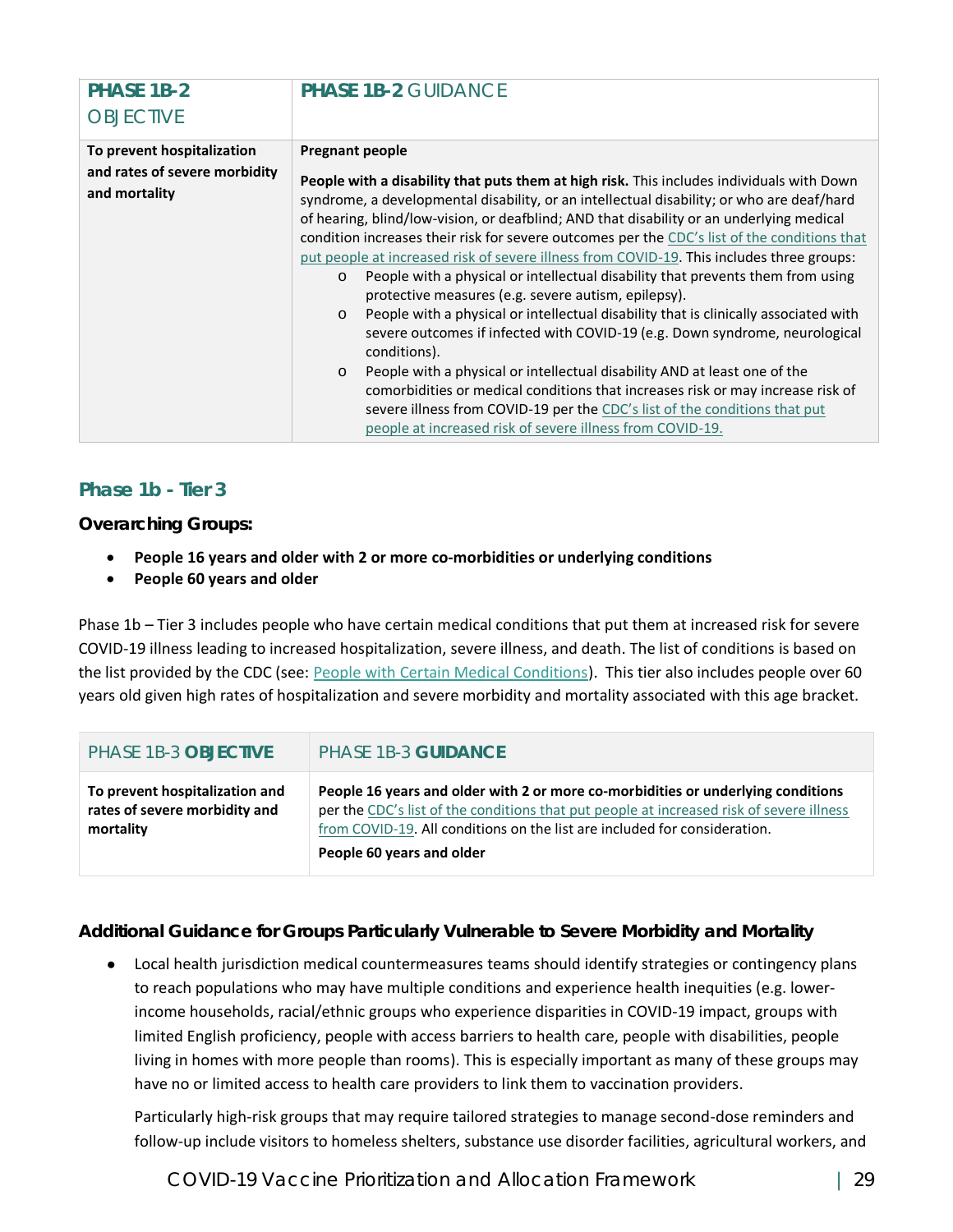people who are in high-risk groups but have no health care provider. Partners can use the [Washington](https://fortress.wa.gov/doh/wtn/WTNIBL/)  [Tracking Network social vulnerability index](https://fortress.wa.gov/doh/wtn/WTNIBL/) to identify the most vulnerable Census tract areas.

### **Phase 1b - Tier 4**

### *Overarching Groups:*

- **People (residents, staff, volunteers) in certain congregate living settings – specifically, correctional facilities, prisons, jails, and detention centers; group homes for people with disabilities; and congregate settings (shelters, temporary housing) where people experiencing homelessness live or access services**
- **An additional subset of at-risk critical workers in certain congregate settings – specifically, restaurants and food services, manufacturing, and construction**

Phase 1b – Tier 4 includes additional subsets of people in certain congregate settings where there is a high to medium risk of exposure and transmission and who have not been covered in earlier tiers. Risk is due to setting (time inside vs. outside), proximity (to co-workers or customers), type of contact (physical, surface), duration, daily number of contacts, capability to assess possible infection (screening), consistent access to/ability to use protective measures, cleaning (frequency), barriers to health care access, and similar measures. The first group in phase 1B tier 4 includes people in specific congregate living settings where local data indicate high rates of infection and transmission; people in these settings tend to have a high prevalence of underlying conditions and vulnerabilities that put them at higher risk for severe outcomes. Residents of other congregate living settings, like communal residence, should evaluate their eligibility via other groups and phases. The second group in Tier 4 is a subset of critical workers operating in congregate settings that have indicated high rates of infection and transmission. Other critical workers in congregate settings will be eligible in Phase 2.

### PHASE 1B-4 **OBJECTIVE** PHASE 1B-4 **GUIDANCE**

**To prevent hospitalization and severe morbidity and mortality, including in settings that increase potential exposure and to reduce negative societal impact by maintaining critical infrastructure for social and economic systems**

**People (residents, staff, volunteers) in certain congregate living settings** given high rates of infection and transmission and high prevalence of underlying conditions and vulnerabilities that put them at higher risk for hospitalization and severe outcomes. This does not include all congregate living settings. Specific settings include:

- Residents and staff in group homes for individuals with disabilities, including serious mental illness, developmental and intellectual disabilities, and physical disabilities as well as residential substance use disorder facilities not already covered in Phase 1.
- People in prisons, jails, detention centers, and similar facilities and staff who work in such settings not already covered in previous phases or tiers.
- Residents and staff working in congregate settings that serve people experiencing homelessness that access services or live in congregate settings (e.g. temporary housing, shelters) who are not already covered above.
- People residing in domestic violence shelters and staff who work in such settings.

#### **Certain critical workers with medium-high risk of exposure and transmission in certain congregate settings**

Congregate settings are environments where individuals work in an enclosed space, interact with a high volume of people over an extended time, and are not able to consistently remain more than 6 feet apart from others. Workers in these settings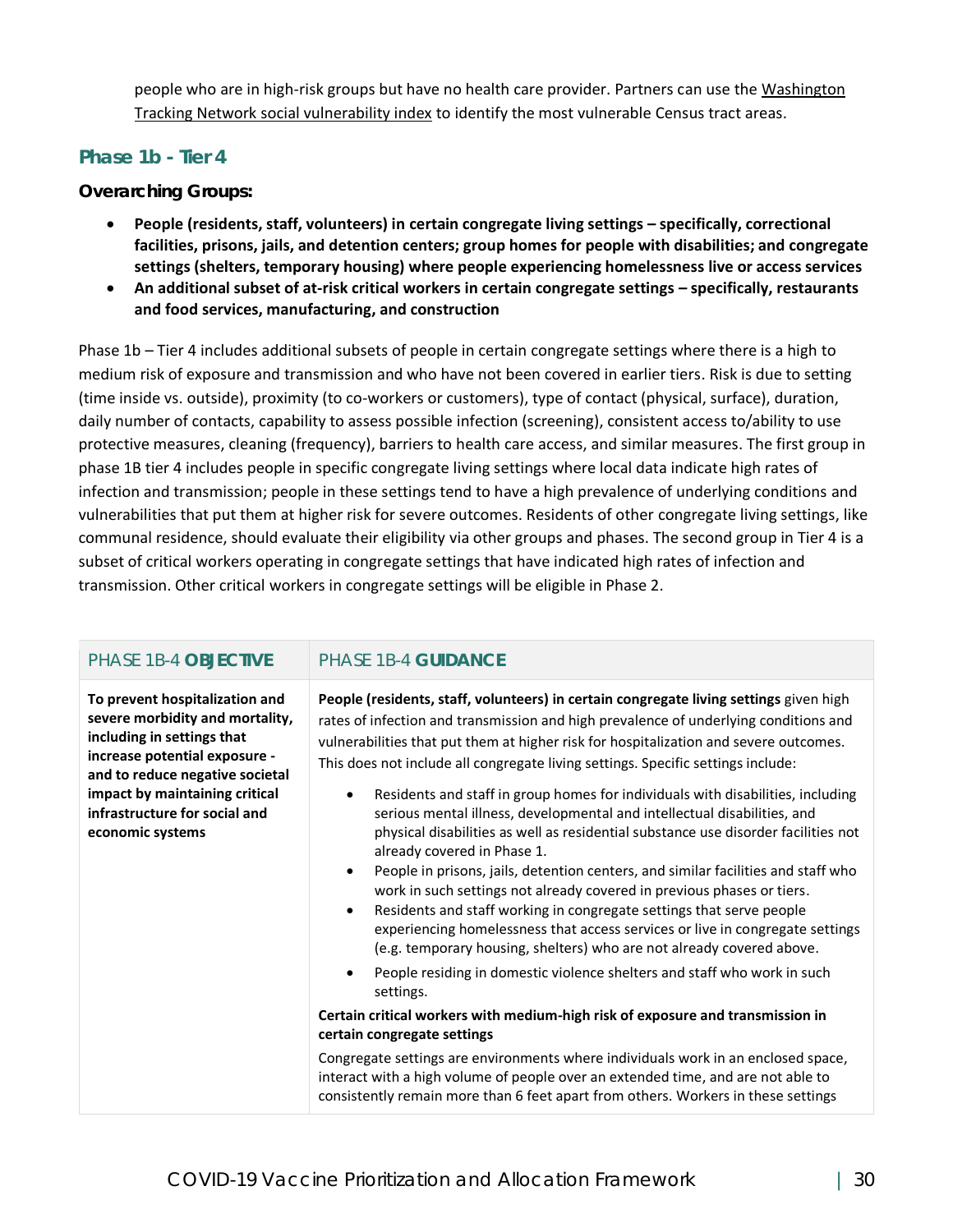| who are able to socially distance, work remotely or work off-site not in a congregate<br>setting are not included.                                                                                                                                                                                                                                                                                                                                                                                       |
|----------------------------------------------------------------------------------------------------------------------------------------------------------------------------------------------------------------------------------------------------------------------------------------------------------------------------------------------------------------------------------------------------------------------------------------------------------------------------------------------------------|
| This does not include all critical worker groups, just a subset outlined below based on<br>local data on high infection rates. Other critical workers in congregate settings (e.g.<br>library, shipping/packaging, utility) are eligible in Phase 2. Included groups are:<br>Restaurants and food services: Those who work in an enclosed congregate<br>$\bullet$<br>setting where they less than 6 feet from a high volume of individuals over an<br>extended period of time (>3 hours in 24-hour day). |
| Manufacturing: Those who work in an enclosed congregate setting<br>$\bullet$<br>interacting with a high volume of individuals over an extended period of time<br>(>3 hours in 24-hour day).                                                                                                                                                                                                                                                                                                              |
| Construction: Those who work in a congregate setting (indoor or outdoor)<br>$\bullet$<br>where it is not possible to be 6 or more feet from others and the worker is<br>interacting with a high volume of individuals over an extended period of time<br>(>3 hours in 24-hour day).                                                                                                                                                                                                                      |

### *Phases 2 & 3*

*Phases 2 & 3 Overarching Group:*

• **All people 16 years and older not already covered**

Initially, we had a Phase 2 that included (i) All critical workers who are in industries essential to the functioning of society and are unable to perform roles remotely and (ii) People 16 years and older with 1 comorbidity or underlying condition. Phase 3 included all people 16 years and older not already covered. **However, Phases 2 and 3 were combined** after the U.S. Secretary of Health and Human Services directed that all persons eligible to receive COVID-19 vaccine should be eligible as of May 1, 2021.

| PHASE 2 & 3 OBJECTIVE                                                     | PHASE 2 & 3 GUIDANCE                                      |
|---------------------------------------------------------------------------|-----------------------------------------------------------|
| To protect those who are at<br><i>moderately</i> high risk of<br>exposure | All people 16 years and older who are not already covered |

### *Phase 4*

*Overarching Groups:*

### • **Children under the age of 16**

The last phase of eligibility includes people under the age of 16. Timing and age ranges of eligibility were based on clinical trial data, federal guidance, and vaccine supply.

Because vaccine supply was sufficient to keep up with demand by the time children were eligible for the vaccine, our phase system was no longer in place, and all children in each age bracket were eligible as soon as the recommendation was made.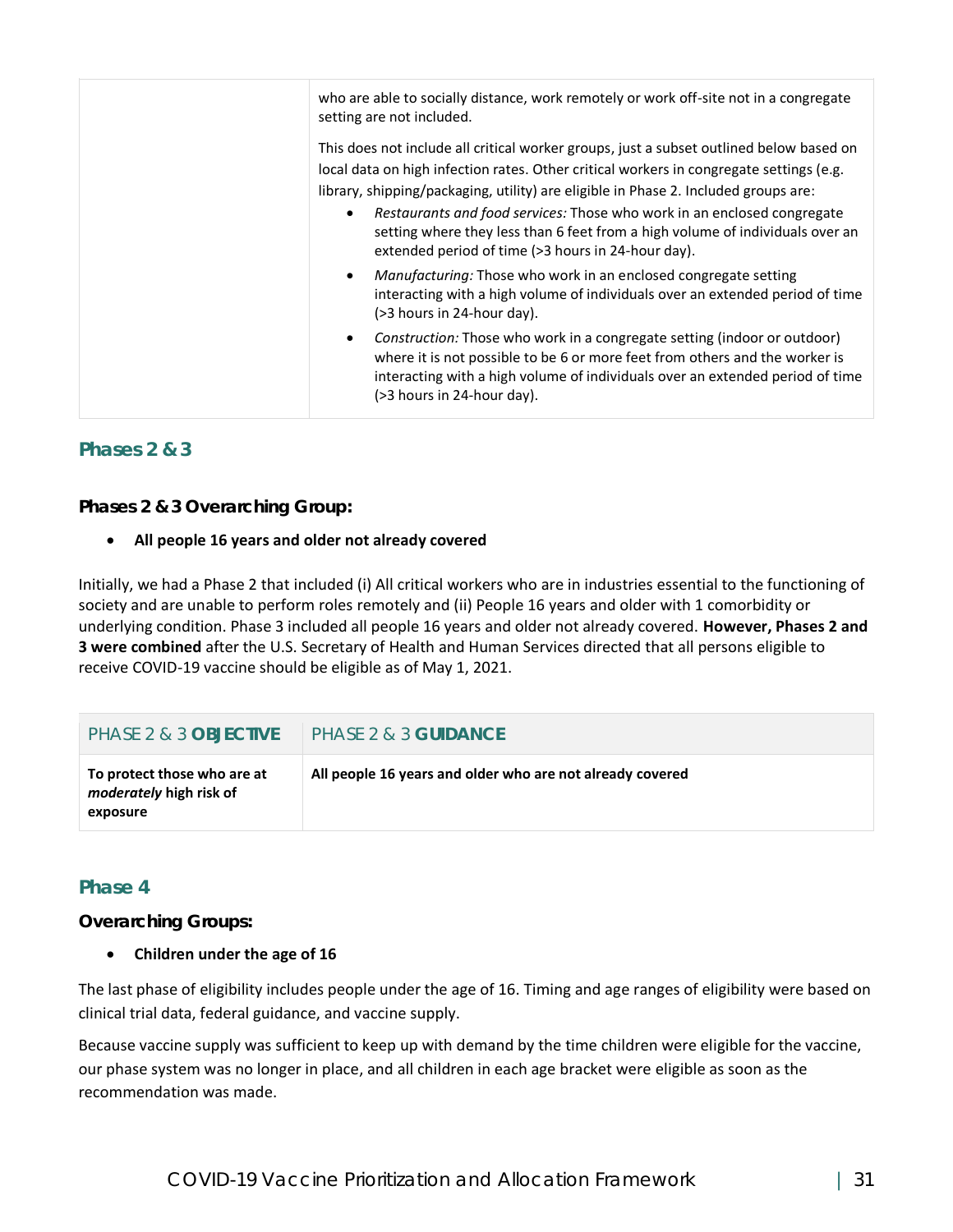| To protect those who are at<br>moderately high risk of exposure<br>and who may spread disease to | Children age 12-15<br>Children age 5-11 |
|--------------------------------------------------------------------------------------------------|-----------------------------------------|
| PHASE 4 OBJECTIVES                                                                               | PHASE 4 GUIDANCE                        |

# <span id="page-34-0"></span>**COORDINATION OVERVIEW**

**others in congregate settings like** 

**schools and child cares**

# **Allocation Roles & Responsibilities**

The federal government is managing overall allocation of COVID-19 vaccine across the states and territories, and to tribal nations through the Indian Health Service or states. The federal government will rely on the ACIP to develop recommendations for who will receive vaccine and a framework to guide prioritized allocation of vaccine. Each state is responsible for providing estimated sizes for the prioritized populations within that framework to inform allocation. The Department of Health will work with local health jurisdictions, health partners, statewide and local agencies, business partners, education systems, and more to estimate the size of prioritized populations, identify geographic distribution of these populations, and assess the capacity of providers to administer vaccine.

Given that this is guidance, patience and flexibility is requested from our partners as the prioritized populations may adjust over time. Ultimately, the Department of Health is responsible for determining allocation across sites using the factors noted in the "Prioritizing within Each Phase" section. However, the federal government is working with CVS and Walgreens pharmacy chains to provide vaccine to long-term care facilities who opt in. The federal government is also distributing vaccines to pharmacies—a process that is managed separately. The federal government is also engaging other national health care partners and federal agencies for direct vaccine distribution, such as select national pharmacies, Veterans Hospital Administration, Bureau of Prisons, Department of Defense, Department of Homeland Security, and others.

# **Information Systems & Safety Monitoring**

Washington state will use several information platforms to assess provider capacity, monitor supply, and track vaccine coverage (see **Appendix E** for overall visual). The state will request enrolled provider sites to submit information to support allocation decisions needed for when vaccine supply is limited. This could include a survey to enrolled providers to identify size of populations prioritized for vaccination served by the enrolled site. Additional population and enrolled provider site information will also be collected during provider enrollment.

To enroll, providers will enter required CDC provider enrollment data regarding populations served, facility type, and vaccine storage units into a program called REDcap. The Washington state vaccine program will export the data from REDCap and import into the CDC IZ Datalake to support processing provider vaccine orders and inclusion in Vaccine Finder for reporting daily inventory. Providers are required to have an active exchange Information Sharing Agreement (ISA) with the Washington State Immunization Information System (WAIIS). This agreement allows providers to use the IIS to order, receive, and track their vaccines. The data can be entered into the WAIIS in multiple ways. The Washington state vaccine program also uses a program called PrepMOD to share dose-level accountability from this system into the WAIIS to monitor inventory levels at provider sites and allow providers to offer online scheduling to patients. In addition, the Washington state vaccine program updated data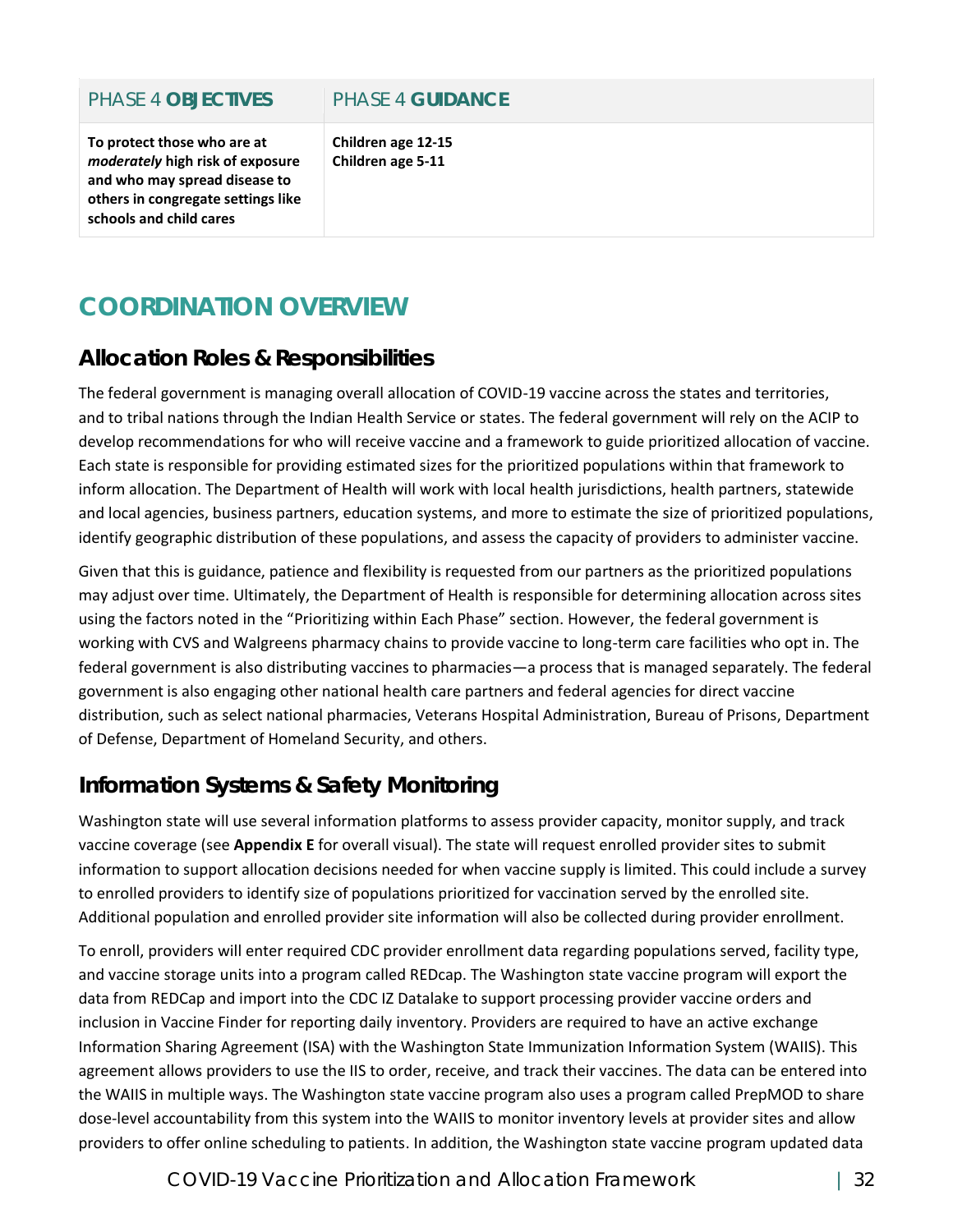requirements of providers regarding patients to enable monitoring vaccine coverage of prioritized populations. The program provides coverage information on the Department of Health website's [Data Dashboard.](https://www.doh.wa.gov/Emergencies/COVID19/DataDashboard)

In addition to these systems for monitoring supply, demand, and coverage, other systems are in place to monitor vaccine safety after administration and communicate safety information. This approach includes:

- Using established systems to implement heightened safety monitoring for COVID-19 vaccines.
- Developing new platforms and leveraging other federal data sources to complement existing systems.
- Communicating clearly on the existing vaccine safety process and systems and providing COVID-19 vaccine safety data and monitoring results once available.

Washington state uses ongoing analysis of the Vaccine Adverse Event Reporting System (VAERS) data to identify any safety concerns reported to the federal government. This information is collated and shared regularly to the Vaccine Advisory Committee and Vaccine Science Advisory Workgroup for local review and guidance.

Washington also promotes the V-Safe smartphone app from the CDC. The app allows people to use their smartphone to tell the CDC about any side effects after getting the COVID-19 vaccine. They also get reminders about when to get any additional vaccine doses due.

# **Community Engagement & Communication**

We are committed to providing COVID-19 vaccine in a safe, equitable, and effective manner that includes ensuring communities across Washington have access to the information they need to make informed decisions about their health. We coordinate and disseminate the information through existing systems and partners to ensure the right messages reach the right people in the right way. We proactively work to build new systems and partnerships to connect with communities who are not reached by our current channels. We recognize that we do not have all the information and that the situation will continue to evolve. We are committed to sharing updates in a transparent, timely, and accessible way while collaborating with key partners to ensure all COVID-19 vaccine messaging and information is community-informed, culturally relevant, linguistically appropriate, and accessible.

Our communication and engagement objectives will be accessible and culturally and linguistically appropriate, and include:

- Create new and strengthen existing community partnerships to build trust, confidence, and bi-directional communication channels, particularly with communities most disproportionately impacted by COVID-19.
- Collaborate with key partners to ensure all COVID-19 vaccine messaging and information is communityinformed, culturally relevant, linguistically appropriate, and accessible.
- Invest in key partners, organizations, and groups to recognize their role as trusted messengers and channels.
- Provide timely, accurate, and credible information to the people of Washington on the COVID-19 vaccine. This information addresses questions and concerns we are hearing from communities, and includes the benefits and risks of vaccination, risks of COVID-19 disease, and vaccine safety data.
- Encourage continuing safe behavior practices, such as masking, social distancing, gathering in small groups, and hand washing.

To start, we will work to build confidence in the process to create and authorize COVID-19 vaccines and the vaccines themselves by sharing accurate and credible information about vaccine safety. We also will explain who will be prioritized when the vaccine is available and why. Then we will focus our communications on sharing who is currently approved for the vaccine, what they need to know, and where to get vaccinated. Our communications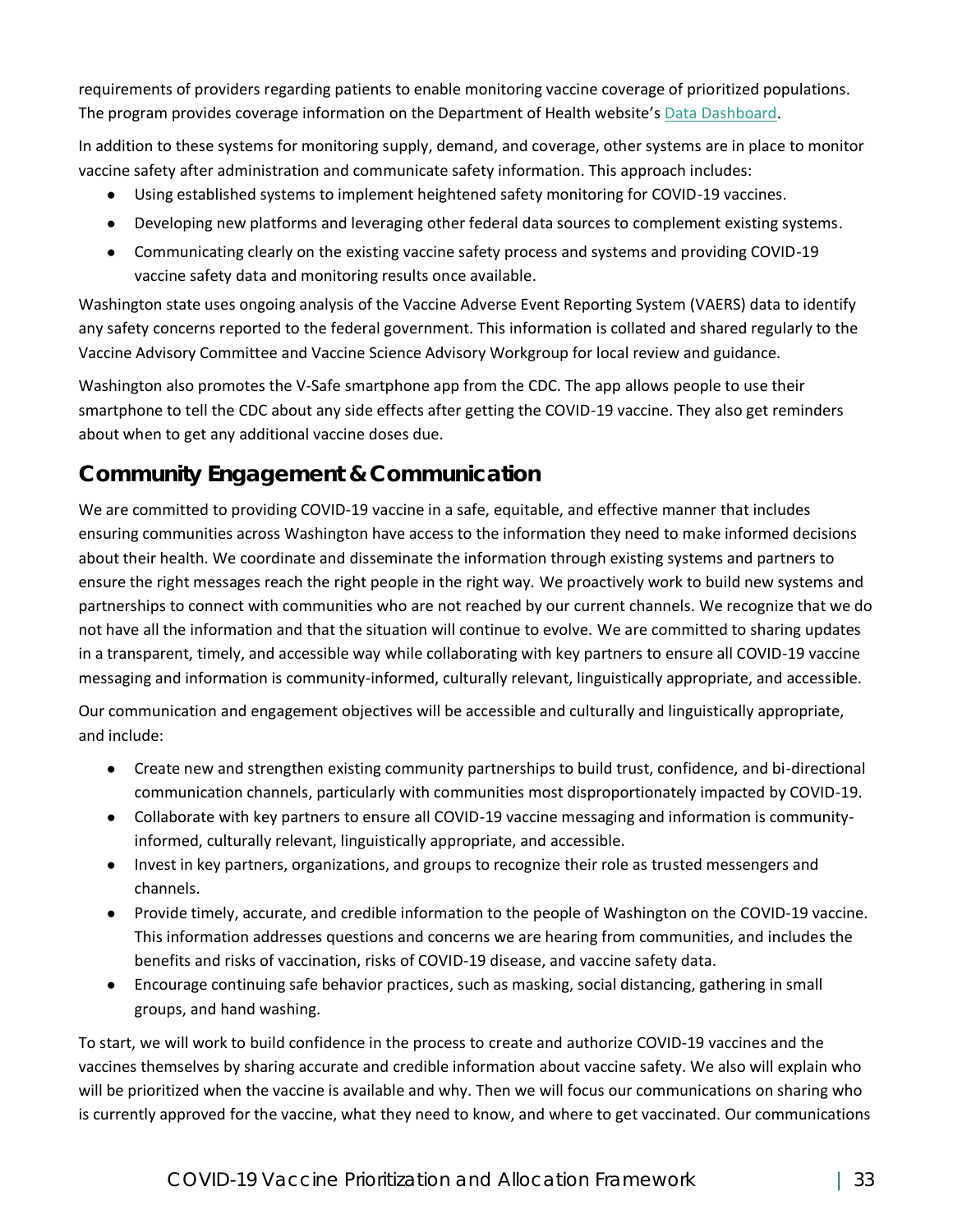work is an iterative process and audience feedback, outreach, and evaluation will be a continuing part of the process to make sure our communications are effective and relevant.

To formalize our commitment to equity, we adopted eight strategies for equitable COVID-19 vaccine distribution:

- 1. Engage communities to inform vaccine prioritization and planning
- 2. Integrate a pro-equity approach into vaccine allocation and distribution
- 3. Prioritize allocation and support to providers who effectively serve disproportionately impacted communities
- 4. Invest in trusted community leaders, messengers, and organizations
- 5. Ensure all communications, education and outreach efforts are culturally and linguistically appropriate and accessible
- 6. Strengthen the public health system's ability to center communities in vaccine outreach and access
- 7. Foster opportunities for collaboration
- 8. Support a trauma-informed approach to vaccine conversations

### **More information about our vaccine equity strategies are available at**

**[www.doh.wa.gov/Emergencies/COVID19/VaccineInformation/Engagement.](http://www.doh.wa.gov/Emergencies/COVID19/VaccineInformation/Engagement)** 

# **Supporting Eligible Individuals to Know When and Where to Get a Vaccine within a Phase or Tier**

As noted above, we want to help people know what phase they are in, when it is their turn to get vaccine, and where they can go. We used multiple communication strategies to reach out to different groups to share these messages in a community-informed, culturally relevant, linguistically appropriate, and accessible manner.

In addition, we used technology to facilitate this process and support our own understanding of demand to inform planning and implementation. An innovative survey tool (called Phase Finder) allowed a person to answer questions about their age, health condition, living conditions, employment role, etc. An algorithm then informed the person of what phase they are in and let them know if their phase is eligible to seek vaccine.

If the person is eligible, they can use the Phase Finder confirmation when going to the vaccine site. If the individual is not yet eligible, they can get an alert when their phase is eligible.

The Phase Finder tool was successful and effective during phased distribution. Phase Finder was discontinued after all people were eligible for vaccine on April 15 and phases were no longer in use.

# **Conclusion**

We want to acknowledge and thank all the individuals, communities, partners, and groups who participated in the planning and implementation process. We greatly value the feedback we have received and the time that others have invested in this ongoing effort.

We also wish to reiterate our overall gratitude. Many people shared the impacts of COVID-19 on their lives, their questions about the vaccine, and what they want us to consider as we made difficult decisions about vaccine prioritization. We heard your stories and experiences and we appreciate your trust in sharing them with us.

In partnership and with gratitude,

### **The Washington State Department of Health COVID-19 Vaccine Planning Team**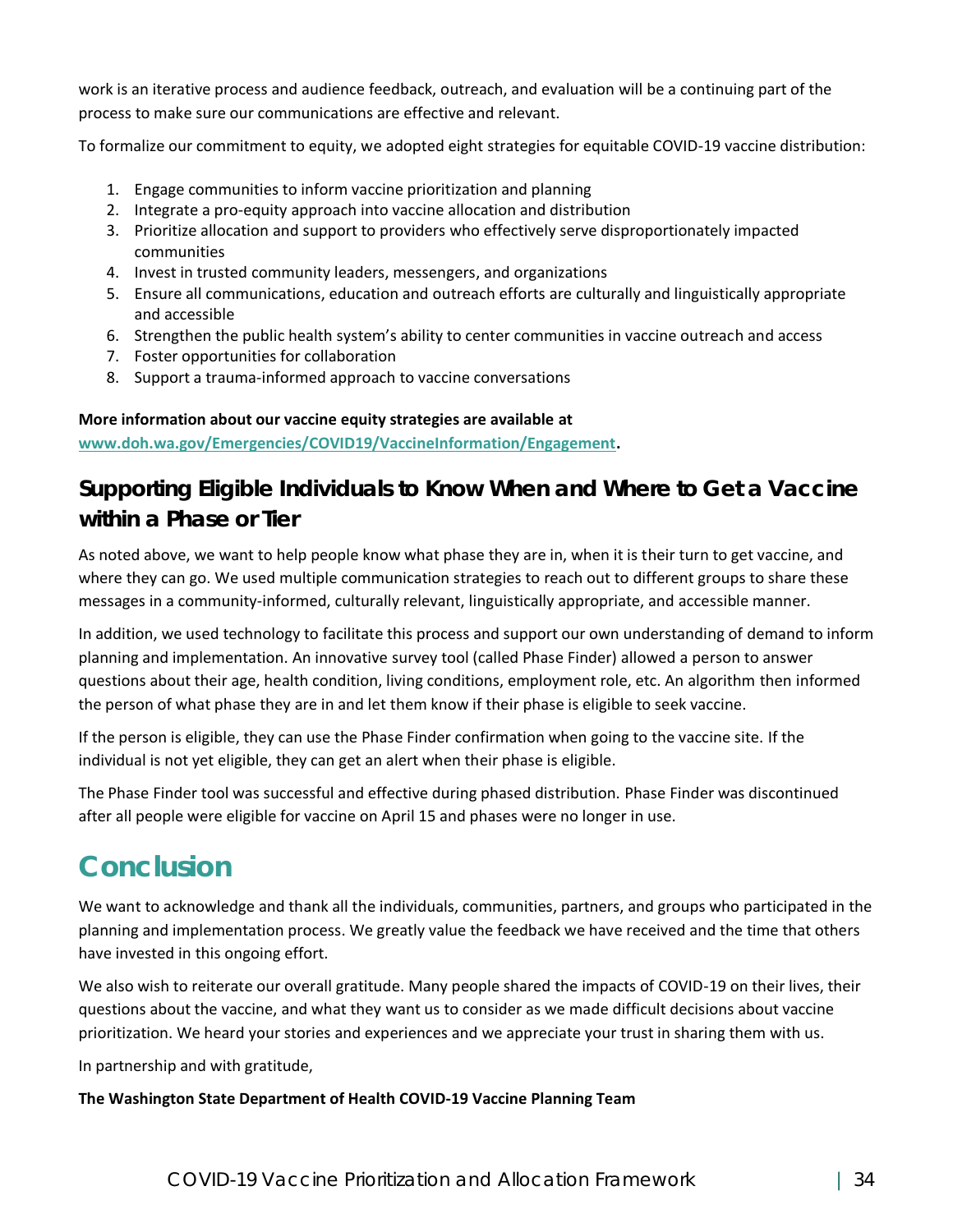# <span id="page-37-0"></span>Appendices

**Appendix A: Key Data on the Impact of COVID-19 on Specific Populations from the National Academies & Application Excerpt**

| <b>POPULATION</b>                                        | <b>KEY IMPACT DATA</b>                                                                                                                                                                                                                                                                                                        |
|----------------------------------------------------------|-------------------------------------------------------------------------------------------------------------------------------------------------------------------------------------------------------------------------------------------------------------------------------------------------------------------------------|
| <b>Black</b>                                             | Compared to non-Hispanic White populations, this group has a case rate that is 2.6 times<br>higher, a hospitalization rate that is 4.7 times higher, and a death rate that is 2.1 times higher<br>(United States) (CDC, 2020 a,b)                                                                                             |
| Hispanic/Latinx                                          | Compared to non-Hispanic White populations, this group has a case rate that is 2.8 times<br>higher, a hospitalization rate that is 4.7 times higher, and a death rate that is 1.1 times higher<br>(United States) (CDC, 2020 a,c)                                                                                             |
| American Indian and<br>Alaska Native                     | Compared to non-Hispanic White populations, this group has a case rate that is 2.8 times<br>higher, a hospitalization rate that is 4.6 times higher, and a death rate that is 1.4 times higher<br>(United States) (CDC, 2020 a,b)                                                                                             |
| Native Hawaiian and<br>Pacific Islander                  | Group has experienced mortality from COVID-19 at a rate up to 5 times its proportion of the<br>population compared to the general population (United States) (Wong, 2020)                                                                                                                                                     |
| Older adults (≥65 years)                                 | Group accounts for approximately 80% of reported deaths related to COVID-19 (United States)<br>(CDC, 2020d)<br>Population-level COVID-19 mortality risk is estimated to be 16- to 52-fold higher (United<br>States) and 30- to 100-fold higher (worldwide) for this group than for younger people<br>(Ioannidis et al., 2020) |
| Older adults (>80 years)                                 | Group is experiencing a mortality rate 5-fold greater than average (United States) (Nikolich-<br>Zugic et al., 2020)<br>Group is experiencing an "overwhelming percentage" of severe outcomes due to COVID-19<br>(worldwide)                                                                                                  |
| People with underlying or<br>comorbid conditions         | Group is 6-fold more likely to be hospitalized and 12-fold more likely to die from COVID-19 as<br>people without underlying conditions (United States) (CDC, 2020e).<br>Group is at greater risk of SARS-CoV-2 infection (Sanyaolu et al., 2020)                                                                              |
| People who live and/or<br>work in congregate<br>settings | Older adults living in senior living facilities are at a high risk of severe COVID_19 (Nikolich-<br>Zugic et al., 2020)<br>Long-term care facility residents accounted for half of >10,000 COVID-19 deaths reported by<br>April 2020 (United States) (Chidambaram, 2020)                                                      |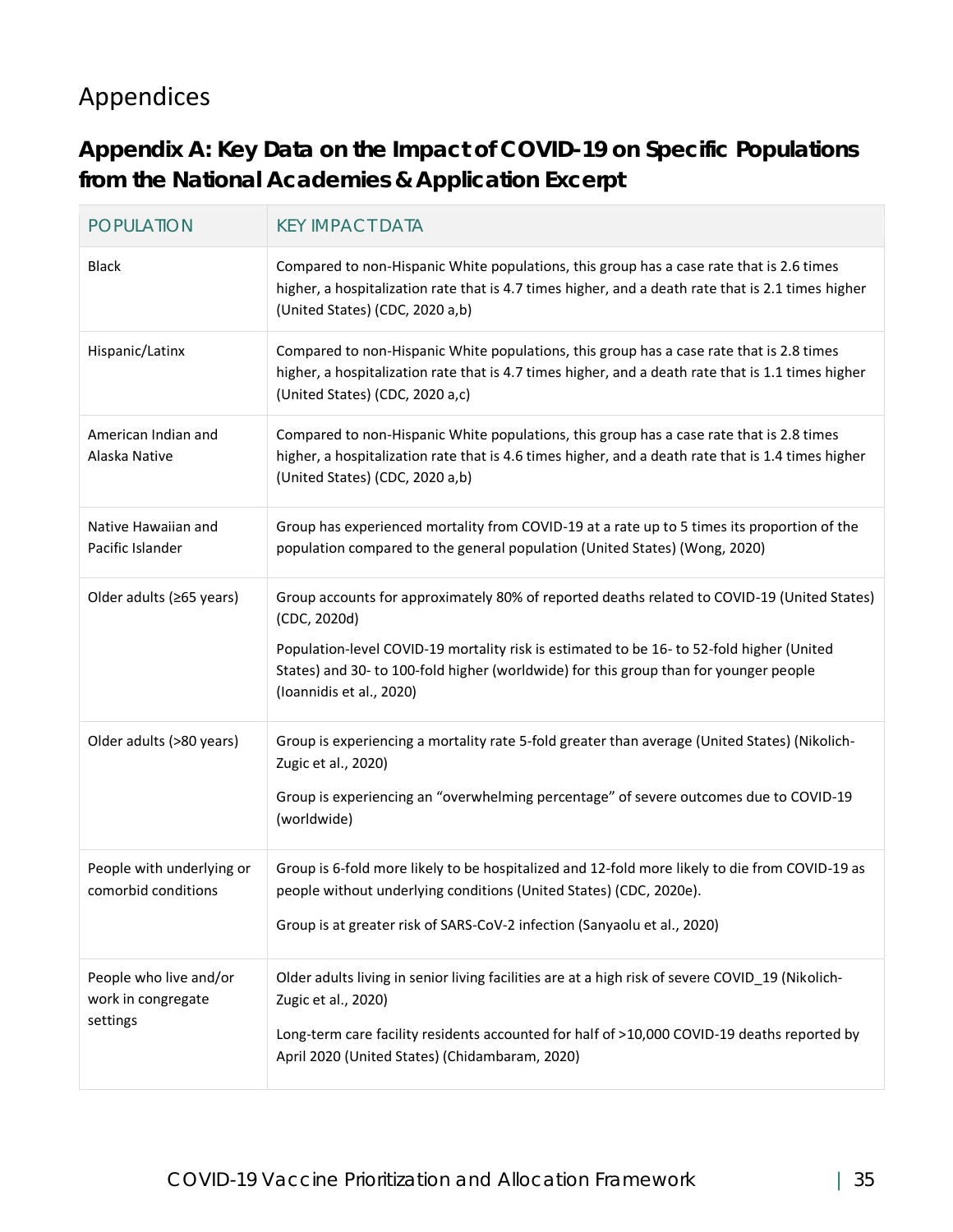| Sex                                         | Men with COVID-19 are more at risk for worse outcomes and death than women,<br>independent of age (China) (Jin et al., 2020)                                                                                                                                                                                                                                                                                                                                                                                             |  |
|---------------------------------------------|--------------------------------------------------------------------------------------------------------------------------------------------------------------------------------------------------------------------------------------------------------------------------------------------------------------------------------------------------------------------------------------------------------------------------------------------------------------------------------------------------------------------------|--|
| Children                                    | Children and adolescents account for 10 percent of COVID-19 cases and less than 0.3 percent<br>of deaths (United States) (AAP and CHA, 2020)<br>Among children with COVID-19, 1.8 percent of cases resulted in hospitalization (United States)<br>(AAP and CHA, 2020)<br>78 percent of deaths among adolescents (under 21) reported to the DCD between mid-<br>February and the end of July 2020 were people from Black, Hispanic and Latinx, or American<br>Indian and Native Alaskan communities (Bixler et al., 2020) |  |
| People who are pregnant<br>or breastfeeding | Group may be at increased risk of developing severe COVID-19 disease that requires intensive<br>care unit admission and mechanical ventilation (Cohen, 2020b)<br>Black and Hispanic women who are pregnant appear to be disproportionately at risk of severe<br>disease and hospitalization (United States) (Ellington et al., 2020)<br>Babies born to women infected with SARS-CoV-2 during pregnancy appear to be more likely to<br>be born preterm of require neonatal intensive care (Allotey et al., 2020)          |  |

**NOTE** The following groups are omitted from the table due to lack of COVID-specific epidemiological data: people who are undocumented, people with mental and physical disabilities, and people experiencing homelessness.

**EXAMPLE** Application of criteria for prioritization to different sub-groups using scientific data, community input, and local data to inform prioritization. Note: 1 – 5 (Low to High) and WA outbreaks considers frequency and relative overall size of outbreaks in Washington state.

| <b>POPULATION</b><br><b>GROUP</b> | <b>RISK OF</b><br><b>INFECTION</b> | <b>RISK OF</b><br><b>MORBIDITY /</b><br><b>MORTALITY</b> | <b>RISK OF</b><br><b>TRANSMISSION</b> | <b>RISK OF</b><br><b>NEGATIVE</b><br>SOCIETAL<br><b>IMPACT</b> | <b>EQUITY</b>    | <b>WA</b><br><b>OUTBREAKS</b> |
|-----------------------------------|------------------------------------|----------------------------------------------------------|---------------------------------------|----------------------------------------------------------------|------------------|-------------------------------|
| Ag workers                        | 4                                  | $\overline{3}$                                           | 5                                     | 5                                                              | 5                | $+$                           |
| Food process.                     | 4                                  | $\mathsf 3$                                              | 5                                     | 5                                                              | 5                | $+$                           |
| Manufact.<br>Line                 | 4                                  | $\mathbf{3}$                                             | 5                                     | 5                                                              | 5                | $+$                           |
| Congregate<br>construction        | $\overline{4}$                     | $\mathbf{3}$                                             | 5                                     | 5                                                              | 5                | $\ddot{}$                     |
| Incarceration<br>Facil. Staff     | 3                                  | $\overline{2}$                                           | 5                                     | 4                                                              | 5<br>(residents) | $\ddot{}$                     |
| Child care                        | 3                                  | 3                                                        | 3                                     | 5                                                              | 5                |                               |
| K-12 staff                        | $\overline{2}$                     | $\overline{3}$                                           | 3                                     | 5                                                              | 4 (students)     |                               |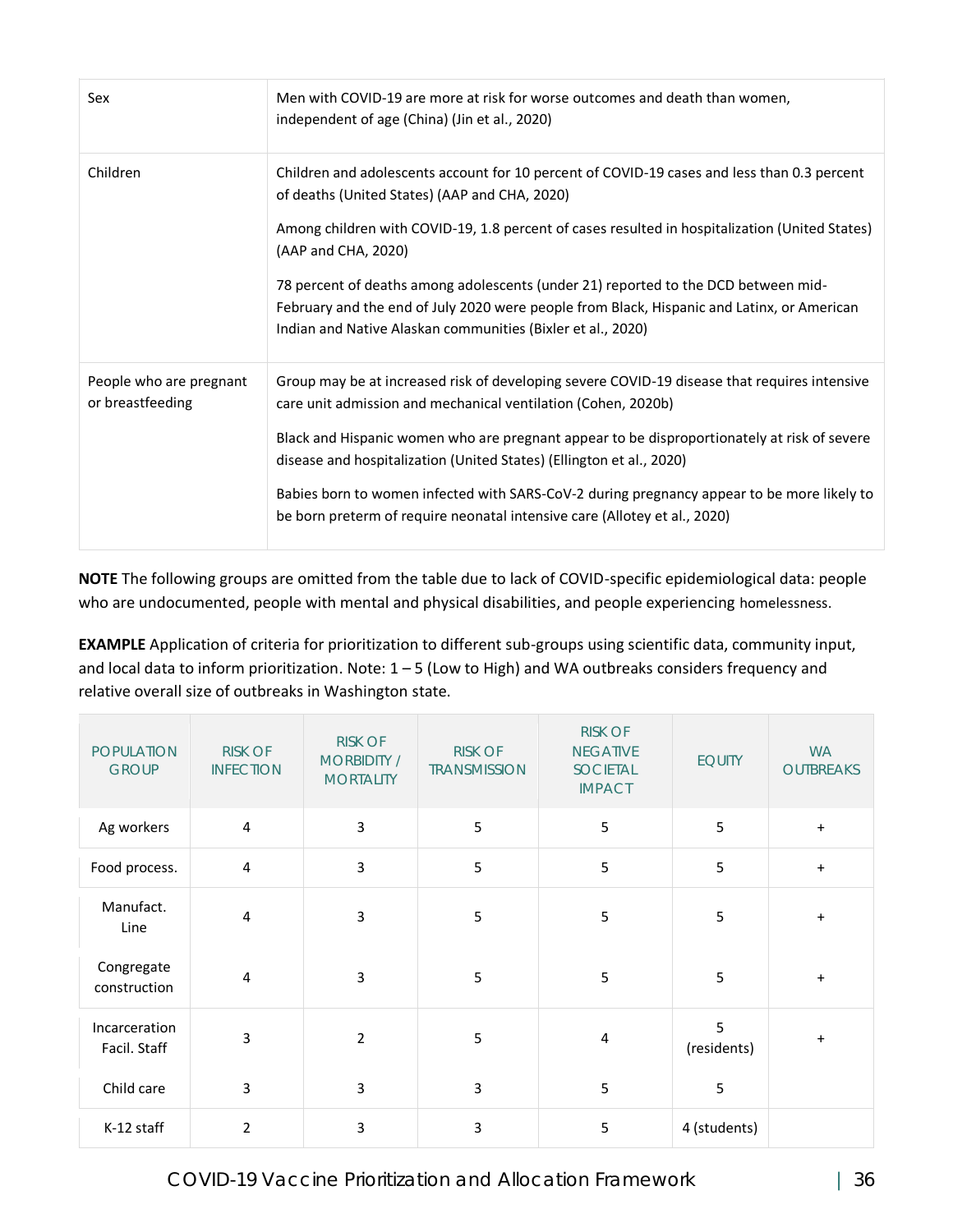# **Appendix B: COVID-19 Expert Group Participant Lists**

### **Vaccine Advisory Committee**

- *Chair*
	- Dr. Kathy Lofy, State Health Officer, Department of Health (Chair)
- *Managed Care*
	- Dr. John Dunn, Kaiser Permanente
- *American Indian Health Commission for Washington (AIHC)*
	- Wendy Stevens
- *State Agency Health Care Purchasers*
	- Jean Gowen, Health Care Authority
	- Christopher Chen, Health Care Authority
- *National Association of Pediatric Nurse Practitioners (NAPNAP)*
	- Tara Tumulty, MSN, CPNP, ARNP
- *Naturopathic Medicine*
	- Dr. Mary Alison Koehnke, ND, Washington, Association of Naturopathic Physicians
- *Washington Academy of Family Physicians (WAFP)*
	- Dr. Susan Westerlund
	- Dr. Usha Rao

*Washington Chapter of the American Academy of Pediatrics (WCAAP)*

- Dr. Daniel Moorman
- Dr. Stephen Pearson

*Washington State Association of Local Public Health Officers (WSALPHO)*

- Dr. Amy Person, Health Officer, Benton Franklin Health District
- Dr. Rachel Wood, Health Officer, Lewis County Public Health and Social Services
- Sarah Murray, Walla Walla County Department of Community Health
- Tristen Lamb, Public Health Director, Kittitas County Public Health Department
- *Public Health--Seattle & King County*
	- Dr. Jeffrey Duchin, Chief, Communicable Disease Control
- *Internal Medicine Organization*
	- Dr. Mary Anderson, Washington Chapter of American College of Physicians
- *Washington State Pharmacy Association*
	- Dr. Jenny Arnold, Pharm.D., Director of Pharmacy Practice Development
- *Office of the Superintendent of Public Instruction (OSPI)*
	- Annie Hetzel, MSN, RN, NCSN, School Health Services Consultant

*Child care*

● Anita Alkire MS, RN, Public Health Nurse Consultant, Child Care Health Program at Public Health – Seattle and King County

*Urban Indian Health Institute*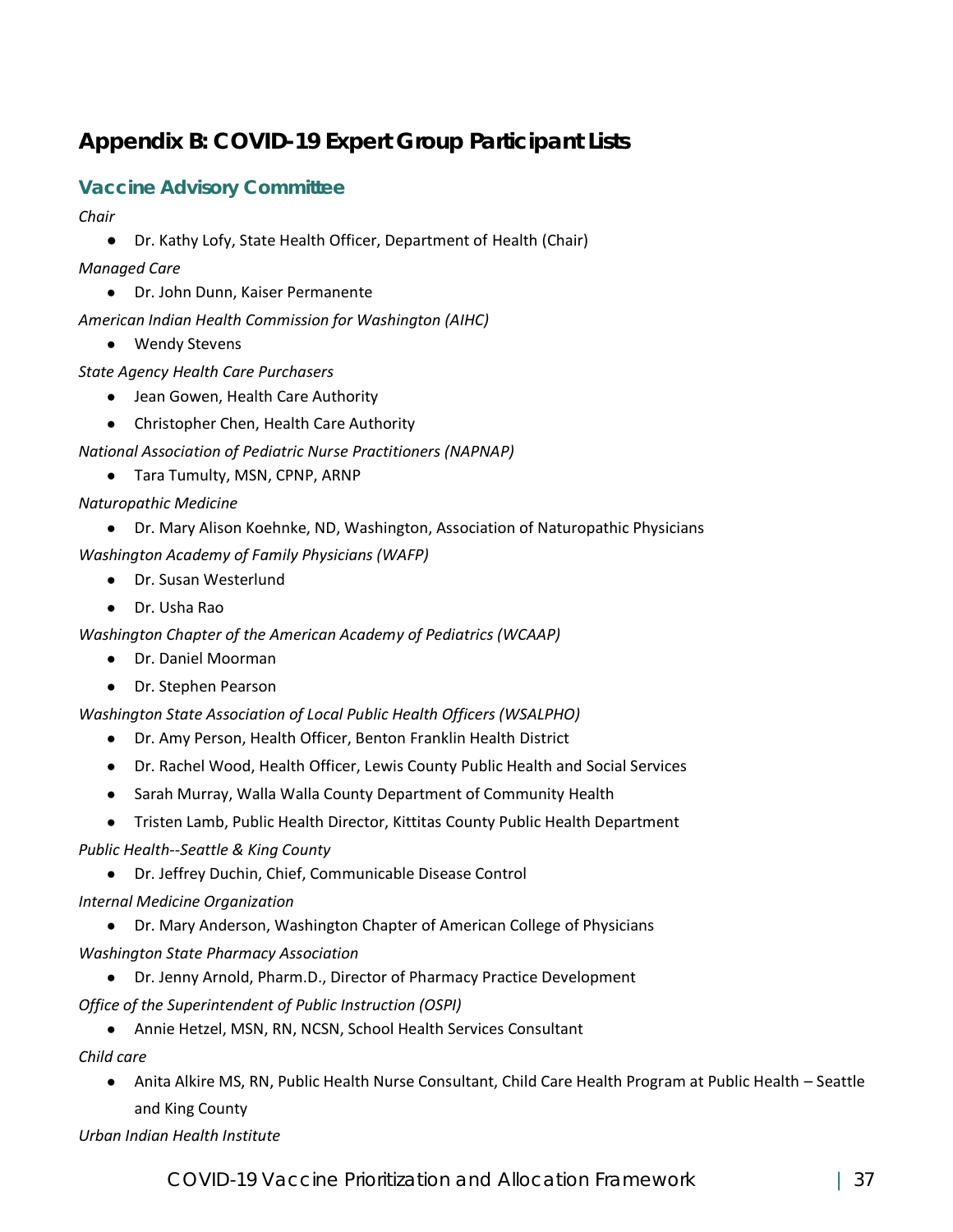### ● Amy Poel, Epidemiologist

### *Northwest Tribal Epidemiology Center*

● Tam Lutz, Project Director

### *Consultants*

- Dr. Linda Eckert, Consultant
- Dr. Beth Harvey, Consultant
- Dr. Edgar Marcuse, Consultant

For more information, visit:

### [https://www.doh.wa.gov/ForPublicHealthandHealth](https://www.doh.wa.gov/ForPublicHealthandHealthcareProviders/PublicHealthSystemResourcesandServices/Immunization/VaccineAdvisoryCommitteeVAC)

[careProviders/PublicHealthSystemResourcesandServices/Immunization/VaccineAdvisoryCommitteeVAC](https://www.doh.wa.gov/ForPublicHealthandHealthcareProviders/PublicHealthSystemResourcesandServices/Immunization/VaccineAdvisoryCommitteeVAC)

### **SARS-CoV-2 Vaccine Scientific Advisory Workgroup**

### **Members:**

- Dr. John Dunn, Kaiser Permanente
- Dr. Jeff Duchin, Public Health Seattle-King County
- Dr. Edgar Marcuse, Emeritus Faculty, University of Washington; Seattle Children's Hospital
- Jenny Arnold Pharm.D, Washing State Pharmacy Association
- Dr. Alisa Kachikis, Faculty University of Washington
- Kirsten Senturia PhD Faculty University of Washington
- Dr. Mary Koehnke, ND
- Dr. Stacy Cecchet, Washington State Department of Health
- Emily Hilderman DNP, ARNP
- **Darcy Jaffe, Washington State Hospital Association**
- Albert Munanga, DrBH, MSN, RN
- Dr. Rewa Choudhary, Seattle Children's Hospital
- Heather Kim, pharmacy student
- Kathy Bay, RN, DNP, Washington State Department of Health
- Amy Sullivan, PhD, Washington State Department of Health

### **Disaster Medical Advisory Committee**

### **Members**

- Iain Asplin, MD, PhD, Pediatric Critical Care Physician, Mary Bridge Children's Hospital
- Eileen Bulger, MD, Trauma Surgeon, Harborview Medical Center
- Joel Edminster, MD, Emergency Medical Services Medical Director, City of Spokane Fire Department
- Aaron Grigg, MD, Ambulatory Primary Care Clinician (pediatrics), Yakima Valley Farm Workers Clinic
- Mary King, MD, MPH, Pediatric Critical Care Physician, Harborview Medical Center
- Hal Quinn, MD, Ambulatory Primary care Clinician (Pediatrics), Mercer Island Pediatrics
- Adam Richards, RN, Director of Nursing, Providence Sacred Heart Medical Center & Children's Hospital
- David Roesel, MD, MPH, Hospitalist (Adult), Northwest Hospital & Medical Center
- Vicki Sakata, MD, Emergency Medicine Physician, Northwest Health Care Response Network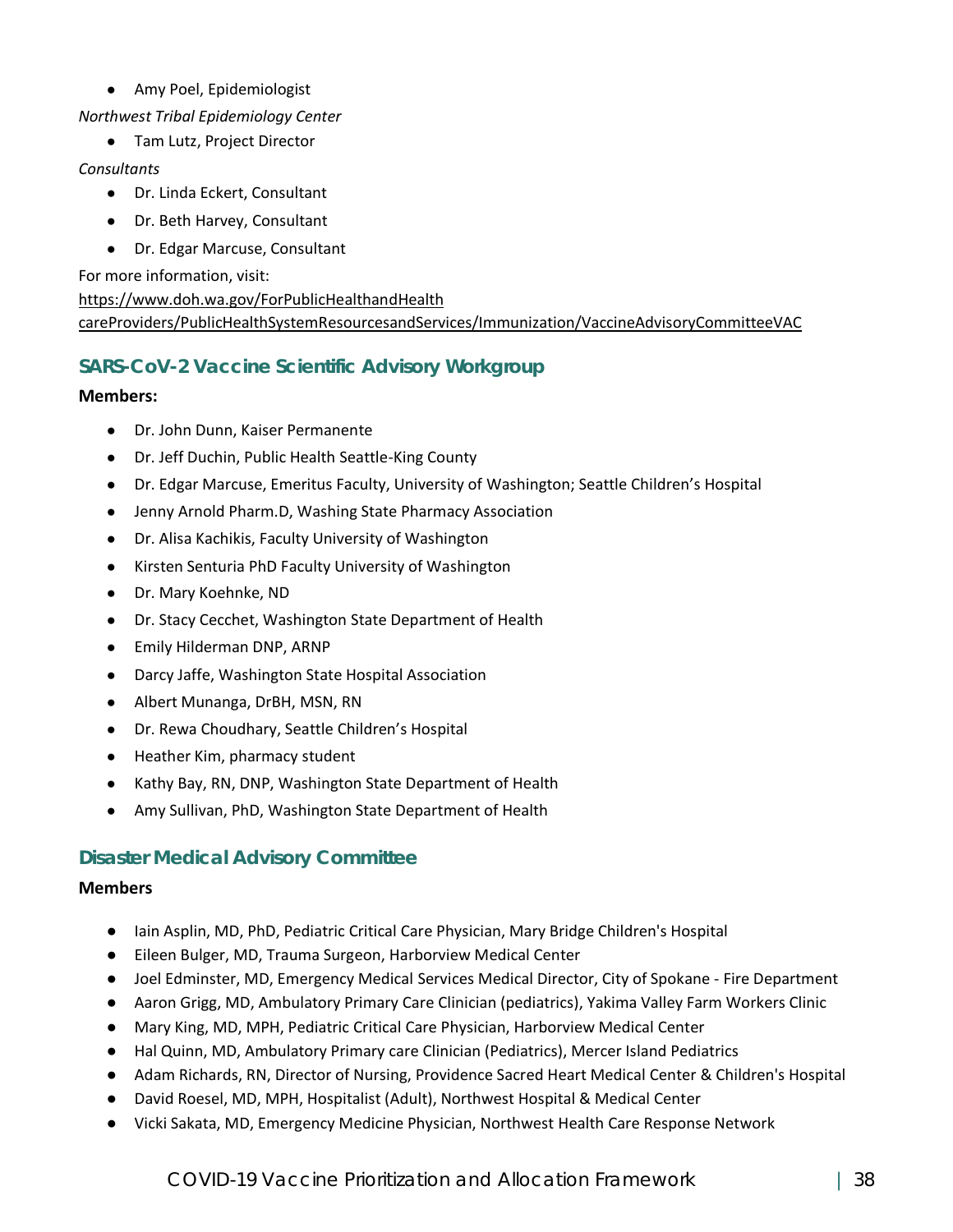- Yuan-Po Tu, DVM, MD, Ambulatory Primary Care Clinician (adult), The Everett Clinic Mill Creek
- Curtis Veal, MD, Adult Critical Care Physician, Swedish Medical Center
- Bradley Younggren, MD, Emergency Medicine Physician, EvergreenHealth Kirkland

# **Appendix C: Size Estimates of Population Groups**

Below is a chart with our best estimates of the size of different population groups.

| <b>PHASE</b>    | POPULATION GROUP                                                                                                                                                                                               | <b>SIZE ESTIMATE</b><br>(not overlapping) |
|-----------------|----------------------------------------------------------------------------------------------------------------------------------------------------------------------------------------------------------------|-------------------------------------------|
|                 | High-risk workers in health care settings                                                                                                                                                                      | 320,000                                   |
|                 | High-risk first responders                                                                                                                                                                                     | 30,000                                    |
| $1a$ - Tier $1$ | Residents of nursing homes, assisted living facilities, and other community-based,<br>congregate living settings where most individuals over 65 years of age are<br>receiving care, supervision, or assistance | 100,000                                   |
| $1a - Tier 2$   | Other workers at risk in health care settings                                                                                                                                                                  | 300,000                                   |
|                 | People 65 and older                                                                                                                                                                                            | 1,044,000                                 |
| $1b$ – Tier 1   | People 50-64 in a multigenerational home                                                                                                                                                                       | 300,000                                   |
|                 | Pre-K-12 educators and staff                                                                                                                                                                                   | 150,000                                   |
|                 | Workers in child care settings                                                                                                                                                                                 | 150,000                                   |
|                 | High risk workers in certain congregate settings                                                                                                                                                               | 460,000                                   |
| $1b$ – Tier 2   | People who are pregnant                                                                                                                                                                                        | 60,000                                    |
|                 | People with disability at high risk                                                                                                                                                                            | 50,000                                    |
| $1b$ – Tier 3   | 16-64 year olds with 2 or more co-morbidities or underlying conditions                                                                                                                                         | 900,000                                   |
|                 | People 60 to 64 years of age not already covered                                                                                                                                                               | 150,000                                   |
| $1b$ – Tier 4   | People (residents, staff, volunteers) in certain congregate living settings                                                                                                                                    | 50,000                                    |
|                 | High risk workers in certain congregate settings (restaurant, constr, manuf)                                                                                                                                   | 420,000                                   |
| $\overline{2}$  | 16-64 year olds with only 1 co-morbidity not already covered                                                                                                                                                   | 980,000                                   |
|                 | Critical workers who are not able to work remotely                                                                                                                                                             | 200,000                                   |
| 3               | All people 16 years and older not already covered                                                                                                                                                              | 440,000                                   |
| 4               | All people under 16 years of age                                                                                                                                                                               | 1,405,000                                 |

# **Appendix D: Draft Worker Risk Stratification Resource Tool**

Agencies outside health care may need to risk stratify their workers to identify eligibility by phase. Workers may also want to assess their own level of risk. Below is a **draft version of a tool** that is being developed in consultation with several agencies and will need to be refined with federal guidance. The criteria guiding this risk stratification are the same as the overall framework: risk of acquisition; risk of severe morbidity or mortality; risk of transmission; and risk of negative societal impact [note: this last risk elevates critical workers at highest risk over non-critical workers at highest risk in the phased approach] (see [State of Washington's Safe Start guidance](https://coronavirus.wa.gov/information-for/business) for the most recent list of critical workers). The framework below was developed as a tool to help worker organizations and the workers themselves to think about identifying roles in their sector or industry that are at highest risk vs. moderate risk vs. low risk. This is a guide, not a checklist. So a highest-risk worker does need to fit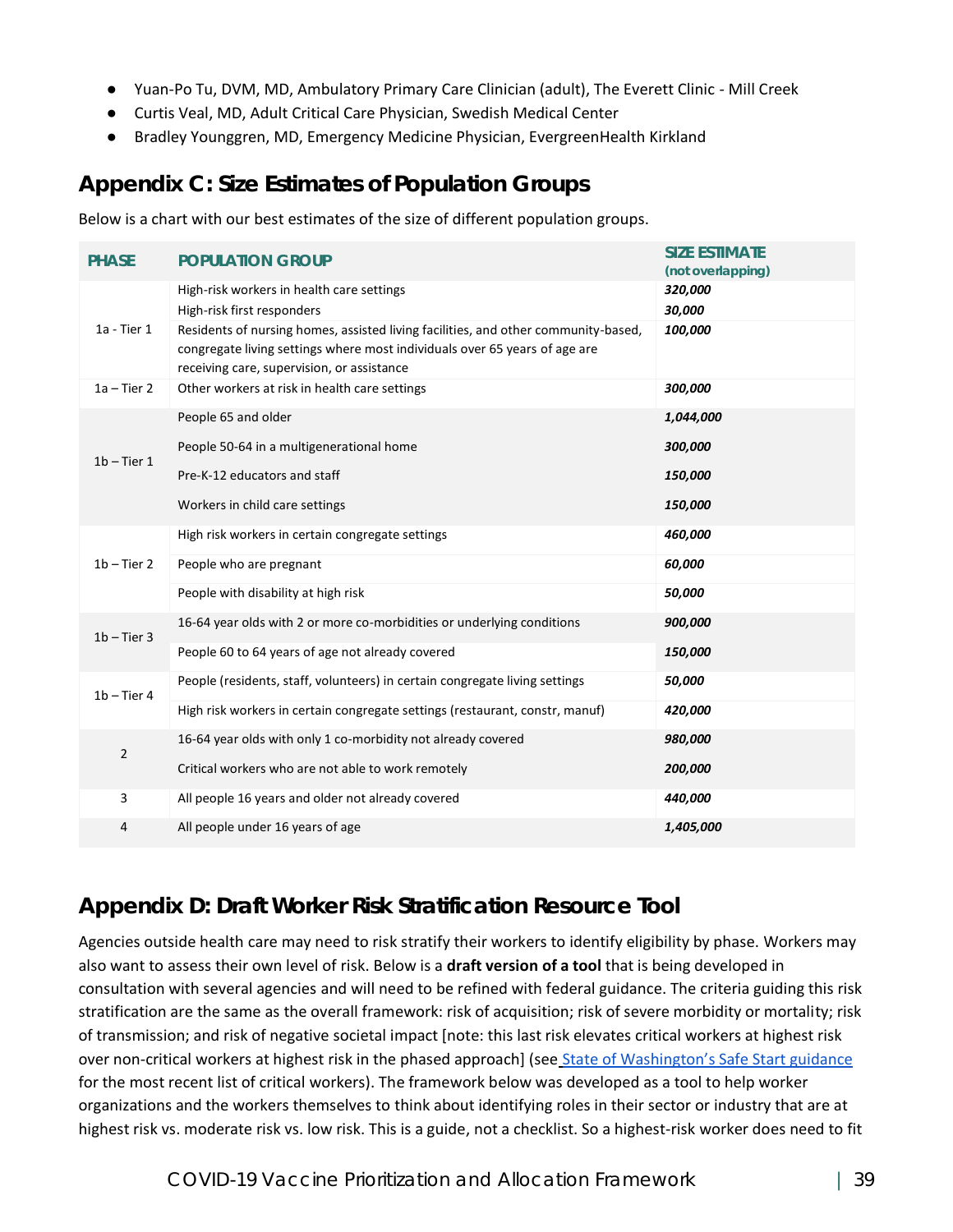all the classifications but several (e.g. approximately 3 or more) of the classifications. Similarly, roles should fit according to the classifications that generally describe the nature of the role. If you need additional guidance to think about risk, please consult [CISA guidance](https://www.cisa.gov/publication/guidance-essential-critical-infrastructure-workforce) and [OSHA guidance.](https://www.osha.gov/SLTC/covid-19/hazardrecognition.html)

| Classifications                                                                                                                                                             | <b>Highest risk</b><br>(3 or more of the<br>factors below)                                                                                       | Moderate risk<br>(1-2 of the factors under<br>highest risk or fit with<br>description below)                                           | Low risk<br>(fit with description below)                                                                                                                   |
|-----------------------------------------------------------------------------------------------------------------------------------------------------------------------------|--------------------------------------------------------------------------------------------------------------------------------------------------|----------------------------------------------------------------------------------------------------------------------------------------|------------------------------------------------------------------------------------------------------------------------------------------------------------|
| Work setting: Do workers<br>work together inside or<br>outside?                                                                                                             | Predominantly inside                                                                                                                             | Mix of inside and outside                                                                                                              | Predominantly outside                                                                                                                                      |
| Housing situation: Do they<br>live together (e.g. sleep, eat<br>meals)?                                                                                                     | Yes                                                                                                                                              | No or very limited                                                                                                                     | No                                                                                                                                                         |
| Transport situation: Do they<br>travel to or from work in<br>crowded settings and/or<br>travel together during work?                                                        | Yes<br>(Over an hour within<br>6 feet of others)                                                                                                 | Mixed<br>(Less than an hour cumulative<br>over 24 hours at 6 feet)                                                                     | No<br>(Travel together; over 6 feet<br>separation)                                                                                                         |
| <b>Engagement with vulnerable</b><br>populations: Does the role<br>directly care for/engage with<br>vulnerable groups? <sup>1</sup>                                         | Yes                                                                                                                                              | Sometimes                                                                                                                              | No                                                                                                                                                         |
| Proximity: How physically<br>close are workers (and<br>customers) to each other?                                                                                            | Less than 6 feet (2<br>meters)                                                                                                                   | N/A                                                                                                                                    | More than 6 feet (2 meters) or N/A                                                                                                                         |
| <b>Duration:</b> How long does an<br>average direct interaction<br>with another person last?                                                                                | 15 minutes or longer<br>cumulative per 24 hrs<br>for interaction                                                                                 | Less than 15 minutes<br>cumulative per 24 hrs for<br>interaction                                                                       | No direct contact                                                                                                                                          |
| Type of contact: Do workers<br>touch shared surfaces,<br>common items, and other<br>workers or customers?                                                                   | Significant sharing of<br>surfaces and items<br>with customers<br>and/or coworkers                                                               | Limited sharing of surfaces and<br>items with customers and/or<br>co-workers                                                           | Low to no sharing of surfaces and<br>items with customers and/or co-<br>workers                                                                            |
| <b>Capability to assess possible</b><br>infection: Are there screening<br>protocols that protect workers<br>(and customers) from<br>interactions with contagious<br>people? | Not able to<br>consistently screen<br>all people with direct<br>contact (workers,<br>customers) for<br>COVID-19 symptoms,<br>exposure, and fever | Able to consistently screen all<br>people with direct contact<br>(workers, customers) for<br>COVID-19 symptoms, exposure,<br>and fever | Able to consistently screen all<br>people with direct contact<br>(workers, customers) for COVID-19<br>symptoms, exposure, and fever or<br>N/A given remote |

 $^1$  Roles might be doula, caregiver, health care interpreter, community volunteer, community health worker. Vulnerable populations include people over 65, people with comorbidities, pregnant women, and people with disabilities.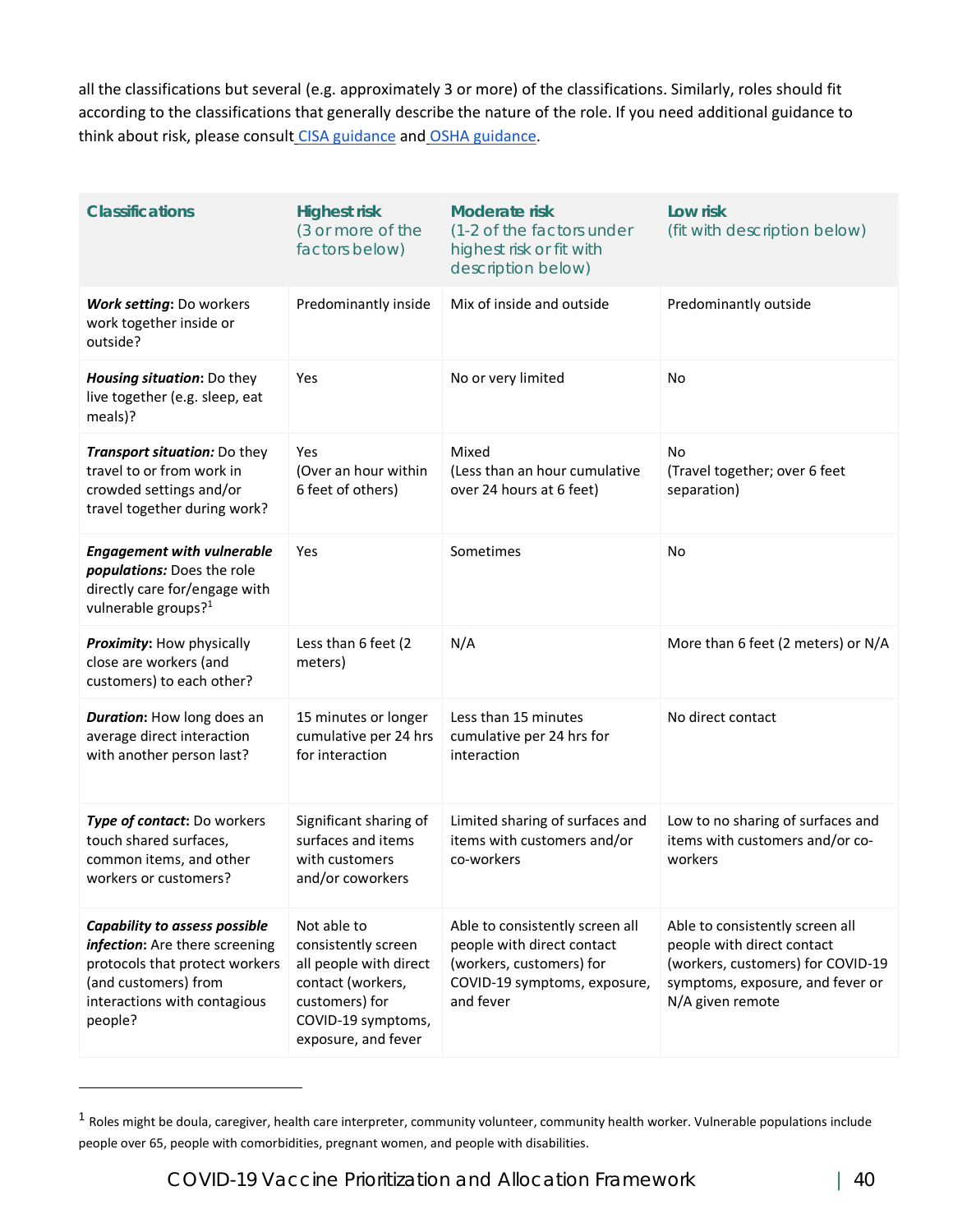| <b>Number of different contacts:</b><br>How many close contact<br>interactions with other people<br>occur daily?                                                                                                                                                 | More than one direct<br>contact/day with<br>close contacts or any<br>contacts if not able to<br>screen | Few contacts with ability to<br>screen                                                       | No close contact interactions                                                                                               |
|------------------------------------------------------------------------------------------------------------------------------------------------------------------------------------------------------------------------------------------------------------------|--------------------------------------------------------------------------------------------------------|----------------------------------------------------------------------------------------------|-----------------------------------------------------------------------------------------------------------------------------|
| <b>Cleaning:</b> How frequently can<br>shared or common facility<br>surfaces be sanitized and<br>cleaned?                                                                                                                                                        | Challenging to<br>consistently sanitize<br>and clean surfaces                                          | Able to consistently sanitize<br>and clean surfaces                                          | Able to consistently sanitize and<br>clean surfaces or N/A given<br>remote working status                                   |
| Ability to protect themselves:<br>How consistently are these<br>workers able to socially<br>distance and use protective<br>measures?                                                                                                                             | Not able to<br>implement protective<br>measures, including<br>social distancing                        | Not able to consistently<br>implement protective<br>measures, including social<br>distancing | Able to consistently implement<br>protective measures, including<br>social distancing or N/A given<br>remote working status |
| <b>Personal protective</b><br>equipment: How adequate is<br>the worker's supply and<br>access to PPE?                                                                                                                                                            | Inadequate or<br>inconsistent access to<br>PPE needed given<br>nature of work                          | Has consistent access to<br>adequate PPE or N/A given<br>nature of work                      | N/A                                                                                                                         |
| <b>Disabilities:</b> Are workers<br>unable to observe protective<br>measures such as wearing<br>face masks or other PPE due<br>to an underlying disability?                                                                                                      | Yes                                                                                                    | N/A                                                                                          | N/A                                                                                                                         |
| Health care access: Do the<br>workers in this role generally<br>have access barriers to health<br>care?                                                                                                                                                          | Majority                                                                                               | Some                                                                                         | Limited                                                                                                                     |
| For example:<br>People with limited<br>transportation<br>People who live far from<br>٠<br>health care services<br>People with limited<br>English proficiency<br>Individuals with<br>$\bullet$<br>disabilities<br>People without insurance<br>Undocumented people |                                                                                                        |                                                                                              |                                                                                                                             |

# **Appendix E: COVID-19 Vaccine Information System Visual**

Source: Washington State Department of Health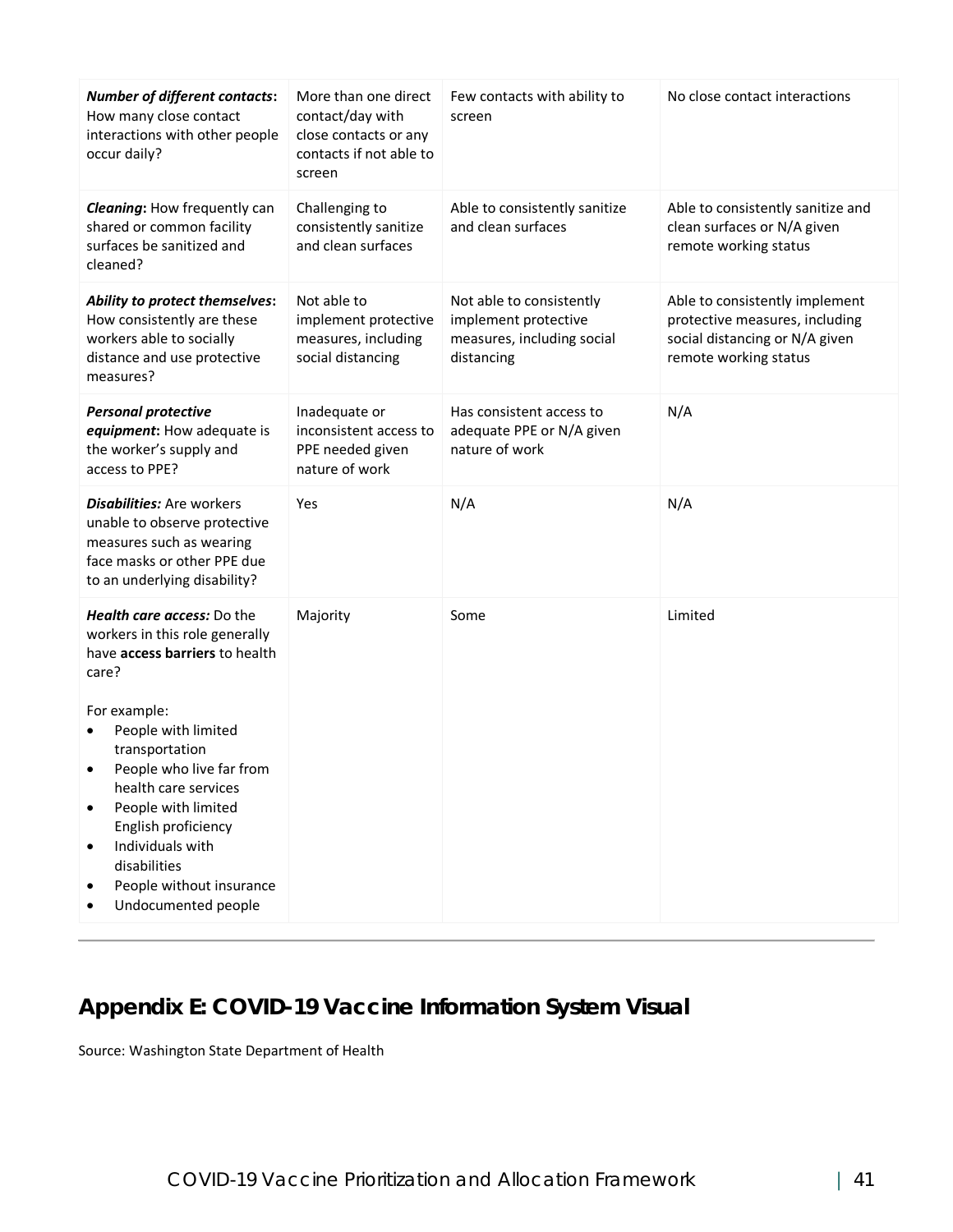

# **Appendix F: Community Engagement Questions**

*Results of the survey, interviews, and focus groups – and all future engagement activities – are available at [https://www.doh.wa.gov/Emergencies/COVID19/VaccineInformation/Engagement.](https://www.doh.wa.gov/Emergencies/COVID19/VaccineInformation/Engagement)* 

### **Public Feedback Survey Questions**

### **PART ONE: HOW ARE YOU FEELING ABOUT COVID-19?**

- 1) How worried are you about getting COVID-19?
- 2) How bad is being sick with COVID-19?
- 3) How much would the COVID-19 vaccine protect you and your family from COVID-19 disease?
- 4) Do most people in your life get vaccinated?
- 5) Do you think you will get the COVID-19 vaccine?
- 6) Do you have any fears about the COVID-19 vaccine?
- 7) If you get the COVID-19 vaccine, where would you prefer to get it?

#### **PART TWO: HOW SHOULD WE DECIDE WHO GETS THE VACCINE FIRST?**

- 8) How much do you agree with the inclusion of these six principles?
	- 1. Maximization of social benefits
	- 2. Equal regard
	- 3. Mitigation of health inequities

COVID-19 Vaccine Prioritization and Allocation Framework | 42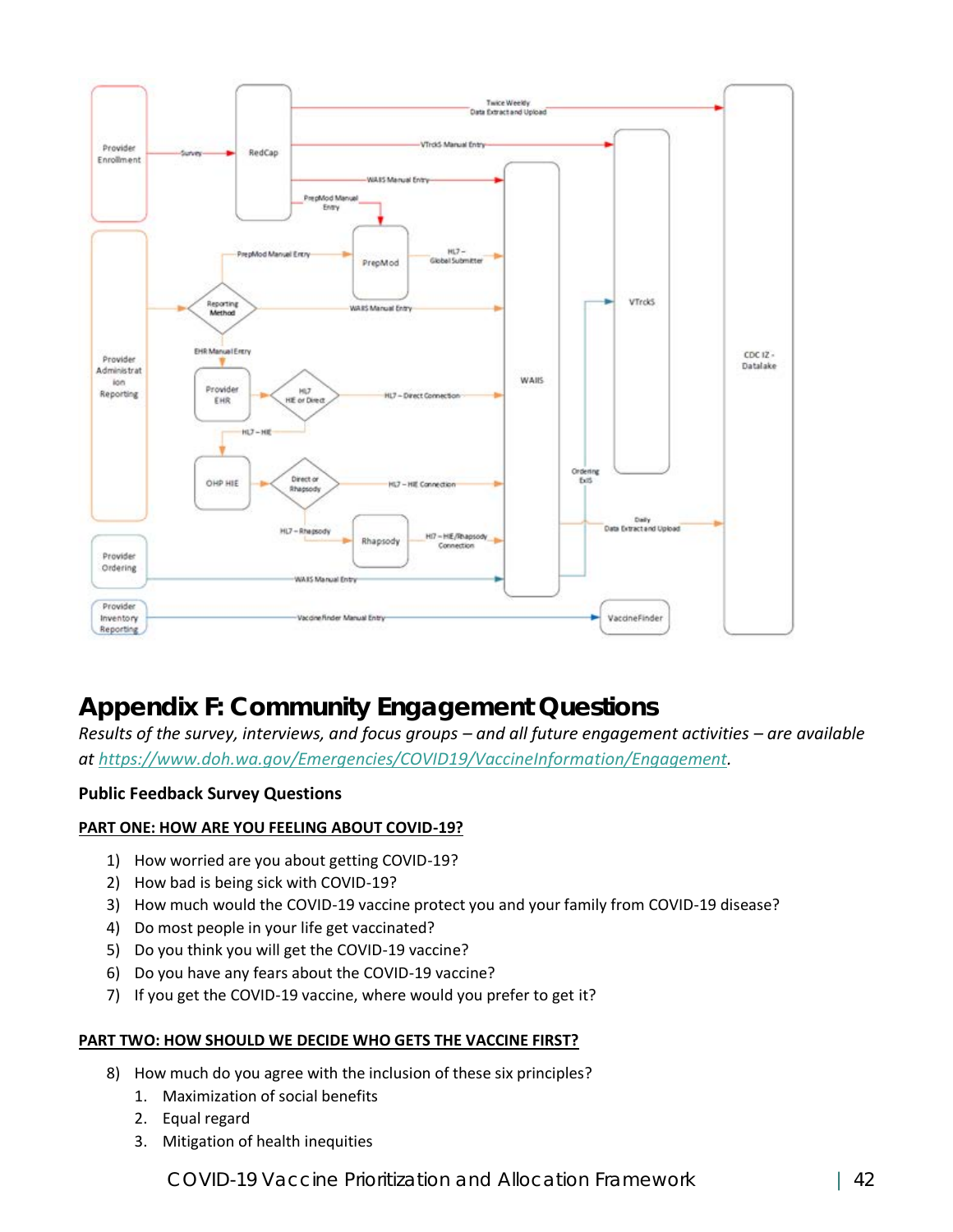- 4. Fairness
- 5. Evidence-based
- 6. Transparency
- 9) How much do you agree with these four considerations?
	- 1. Risk of acquiring infection
	- 2. Risk of severe morbidity and mortality
	- 3. Risk of negative societal impact
	- 4. Risk of transmitting disease to others
- 10) The National Academies of Medicine created this phased approach to vaccine allocation for COVID-19. Final prioritization depends upon things that were unknown as these processes were first developed, such as which groups will be approved for the vaccine. Please review the image below and provide feedback on the specific questions that follow.

| Phase 1                                                                                                                                                                                                                                                                                   | Phase 2                                                                                                                                                                                                                                                                                                                                                                                                                                                                                                                                                                                                                                                                                                                                                                                      | Phase 3                                                                                                                                                                                                  | Phase 4                                                                                                           |
|-------------------------------------------------------------------------------------------------------------------------------------------------------------------------------------------------------------------------------------------------------------------------------------------|----------------------------------------------------------------------------------------------------------------------------------------------------------------------------------------------------------------------------------------------------------------------------------------------------------------------------------------------------------------------------------------------------------------------------------------------------------------------------------------------------------------------------------------------------------------------------------------------------------------------------------------------------------------------------------------------------------------------------------------------------------------------------------------------|----------------------------------------------------------------------------------------------------------------------------------------------------------------------------------------------------------|-------------------------------------------------------------------------------------------------------------------|
| Phase 1a "Jumpstart Phase"<br>• High-risk health<br>workers<br>• First responders<br>Phase 1b<br>• People of all ages<br>with comorbid and<br>underlying conditions<br>that put them at<br>significantly higher risk<br>• Older adults living in<br>congregate or<br>overcrowded settings | K-12 teachers and school staff and<br>child care workers<br>• Critical workers in high-risk<br>settings-workers who are in<br>industries essential to the function-<br>ing of society and at substantially<br>higher risk of exposure<br>. People of all ages with comorbid and<br>underlying conditions that put them<br>at moderately higher risk<br>• People in homeless shelters or<br>group homes for individuals with<br>disabilities, including serious mental<br>illness, developmental and intellec-<br>tual disabilities, and physical<br>disabilities or in recovery, and staff<br>who work in such settings<br>· People in prisons, jails, detention<br>centers, and similar facilities, and<br>staff who work in such settings<br>. All older adults not included in<br>Phase 1 | • Young adults<br>$\bullet$ Children<br>• Workers in industries<br>and occupations<br>important to the<br>functioning of society<br>and at increased risk of<br>exposure not included<br>in Phase 1 or 2 | • Everyone residing<br>in the United States<br>who did not have<br>access to the<br>vaccine in previous<br>phases |
| Equity is a<br>crosscutting<br>consideration:                                                                                                                                                                                                                                             | Index or another more specific index.                                                                                                                                                                                                                                                                                                                                                                                                                                                                                                                                                                                                                                                                                                                                                        | In each population group, vaccine access should be prioritized<br>for geographic areas identified through CDC's Social Vulnerability                                                                     |                                                                                                                   |

11) How much do you agree with how these different groups are prioritized? Check only one column.

- 1. High risk heath workers
- 2. High-risk first responders
- 3. People with underlying conditions that put them at significantly risk
- 4. Older adults living in congregate and overcrowded settings
- 5. K-12 teachers and staff and child care workers
- 6. Critical workers in high risk settings (example: people at high risk for exposure)
- 7. People with underlying conditions that put them at moderately higher risk
- 8. People in homeless shelters or group homes for individuals with disabilities
- 9. People in prisons, jails, detention centers
- 10. Young adults
- 11. Children
- 12) Until there is enough vaccine for all people, we will continue to have to make difficult decisions about who should be offered the vaccine first. We will be looking at many different factors. How would like us to consider the following factors?
	- People with access barriers to health care People at risk for severe illness
	- People at higher risk for exposure
	- People who are at higher risk for spreading COVID-19 to high risk populations
	- People essential to health and wellbeing of populations at higher risk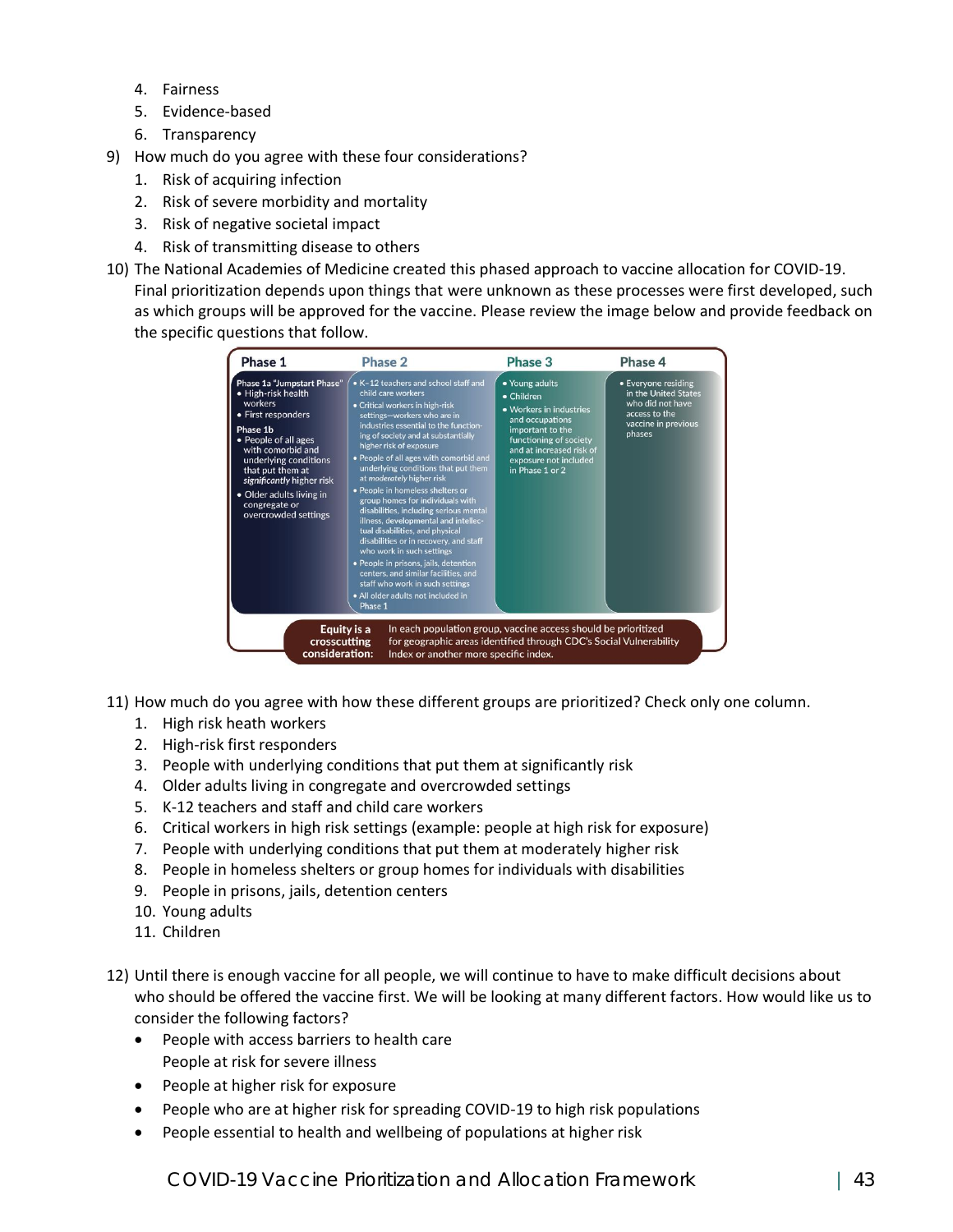- People who live in areas with greater spread
- People who have been disproportionately impacted by COVID-19 because of systemic inequities

### **PART THREE: TELL US ABOUT YOURSELF (optional)**

- 13) Do you work in any of the following sectors? Essential business includes workers, businesses, and industries who are deemed essential by the State of Washington's Safe Start guidance and are at higher risk for COVID-19 exposure.
	- a) Health care And I think my position makes me at high risk for COVID-19
	- b) Health care And I don't think my position makes me at high risk for COVID-19
	- c) Essential business And I think my position makes me at high risk for COVID-19
	- d) Essential business And I don't think my position makes me at high risk for COVID-19
	- e) First responder And I think my position makes me at high risk for COVID-19
	- f) First responder And I don't think my position makes me at high risk for COVID-19
	- g) Teacher or school staff
	- h) Early learning or day care provider
	- i) None of the above
- 14) Do you identify as someone who is personally at increased risk for COVID-19 because of your race/ethnicity?
- 15) Do you identify as someone who is personally at increased risk for COVID-19 because of your disability status?
- 16) Do you identify as someone who is personally at increased risk for COVID-19 because of your overall health or age?

### **Key Informant Interview Questions**

- 1. We would like to collect some very basic information to help put this feedback into context. If you are willing, can you please share:
	- a. The community/organization/workplace/business/industry/sector you represent. You can also just say "community member" if you prefer.
	- b. The county or counties that you are connected to. This can be where you live & work as a community member or the counties your organization serves.
- 2. How have you been impacted by COVID-19?
	- a. Do you know anyone who has tested positive for COVID-19?
	- b. Do you know anyone who has been very sick or died from COVID-19?
- 3. Who in your community/organization/workplace/business/industry/sector is most impacted by COVID-19? How are they impacted?
- 4. How worried are you about getting COVID-19?
	- a. How worried are you about someone in your community/organization/workplace/business/industry/sector getting sick with COVID-19?
- 5. What are the best ways to stop COVID-19 from spreading?
- 6. Washington state could have a vaccine for COVID-19 in the next year. What have you been hearing about the vaccine in your community/sector/etc.? What are people saying in terms of looking forward to it or being concerned about it?
	- a. How are you feeling about the vaccines?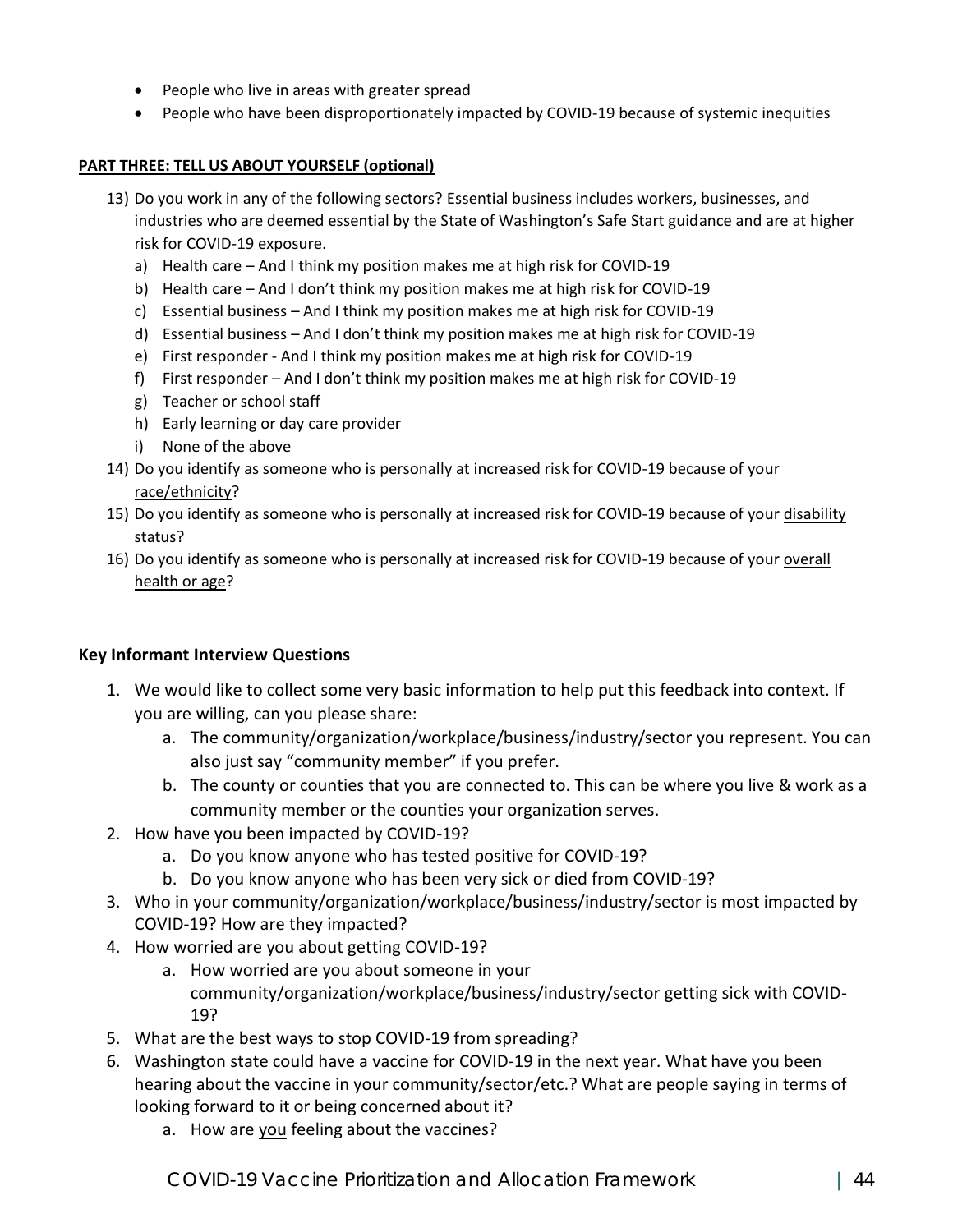- b. Do you think you will want to get the COVID-19 vaccine?
- 7. When would you want to get the vaccine? Right when it is available for you, or some other time?
	- a. What would make you/your community/sector/etc. more comfortable with the vaccine?
	- b. What do you need from the Washington State Department of Health to have more trust and confidence in the vaccine?
	- c. What could the Department of Health do that might cause you/your community/sector/etc. to be MORE concerned when we begin promoting it and distributing it?
	- d. Is there someone in your life who you trust enough to follow their suggestion to get the COVID-19 vaccine? Who would that be for you?
- 8. What barriers may people within your community/organization/workplace face to getting the vaccine?
- 9. Do you have any fears about the COVID-19 vaccine? What are your fears?
- 10. What do you want to know about the COVID-19 vaccine?
	- a. What is the best way to share information like this with you?
	- b. Who do you trust for information about the COVID-19 vaccine?
- 11. Until there is enough vaccine for all people, we will have to make difficult decisions about who should be offered the vaccine first. What should we think about when making these decisions?
- 12. This is a framework for prioritizing and allocating COVID-19 vaccine that was created by the National Academies of Medicine. The most current recommendations are to start with high-risk health workers and first responders, then offer vaccine to people with two or more health conditions that put them at higher risk for COVID-19 and older adults living in shared housing. Once there is more vaccine, Phase 2 includes teachers, school staff, people in homeless shelters, people with disabilities in shared housing, people who are detained & incarcerated, and people who work in essential businesses and are at high-risk for COVID-19.
	- a. Do you agree with these initial priorities?
	- b. Where do you see yourself/your community/business/sector/etc.? Do you agree with how yourself/your community/business/sector/etc. is prioritized?
	- c. Some of these groups are actually quite large and we may have to prioritize within them. One of the things we're looking at is what puts someone at a higher risk for getting or spreading COVID-19 within each of these groups. Thinking about your community/business/sector/etc. what are some of those factors that could put a certain person at higher risk?
	- d. What impact would it have on the community you serve/your customers/your business operations/etc. if someone got sick with COVID-19?
	- e. What else do you want us to know or consider?
- 13. If you could protect three people in your life from getting COVID-19, who would you protect and why?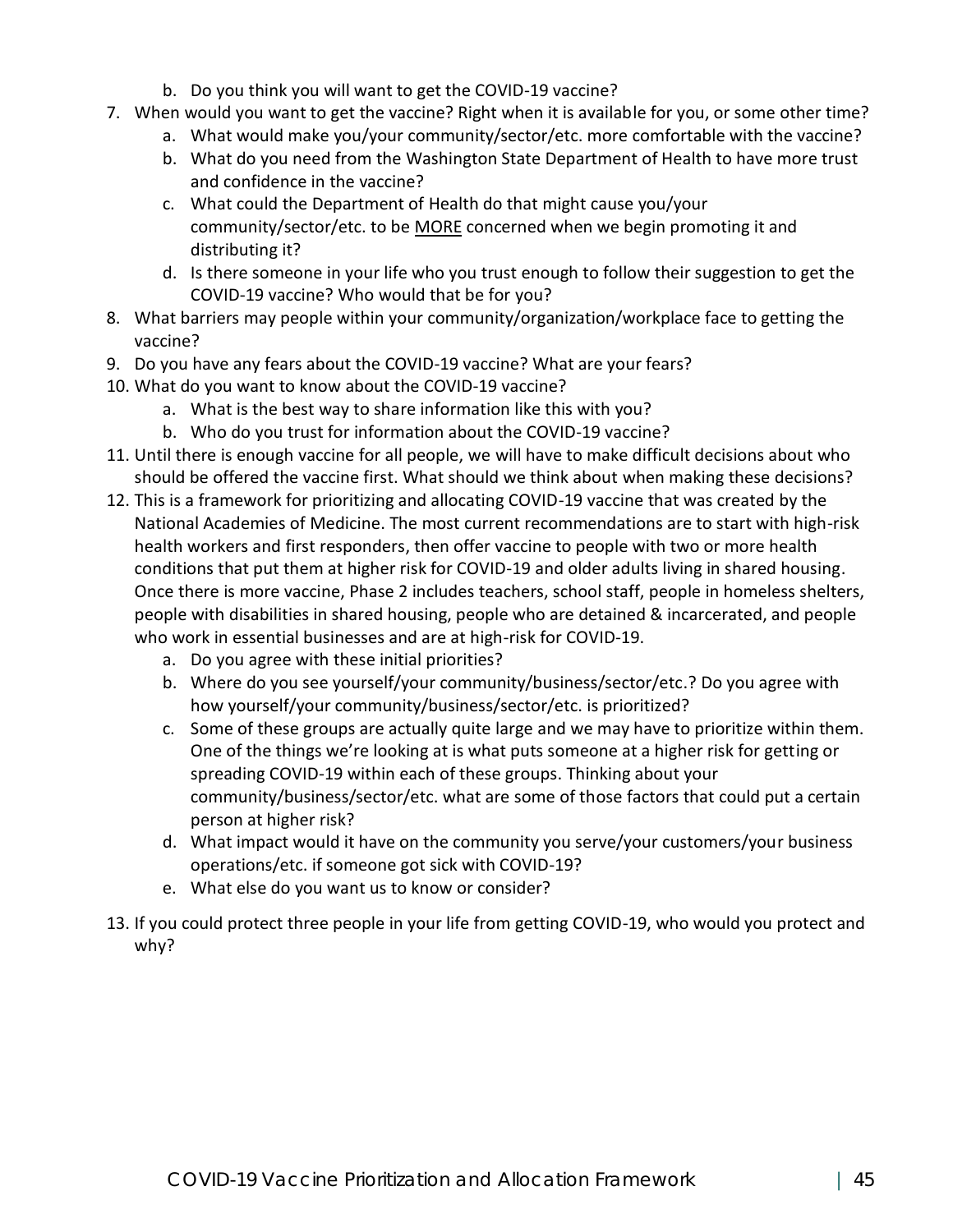# **Appendix G: Citations**

AAP (American Academy of Pediatrics) and CHA (Children's Hospital Association). 2020. *Children and COVID-19: State data report*. American Academy of Pediatrics and Children's Hospital Association. https:downloads.aap.org/AAP/PDF/AAP%20and%20CHA%20-%Children%20and%20COVID-19%20State%20Data%20Report%208.6.20%20FINAL.pdf (accessed September 17, 2020).

Allotey, J., E. Stallings, M. Bonet, M. Yap, S. Chatterjee, T. Kew, L. Debenham, A. C. Llavall, A. Dixit, D. Zhou, R. Balaji, S. I. Lee, X. Qui, M. Yuan, D. Coomar, M. van Wely, E. van Leeuwen, E. Kostova, H. Kunst, A. Khalil, S. Tiberi, V. Brizuela, N. Broutet, E. Kara, C. R. Kim, A. Thorson, O. T. Oladapo, L. MOfenson, J. Zamora, and S. Thangaratinam. 2020. Clinical manifestations, risk factors, and maternal and perinatal outcomes of coronavirus disease 2019 in pregnancy: Living systematic review and metaanalysis. BMJ 370:m3320. Doi: 10.1136/bmj.m3320.

Artiga, S., Garfield, R., & Orgera, K. (2020, April 7). *Communities of Color at Higher Risk for Health and Economic Challenges due to COVID-19.* Kaiser Family Foundation[. https://www.kff.org/disparities-policy/issue-brief/communities-of-color-at](https://www.kff.org/disparities-policy/issue-brief/communities-of-color-at-higher-risk-for-health-and-economic-challenges-due-to-covid-19/?utm_campaign=KFF-2020-Uninsured&utm_source=hs_email&utm_medium=email&utm_content=2&_hsenc=p2ANqtz-_UqLIoowVMibewUsBF8kGfwkh4ndUc-Ng7RZ8if---KZNFdsVsWt8UG2un7FH2DxliVe3nEefuXSQR1155GRcIUWd7mg&_hsmi=2)[higher-risk-for-health-and-economic-challenges-due-to-covid-19/](https://www.kff.org/disparities-policy/issue-brief/communities-of-color-at-higher-risk-for-health-and-economic-challenges-due-to-covid-19/?utm_campaign=KFF-2020-Uninsured&utm_source=hs_email&utm_medium=email&utm_content=2&_hsenc=p2ANqtz-_UqLIoowVMibewUsBF8kGfwkh4ndUc-Ng7RZ8if---KZNFdsVsWt8UG2un7FH2DxliVe3nEefuXSQR1155GRcIUWd7mg&_hsmi=2)

Benfer, E. & Wiley, L. (2020). Health Justice Strategies To Combat COVID-19: Protecting Vulnerable Communities During A Pandemic. *Health Affairs.* <https://www.healthaffairs.org/do/10.1377/hblog20200319.757883/full/>

Bixler, D., A. D. Miller, C. P. Mattison, eta al. 2020. SARS-CoV-2-associated deaths among persons aged<21 years-United States, February 12-July31, 2020. Morbidity and Mortality Weekly Report. <https://www.cdc.gov/mmwr/volumes/69/wr/mm6937e4.htm> (accessed September 17, 2020)

CDC, 2020a. COVID*view Weekly Summary*. Atlanta, GA: CDC[. https://www/cdc/gov/coronovirus/2019-ncov/covid](https://www/cdc/gov/coronovirus/2019-ncov/covid-data/covidview/index.html)[data/covidview/index.html](https://www/cdc/gov/coronovirus/2019-ncov/covid-data/covidview/index.html) (accessed September 15, 2020).

CDC, 2020b. *COVID-19: Hospitalization and death by race/ethnicity*. Atlanta, GA: CDC. [https://www.cdc.gov/coronavirus/2019-ncov/covid-data/investigations-discovery/hospitalization-death-by-race](https://www.cdc.gov/coronavirus/2019-ncov/covid-data/investigations-discovery/hospitalization-death-by-race-ethnicity.html)[ethnicity.html](https://www.cdc.gov/coronavirus/2019-ncov/covid-data/investigations-discovery/hospitalization-death-by-race-ethnicity.html) (accessed September 17, 2020).

CDC, 2020c. *COVID-19: Health equity considerations and racial and ethnic minority groups*. Atlanta, GA: CDC. <https://www.cdc.gov/coronavirus/2019-ncv/community/health-equity/race-ethnicity.html> (accessed September 17, 2020).

CDC, 2020d. COVID-19: Older adults. Atlanta, GA: CDC[. https://www.cdc.gov/coronavirus/2019-ncov/need-extra](https://www.cdc.gov/coronavirus/2019-ncov/need-extra-precautions/older-adults.html)[precautions/older-adults.html](https://www.cdc.gov/coronavirus/2019-ncov/need-extra-precautions/older-adults.html) (accessed September 17, 2020)

CDC, 2020e. Coronavirus disease 2019 case surveillance – United States, January 22-May30,2020. 69(2). Morbidity and Mortality Weekly Report 69(24):759-765.

Chidambaram, P. 2020. *State reporting of cases and deaths due to COVID-19 in long-term care facilities*. Kaiser Family Foundation. [https://www.kff.org/coronavirus-covid-19/issue-brief/state-reporting-of-cases-and-deaths-due-to-covid-19-in](https://www.kff.org/coronavirus-covid-19/issue-brief/state-reporting-of-cases-and-deaths-due-to-covid-19-in-long-term-care-facilities)[long-term-care-facilities](https://www.kff.org/coronavirus-covid-19/issue-brief/state-reporting-of-cases-and-deaths-due-to-covid-19-in-long-term-care-facilities) (accessed September 17, 2020).

Cohen, J. 2020. The line is forming for a COVID-19 vaccine. Who should be at the front? Science. June 29, 2020. Doi: 10.1126/science.adb5770.

Ellington, S., P. Strid, V. Tong, K. Woodworth, R. Galang, L. Zambrano, J. Nahabedian, K. Anderson, and S. Gilboa. 2020. Characteristics of women of reproductive age with laboratory-confirmed SARS-CoV-2 infection by pregnancy status-United States, January 22-June7, 2020. Morbidity and Mortality Weekly Report 69(25):769-775.

Ioannidis, J., C. Axfors, and D.G. Contopoulous-Ioannidis. 2020. Population-level COVID-19 mortality risk for non-elderly individuals overall and for non-elderly individuals without underlying disease in pandemic epicenters. Environmental Research 188(Septmeber 2020): 10980. Doi.10.1016/j.envres.2020.109890.

Jin, J.-M., P. Bai, W. He, F. Wu, X.-F. Lius, D.-M. Han, S. Liu, and J.-K. Yang. 2020. Gender differences in patients with COVID-19: Focus on severity and mortality. *Frontiers in Public Health* 8(29 April 2020). Doi: 10,3389/fpubh.2020.00152.